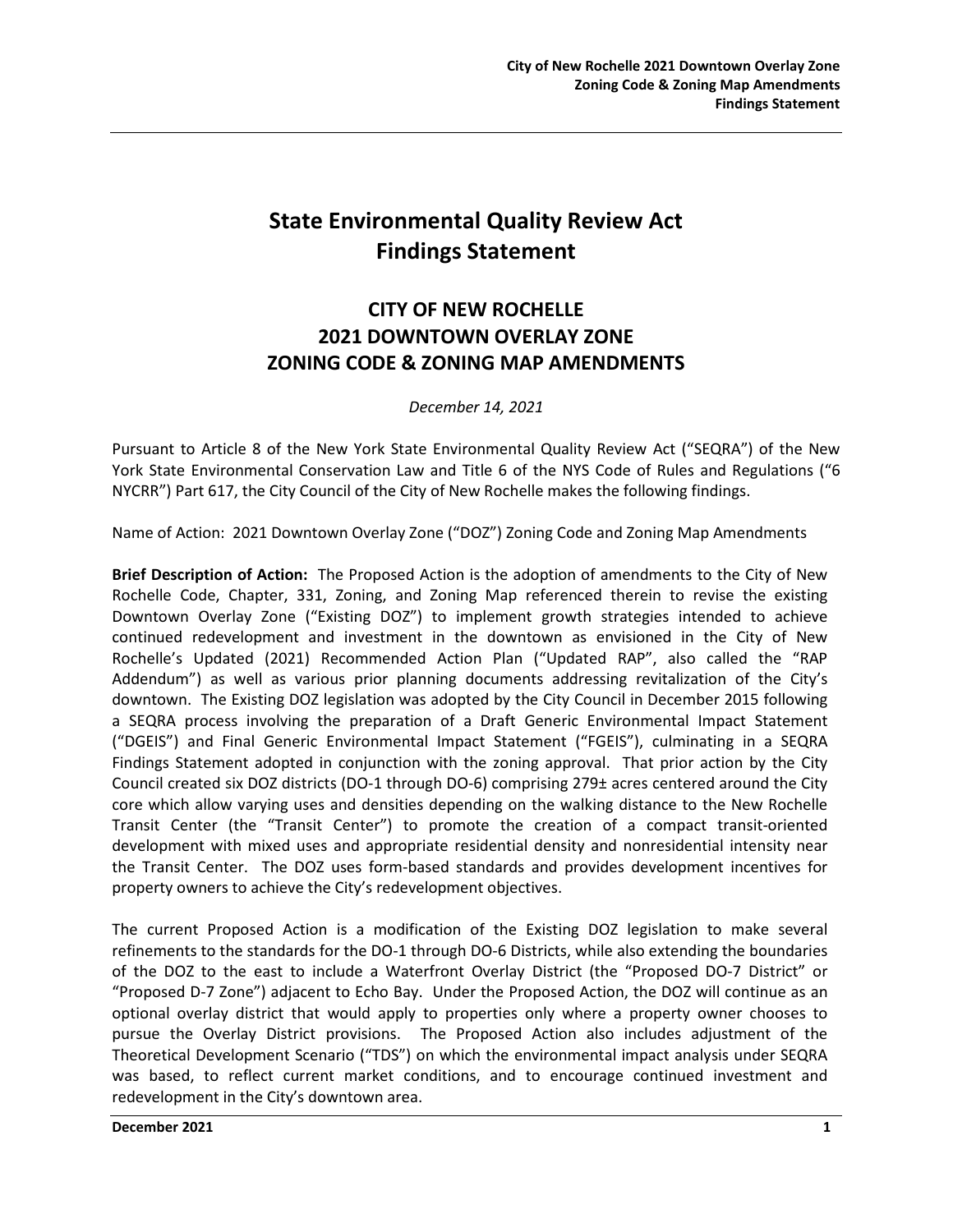#### **SEQRA Classification:** Type I Action

**Location:** A 300± acre area within downtown New Rochelle, City of New Rochelle, Westchester County, New York, comprising 279± acres of the Existing DOZ and 21± acres of the proposed DO-7 District – see attached map.

**Lead Agency:** City of New Rochelle City Council, City Hall, 515 North Avenue, New Rochelle, New York 10801

#### **Date Supplemental Draft Generic Environmental Impact Statement Accepted:** June 15, 2021

**Date Supplemental Final Generic Environmental Impact Statement Accepted:** November 9, 2021

#### **Contact for Additional Information:**

Kathleen Gill, Interim Commissioner of Development

City of New Rochelle 515 North Avenue New Rochelle, New York 10801 (914) 654-2185

**Statement of Certification:** The City Council of the City of New Rochelle ("City Council"), as Lead Agency, has reviewed the Supplemental Draft Generic Environmental Impact Statement ("SDGEIS") and the Supplemental Final Generic Environmental Impact Statement ("SFGEIS"), which together constitute the complete Supplemental Generic Environmental Impact Statement ("SGEIS") for the Proposed Action, and certifies that:

- It has considered the relevant environmental impacts, facts and conclusions disclosed in these documents;
- It has weighed and balanced the relevant environmental impacts with social, economic and other considerations;
- It has considered and addressed all substantive public and agency comments on the SDGEIS and SFGEIS;
- The requirements of 6 NYCRR Part 617 have been met;
- Consistent with social, economic and other essential considerations from among the reasonable alternatives available, the action described below is one that avoids or minimizes adverse environmental impacts to the maximum extent practicable; and
- Adverse environmental impacts will be avoided or minimized to the maximum extent practicable by incorporating as conditions to the decision those mitigation measures that were identified as practicable during the environmental review process.

Based on the City Council's review of the SGEIS and consideration of comments received during the public review process, the City Council concludes that the long-term benefits of the Proposed Action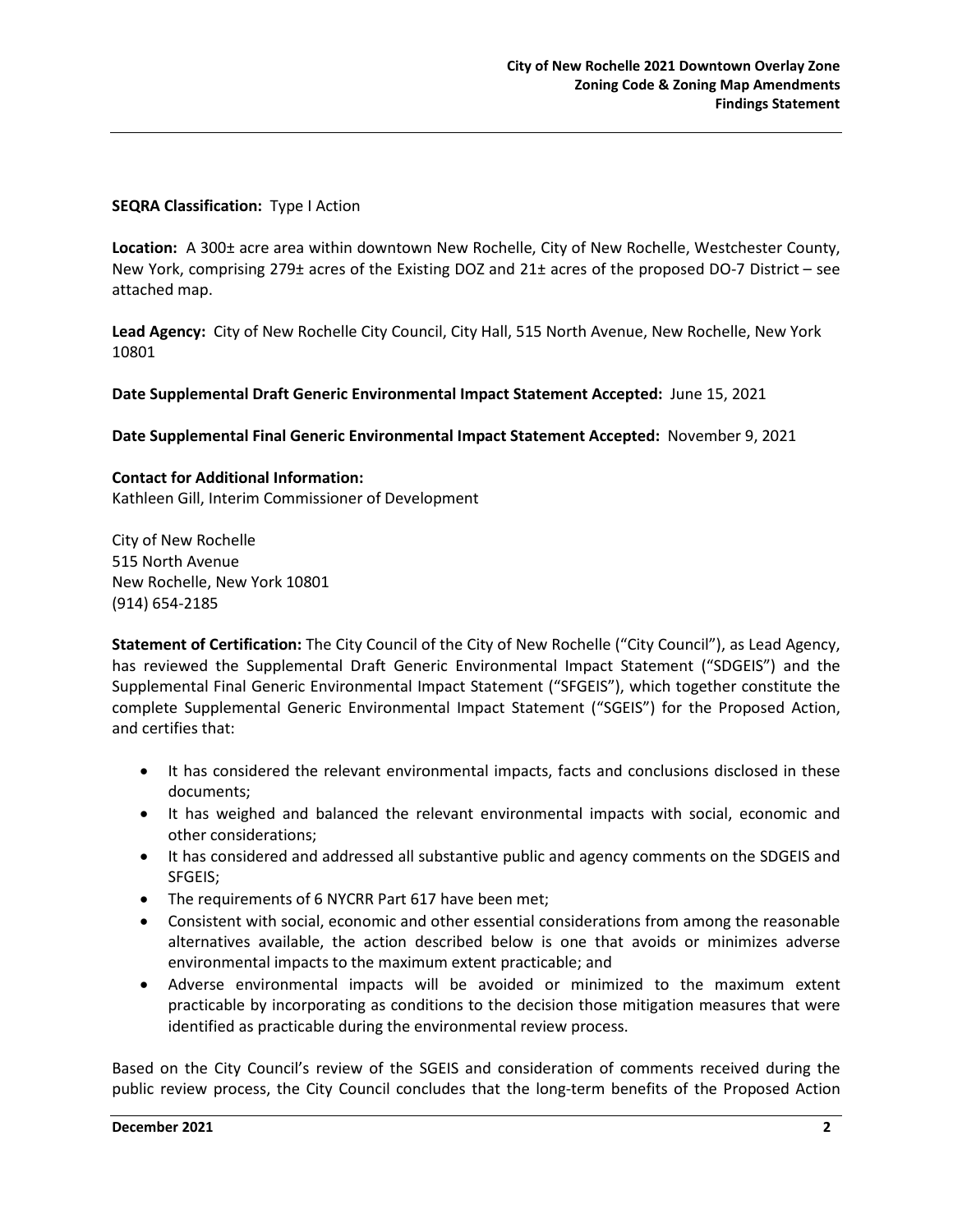outweigh any potential adverse impacts. The Proposed Action is anticipated to have a beneficial effect on the City of New Rochelle, minimizes adverse environmental impacts to the maximum extent practicable, and meets the objectives of the City's long-term planning efforts and vision as documented by the Updated RAP and prior City planning documents. Each site-specific application that pursues development in accordance with the DOZ provisions as amended under the Proposed Action will continue to be subsequently reviewed in accordance with the regulations implementing SEQRA (6 NYCRR Part 617) in order to evaluate potential site-specific impacts. During this site-specific review of all future projects, any identified significant adverse environmental impacts are required to be mitigated to the maximum extent feasible and practicable.

As required by SEQRA regulations, the Lead Agency has evaluated and compared the Proposed Action to a No Action Alternative. In the absence of the Proposed Action, the City of New Rochelle would not achieve the benefits of expanding the DOZ to the City's Echo Bay Waterfront and would not refine the TDS to reflect current market conditions so that downtown revitalization can continue to be promoted in accordance with the Updated RAP. Therefore, the No-Action alternative does not meet the City's objectives for the Proposed Action and is not considered to be a feasible option.

**Background of the Proposed Action:** As noted above, the Proposed Action involves an amendment of the Existing DOZ regulations in the City Zoning Code. The relevant background regarding adoption of the Existing DOZ, including purpose, need and benefit, was established in the SEQRA documentation for that prior approval, particularly the Findings Statement adopted by the City Council on December 2, 2015, as amended. Briefly, establishment of the Existing DOZ provides a form-based code which prioritizes the proper configuration and placement of buildings, rather than the conventional overemphasis on the control of uses, thereby building upon the City's prior and ongoing planning efforts relating to the downtown area with the goal of evolving a vibrant, ethnically and culturally diverse community.

Adoption of the Existing DOZ was successful in promoting revitalization of the downtown area, as the City received a wide variety of development applications for site-specific projects. Since the environmental review of the Existing DOZ was generic in nature, the City has made refinements to the 2015 TDS to reflect actual conditions as applications were submitted for various projects within the Existing DOZ. The interest in development in the downtown has been significant, requiring several updates to the TDS to address the demand set forth by applications to date. The 2021 SGEIS builds upon the information, analyses and findings from the 2015 GEIS and subsequent amendments to the TDS (in September 2016, December 2017, January 2019, March 2019, July 2019 and September 2019), and identifies and assesses the potentially significant adverse environmental impacts of the Proposed Action which were not previously identified or adequately addressed during the prior reviews.

Each modified/ amended/ refined TDS required a reassessment of the potential impacts analyzed in the 2015 GEIS. All TDS memoranda determined that the modifications/ amendments/ refinements would not result in any significant new impacts not previously analyzed in the 2015 GEIS and Findings Statement. These determinations of no new impacts from each TDS iteration were based on additional property tax revenue, additional sales tax revenue, additional jobs, implementation of all other mitigation measures required by the 2015 Findings Statement, the need for site-specific impact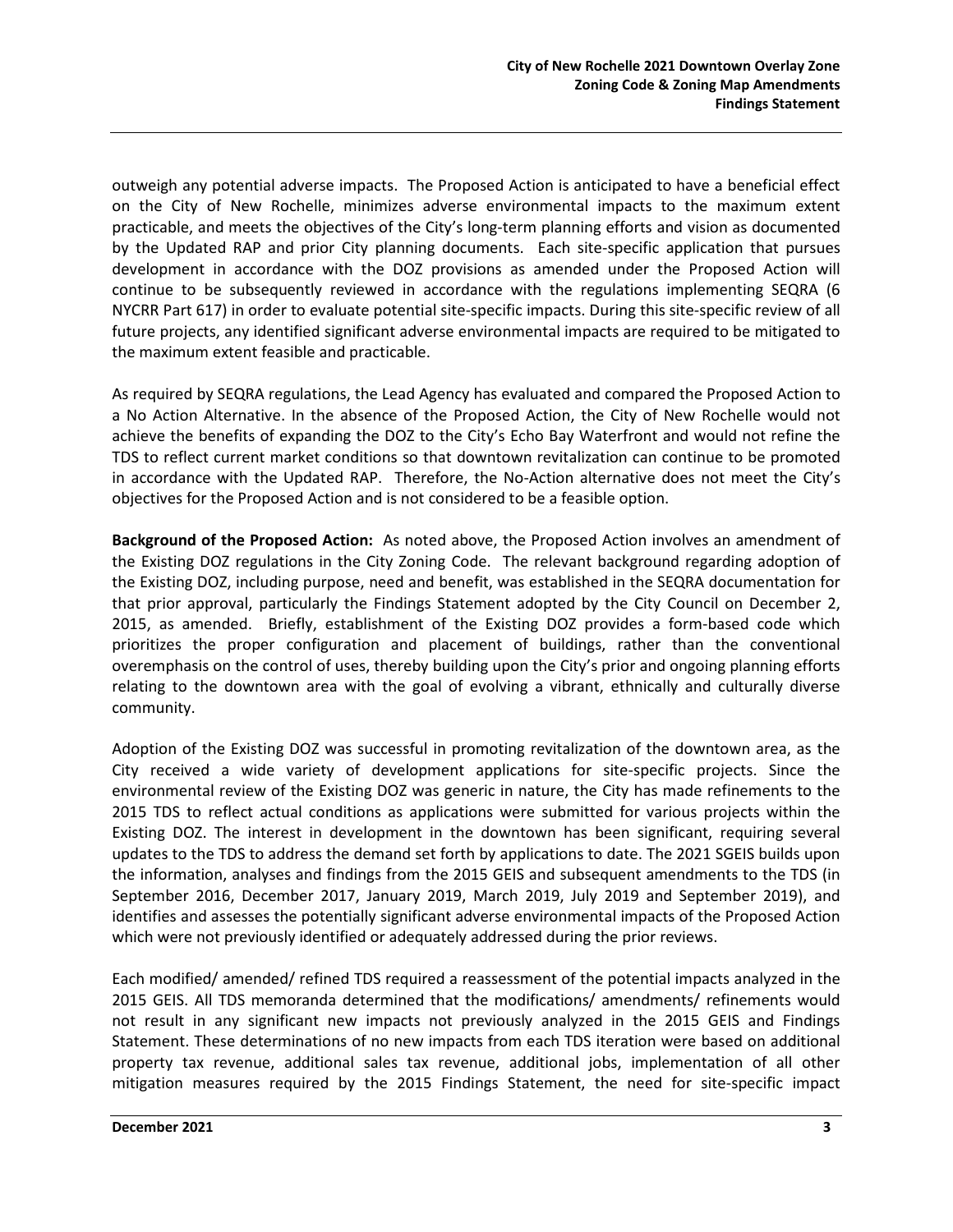investigations, and the need for associated mitigation measure to be determined by the Planning Board during site plan review in conjunction with site-specific SEQRA analysis. Collectively, these requirements ensured that the 2016 TDS, the 2017 TDS, the March 2019 TDS, the July 2019 TDS and the September 2019 TDS would not result in any significant new impacts not previously addressed during the 2015 SEQR review process. The proposed modifications to the TDS currently proposed are intended to continue the successful growth that has occurred within the Existing DOZ, while balancing the potential impacts of the additional residential density.

The area encompassing the Proposed DO-7 Zone has been subject to several planning and redevelopment initiatives over the last several decades. In furtherance of the City's desire to continue to implement a waterfront redevelopment vision consistent with public comments received during past planning efforts and with strong consideration to update its economic development policies in a post-COVID-19 economy, the City has determined that the best path forward is to include the waterfront redevelopment area in the larger DOZ and RAP. The City understood that any significant planning efforts for the waterfront should occur in coordination with the recent establishment and successes of the Existing DOZ. Therefore, the Proposed DO-7 Zone was designed as an extension of the existing DOZ to include the waterfront.

As outlined in the 2021 RAP, the ongoing COVID-19 pandemic has drastically altered the urban landscape and the way people live, work, travel, and shop. It has also resulted in significant economic hardship to the City. The pandemic created significant disruption to all business-related aspects, from managing supplies to working practices and societal behaviors. Commuters, as well as companies, discovered the value of re-purposing commuting time into extra work hours or personal time, and a segment of the population will be less likely to choose to go back to their offices full time. Therefore, growth strategies for the City need to expand to include the City's waterfront as a unique destination in such reasonable reach of a major, developing, Transit Center of significance. Redeveloping brownfield waterfront sites to the benefit of City residents is amplified by the potential to be an economic engine in the region. This can be efficiently accomplished by extending the DOZ boundary to include the Proposed DO-7 Zone. Communities around the world are realizing the importance of bringing the necessities of life within easier reach of residents, within a 15-minute walking/biking distance. New Rochelle's Existing DOZ is based on proximity of services within a ¾-mile or a 15-minute walk from the downtown core. There is a unique and rare opportunity of having 21± acres of waterfront redevelopment potential within a 15-minute walk from the Transit Center and the City core. The Proposed DO-7 Zone provides a great opportunity to re-energize the City with another anchor of regional significance while improving sustainability and resilience.

The flexibility of the Existing DOZ gives the City the opportunity to react to the changing markets and resident life choices immediately. As the City emerges from the COVID-19 pandemic, there are a number of lessons learned that can help the City improve resiliency in the future. Therefore, the City is proposing updates to the Existing DOZ and TDS to continue to foster economic development in the downtown, reflecting the changing market demands and necessary design considerations given lessons learned from the current pandemic. The City is seeking to build on the successful redevelopment of and investment in the downtown area that has taken place since the adoption of the Existing DOZ. The Existing DOZ was designed to promote redevelopment of the downtown by introducing an incentive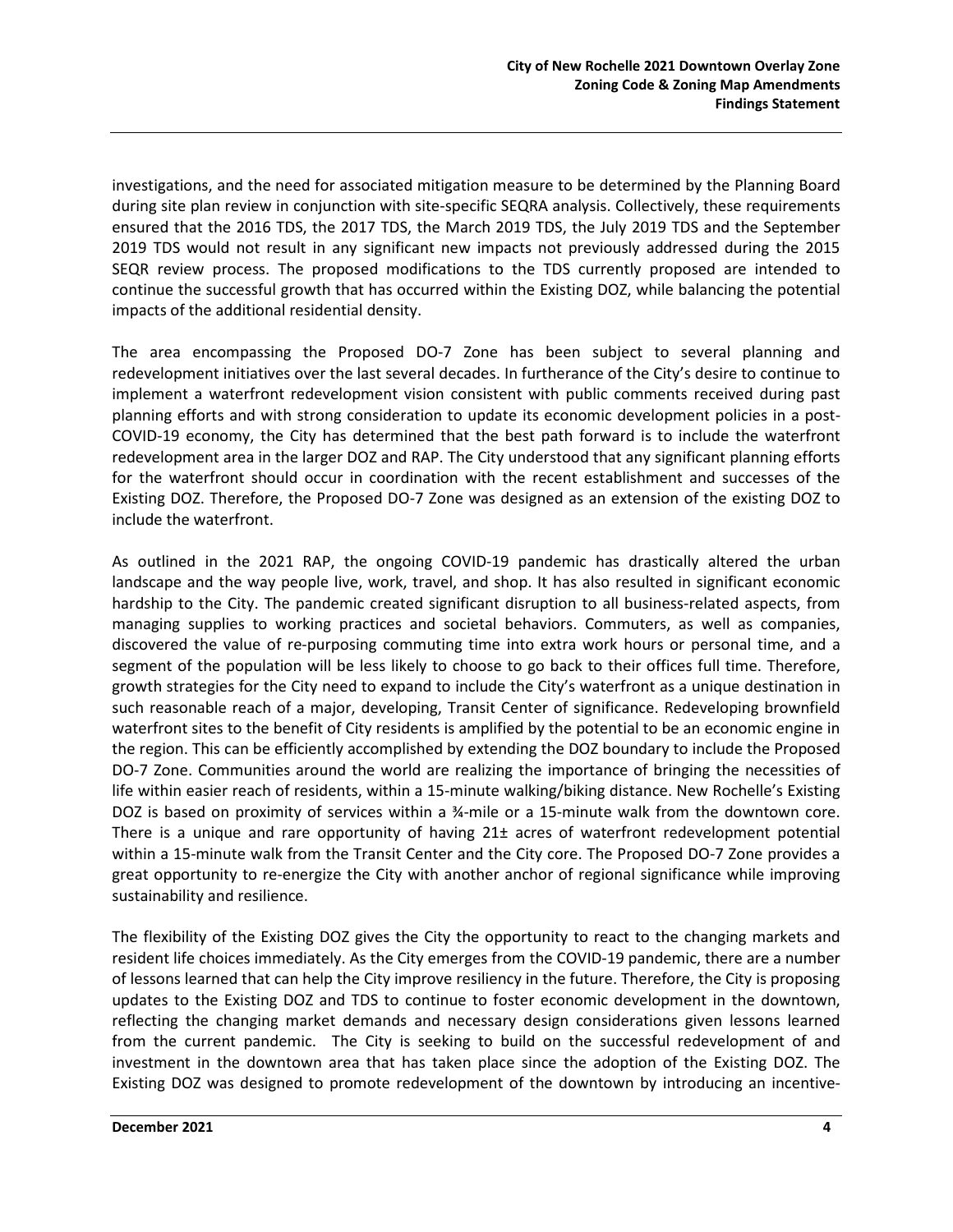based, form-based code that includes design standards and community benefit requirements intended to create a thriving, attractive, and sustainable city center.

The 2021 TDS is intended to promote a healthier economy and stronger social connectivity within the downtown and bolster the economic resiliency of the City by recognizing the important connection between the development of the waterfront and the downtown. In order to continue successful growth within the Existing DOZ and allow for additional residential units beyond what was previously analyzed in the TDS, further modifications are required. Additionally, the rezoning of the Echo Bay waterfront will allow the City to leverage the inherent assets of this area including, but not limited to, its natural waterfront, historic resources, and connection to the downtown to satisfy market demand. By utilizing the waterfront adjacent to the Existing DOZ, the Proposed DO-7 Zone will contribute to the downtown revitalization initiative, foster positive economic redevelopment of underutilized parcels, facilitate environmental cleanup of former commercial and industrial properties along the waterfront, provide incentives for adaptive reuse of the Armory property, restore the shoreline, activate the waterfront and enhance community character.

The section of this Findings Statement titled "Zoning" under impact topic #1 (*Land Use, Zoning and Public Policy*) details the zoning amendments that are included in the Proposed Action.

**Theoretical Development Scenario:** The SDGEIS examines the potential impacts of an updated Theoretical Development Scenario (the "2021 TDS") which could occur if the proposed zoning amendments are adopted – it specifies the potential buildout in the DOZ over a ten-year period. The 2021 TDS refines the current (September 2019) TDS, which itself was a refinement of prior versions of the TDS formulated subsequent to original TDS in the 2015 GEIS and Findings Statement, as amended in 2016, 2017 and 2019.

Importantly, although the TDS is an element of the Proposed Action in that it defines the development scenario that was analyzed in the SGEIS and is the basis of the impact assessment and prescribed mitigation, as well as the conditions and criteria for evaluating future actions (e.g., site-specific development applications) in determining the need for further SEQRA review, the TDS is **not** part of the proposed zoning amendments. Instead, as with the Existing DOZ Code, the proposed amendments do not specify or dictate particular uses or, generally, the magnitudes of development, thereby allowing the flexibility needed to optimize the degree to which the underlying revitalization goals are advanced.

Table 1, below, summarizes the 2021 TDS. The evaluations in the SDGEIS, SFGEIS, and this Findings Statement are applicable to any application which is submitted in accordance with the proposed DOZ amendments, to the extent that the thresholds set forth in Table 1 are not exceeded in aggregate and by individual DOZ. Nothing herein limits the Planning Board's authority to conduct further site-specific SEQRA evaluations during its review of a site–specific application.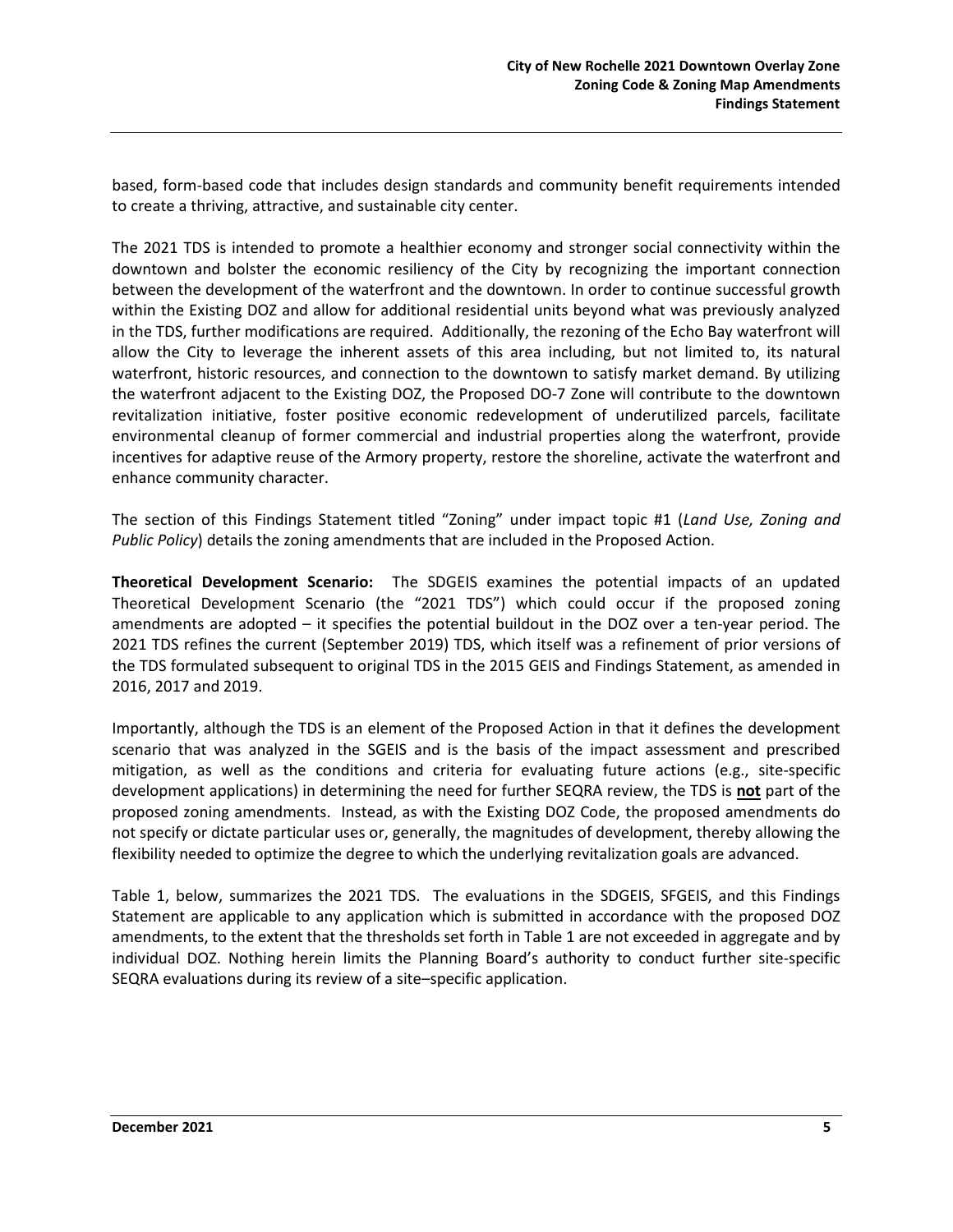| <b>Overlay</b><br><b>District</b> | <b>Retail (SF)</b>      | Restaurant<br>(SF)   | <b>Office</b><br><b>Nonmedical</b><br>(SF) | <b>Medical</b><br>Office (SF) | Hotel<br>(rooms) | <b>Residential</b><br><b>Units</b><br>(DU) | <b>Student</b><br>Housing/<br><b>Supportive</b><br><b>Housing</b> | <b>Adult Care</b><br>(SF) | Independent<br><b>Units</b><br>(DU) | Institutional<br>(SF)  |
|-----------------------------------|-------------------------|----------------------|--------------------------------------------|-------------------------------|------------------|--------------------------------------------|-------------------------------------------------------------------|---------------------------|-------------------------------------|------------------------|
| <b>DO-1</b>                       | 100,000                 | 54,000               | 300,000                                    | 55,000                        | 300              | 2,552                                      |                                                                   |                           |                                     | 50,000                 |
|                                   | $(-275,000)$            |                      | $-500,000$                                 | $-50,000$                     | $(-200)$         | $(+1,300)^1$                               |                                                                   |                           |                                     | $(-105,000)$           |
| <b>DO-2</b>                       | 200,000                 |                      | 100,000                                    | 282,500                       | 0                | 5,342                                      | 0                                                                 | 0                         | 0                                   | 60,000                 |
|                                   | (-230,000)              | 32,400               | $-200,000$                                 | $(+125,000)$                  | $(-500)$         | (+800) <sup>1</sup>                        | $(-500)$                                                          | (-192,000)                | $(-375)$                            | $-140,000$             |
| <b>DO-3</b>                       | 39,000                  | 5,400                | 50,000<br>(-179,000)                       | 0<br>$(-26,000)$              | 0                | 576                                        | 200                                                               | 100,000                   | 200                                 | 105,000                |
|                                   | (-15,000)               |                      |                                            |                               | (-100)           |                                            | (-300)                                                            | (-28,000)                 | (+200)                              | $-120,000$             |
| <b>DO-4</b>                       | 100,000<br>$(-62,000)$  | 21,400               | 100,000<br>$-108,000$                      | 26,000                        |                  | 372<br>(+200)                              |                                                                   |                           |                                     |                        |
| <b>DO-5</b>                       | 21,500                  | 5,400                | 100,000<br>$-92,000$                       | 105,000                       | 100              | 232                                        | 300<br>(-200)                                                     | 172,000<br>(-20,000)      |                                     | 140,000                |
| <b>DO-6</b>                       | 21,500                  | 5,400                | 31,000                                     | 21,000                        |                  | 226                                        |                                                                   | 78,000<br>(-50,000)       |                                     | 35,000<br>(-20,000)    |
| <b>DO-7</b>                       | 60,000                  | 60,000               | 25,000                                     | 25,000                        | 200              | 700                                        |                                                                   |                           |                                     | 23,000                 |
| <b>Totals</b>                     | 524,000<br>$(-522,000)$ | 184,000<br>(+60,000) | 706,000<br>(-1,054,000)                    | 514,500<br>$(+74,000)$        | 600<br>$(-600)$  | 10,000<br>(+3,000)                         | 500<br>$(-1,000)$                                                 | 350,000<br>(-290,000)     | 200<br>$(-175)$                     | 413,000<br>(-362,0000) |

**Table 1 – 2021 Theoretical Development Scenario (TDS), Including DO-7**

Note: Quantities shown in parenthesis are additions or subtractions from the September 2019 TDS.

The 2021 TDS replaces the September 2019 TDS; uses/SF is inclusive of all applications that have been submitted to and approved by the City from the adoption of the DOZ in 2015 through May 2021.

1. The City intends to reserve for a period of time, 800 Units in DO-1 and 700 Units in DO-2 for the future development of City-owned properties (as set forth in the Updated RAP).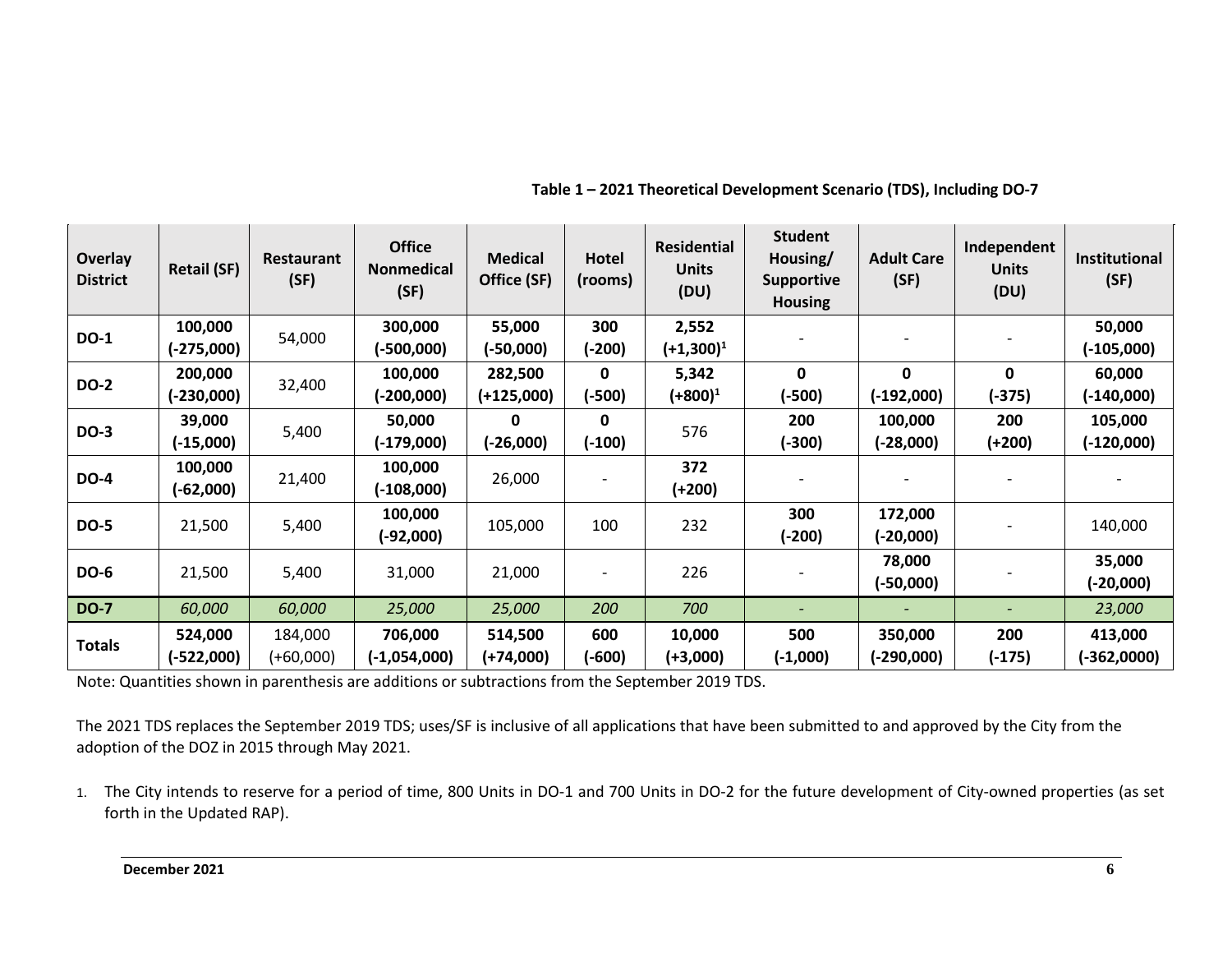Table 2, below, summarizes the impacts of adopting the Proposed Action, based on the evaluation of the 2021 TDS examined in the SDGEIS and SFGEIS. An exceedance of the thresholds below, either in aggregate or by individual DO Zone, will require further SEQRA review at the time of application. An applicant shall use the methodology contained in the SDGEIS and SFGEIS to quantify each of the parameters below for each site-specific application.

| Table 2 - 2021 Theoretical Development Scenario: Impact Parameters |                                |  |  |  |  |  |  |
|--------------------------------------------------------------------|--------------------------------|--|--|--|--|--|--|
| Parameter                                                          | Thresholds (DO-1 through DO-7) |  |  |  |  |  |  |
|                                                                    | 10,000 Total                   |  |  |  |  |  |  |
|                                                                    | $2,000 -$ Studio               |  |  |  |  |  |  |
| Residential Units (DU) <sup>1</sup>                                | $5,000 - 1$ BR                 |  |  |  |  |  |  |
|                                                                    | $2,000 - 2$ BR                 |  |  |  |  |  |  |
|                                                                    | $1,000 - 3$ BR                 |  |  |  |  |  |  |
| <b>Student Housing (beds)</b>                                      | 500                            |  |  |  |  |  |  |
| Supportive Housing (DU)                                            |                                |  |  |  |  |  |  |
| Independent Units (DU)                                             | 200                            |  |  |  |  |  |  |
| Retail (SF)                                                        | 542,000                        |  |  |  |  |  |  |
| Restaurant (SF)                                                    | 184,000                        |  |  |  |  |  |  |
| Office Nonmedical (SF)                                             | 706,000                        |  |  |  |  |  |  |
| Medical Office (SF)                                                | 514,500                        |  |  |  |  |  |  |
| Hotel (SF/rooms)                                                   | 360,000/600                    |  |  |  |  |  |  |
| Adult Care (SF)                                                    | 350,000                        |  |  |  |  |  |  |
| Institutional (SF)                                                 | 413,000                        |  |  |  |  |  |  |
| <b>Total Residences (dwelling units)</b>                           | 10,000                         |  |  |  |  |  |  |
| <b>Total Nonresidential Floor Area (SF)</b>                        | 3,369,500±                     |  |  |  |  |  |  |
| Parking (spaces)                                                   | $10,503^2$                     |  |  |  |  |  |  |
| AM Peak Hour Trip Generation                                       | 5,105 vph <sup>3</sup>         |  |  |  |  |  |  |
| PM Peak Hour Trip Generation                                       | 5,890 vph <sup>3</sup>         |  |  |  |  |  |  |
| <b>Total Wastewater Generation/ Water Use</b>                      | $2.33$ MGD <sup>4</sup>        |  |  |  |  |  |  |
| <b>Residential Population: (persons)</b>                           | 14,665 <sup>5</sup>            |  |  |  |  |  |  |
| School-age Children: (students)                                    | 502 <sup>6</sup>               |  |  |  |  |  |  |
| Employees: persons                                                 | $6,366^7$                      |  |  |  |  |  |  |

1. Residential units are evaluated as considered in the 2015 GEIS (20% studio, 50% one bedroom, 20% two bedroom and 10% three bedroom, 20% owned and 80% rental). DO-7 assumes same unit type breakdown, 40% owned and 60% rental.

2. Parking calculation assumes that a 40% parking reduction is achieved for the new residential units.

3. As per the methodologies in Section 3.4 (Transportation) and Appendix H of the SDGEIS.

5. Population was calculated using the Census Bureau's American Community Survey (ACS) 2018 Public Use Microdata Sample (PUMS)

<sup>4.</sup> Water use/wastewater generation rates have been updated per July 2020 Engineering Design Report City of New Rochelle Sanitary Sewer Enhancements/NYSDEC Standards for Intermediate Sized Wastewater Treatment Systems (March 5, 2014, Edition) (see Appendix G-3 of the SDGEIS). Note that the 2015 GEIS and September 2019 TDS previously utilized water use/wastewater generation per the 2015 DGEIS based on 100/gpd per capita residential and 0.125 gpd/SF for commercial uses, plus 575,000 gpd additional demand to account for restaurant/wet commercial uses as provided by the water purveyor at that time, United Water New Rochelle. The July 2020 Engineering Report provides more specific generation rates for various uses and is the basis of the City's sewer improvement program. Values provided in million gallons per day (MGD).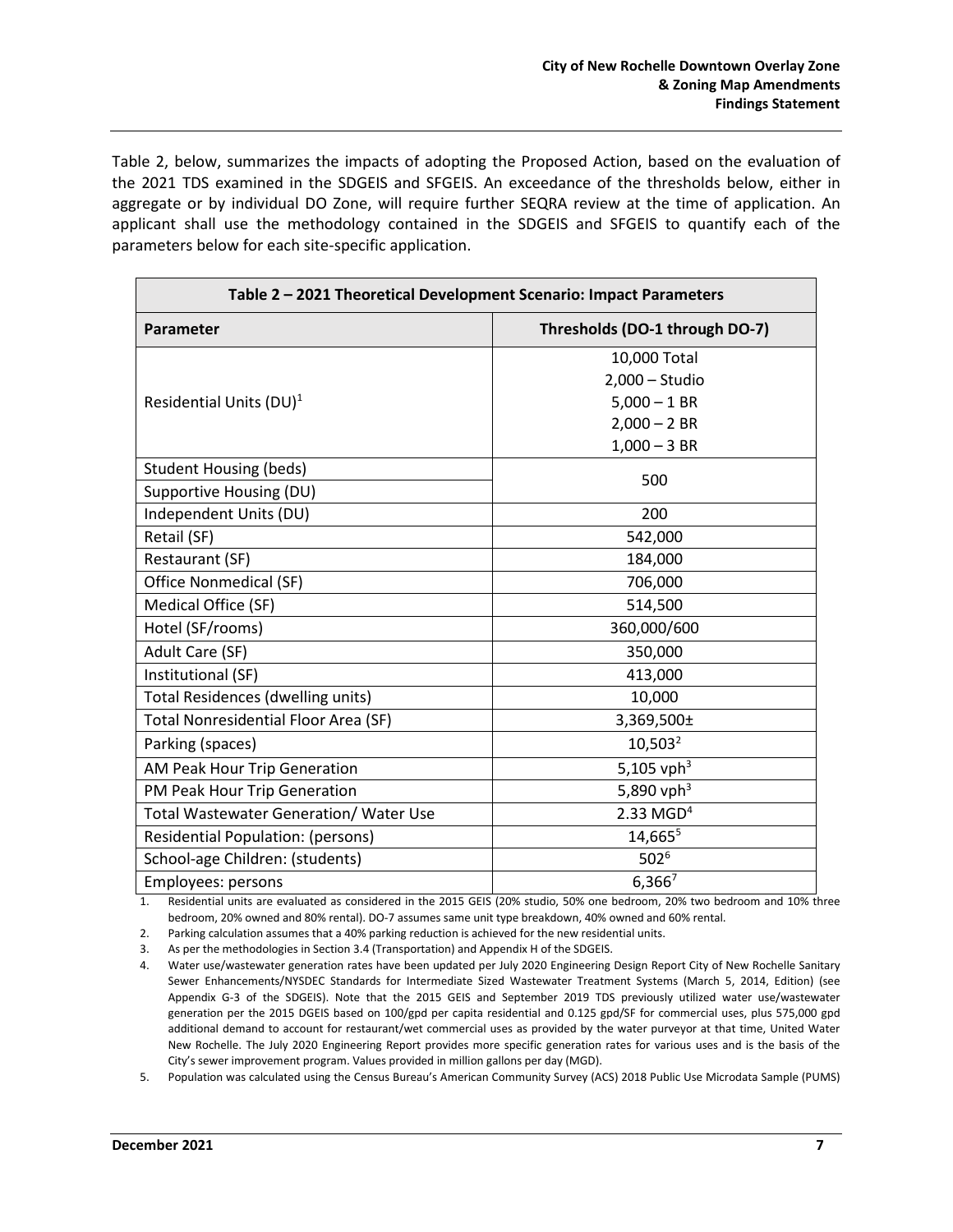files for estimates specific to the census blocks in the Existing DOZ and the Proposed DO-7 Zone. Both the 2015 TDS and September 2019 TDS utilized the Rutgers 2006 Residential Demographic Multipliers. However, the U.S. Census PUMS data provides estimates that are more current and specific to the City. Therefore, population estimates have been updated for each TDS to allow for comparison between the 2015 TDS, 2019 TDS and 2021 TDS residential population estimates.

- 6. Student estimate was calculated using student multipliers set forth in "New Rochelle School Capacity Study, Final Report" dated September 2015, using the actual bedroom mix of approved projects as of September 2019. See September 2019 TDS (Appendix A-5 of the SDGEIS).
- 7. Calculated using the same methodology as used in the 2015 DGEIS.

The following lists the SEQRA steps, in chronological order, that the City Council, as Lead Agency, has undertaken in relation to the Proposed Action:

- Preparation of a Full Environmental Assessment Form ('EAF") Parts 1, 2 and 3 (April 1, 2021)
- City Council issuance of a Positive Declaration for the Proposed Action (April 13, 2021)
- Publication of the Positive Declaration in the Environmental Notice Bulletin (ENB) (April 28, 2021)
- Acceptance of the SDGEIS as Complete for public and agency review (June 15, 2021)
- Publication of the Availability of the SDGEIS for public review in the ENB (June 23, 2021)
- Public hearing on the SDGEIS (July 13, 2021)
- Close date for public and agency written comment period on the SDGEIS (August 23, 2021)
- Acceptance of the SFGEIS (November 9, 2021)
- Publication of the SFGEIS as Complete for public review in the ENB (November 24, 2021).

**Westchester County SDGEIS and GML Review**: The Westchester County Planning Department reviewed both the Supplemental Draft Generic Environmental Impact Statement and the proposed DO Zoning Amendments pursuant to Section 239-m of the General Municipal Law. By letter dated November 22, 2021, the County indicated that the SFGEIS adequately responded to the County's substantive SDGEIS comments.

**Relevant Project Impact Discussions and Findings:** The following lists the areas of potential environmental impact and proposed mitigation measures that are addressed in the SGEIS, followed by the requisite Finding.

As a general matter, the act of adopting zoning legislation, as will occur under the Proposed Action, does not result in any direct impacts on the environment, positive or negative. However, to the degree that development is prompted or facilitated by the proposed zoning amendments, the secondary impacts of such development must be analyzed pursuant to SEQRA. This impact analysis was performed in the SDGEIS and SFGEIS by means of the 2021 TDS, analogous to the prior impact analysis performed in the 2015 DGEIS and FGEIS. The 2021 TDS specifies a reasonable, potential, theoretical scenario of buildout development in the DOZ, as expanded to include the Proposed DO-7 Zone, which could occur over a tenyear period if the Proposed Action is approved. The potential environmental impacts and mitigation summarized below are based on the 2021 TDS as presented and analyzed in the SDGEIS and SFGEIS.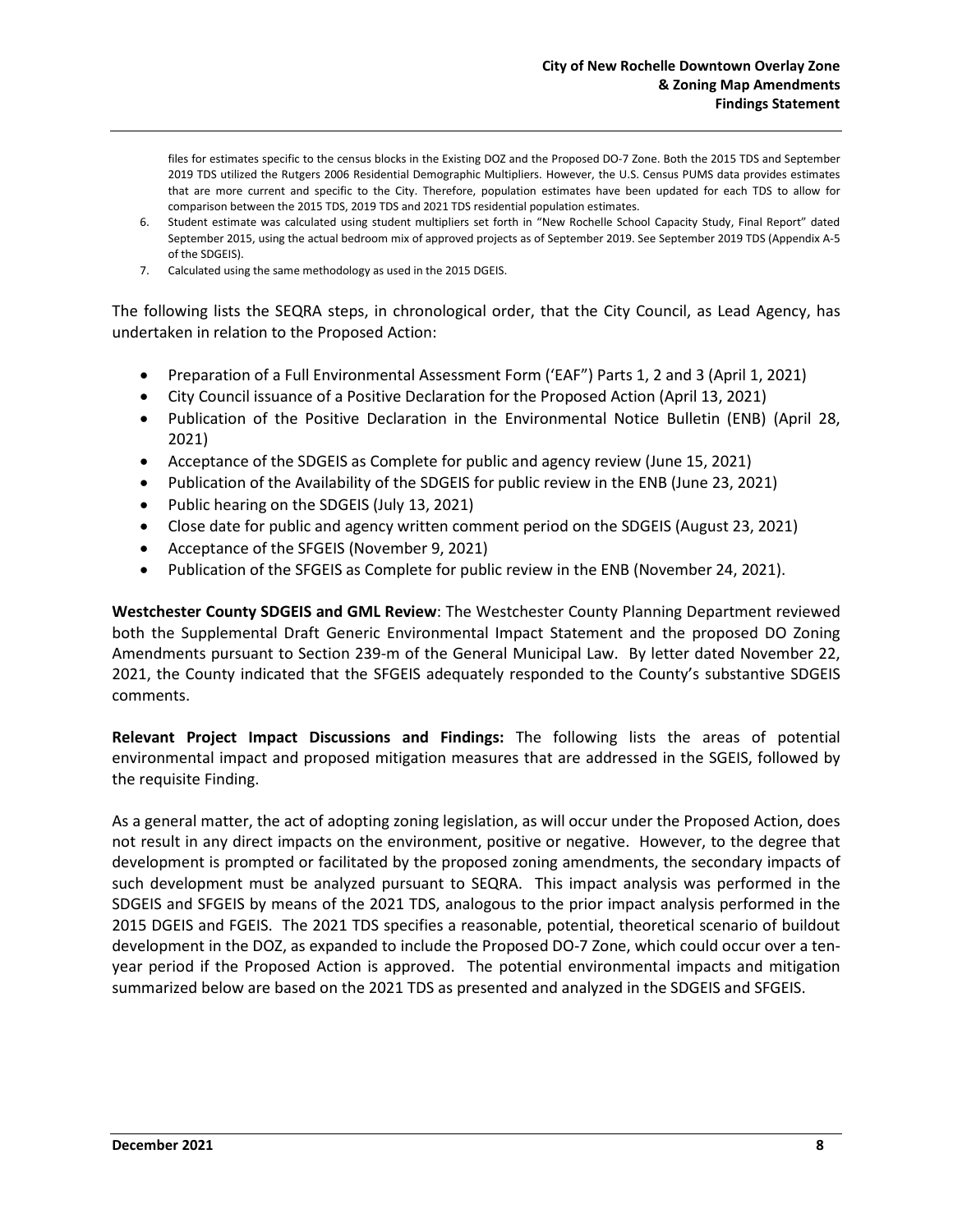#### *1. Land Use, Zoning and Public Policy*

#### Land Use

The Proposed Action involves the adoption of amendments to the Zoning Code and Zoning Map in order to refine the provisions of the Existing DOZ and to expand the boundaries of the DOZ to include 21± acres of the Echo Bay waterfront area, and also to update the TDS to reflect current conditions in a manner that will best encourage further revitalization of the City's downtown, consistent with the Updated RAP and various prior City-sponsored planning studies. As is the case with the Existing DOZ, the Proposed Action involves overlay zoning, which retains the existing underlying zoning districts, and the development potential attendant thereto, within the overall DOZ.

The Existing DOZ, located at the southerly end of the City, is primarily urban in character and encompasses approximately 279 acres (0.44± square mile). Land development in the Existing DOZ under the Proposed Action will continue the trend of revitalization in this area which commenced in 2015 with the adoption of the DOZ Code, while adjusting the TDS to better conform to current market conditions in order to encourage the continuation of this trend. The 2021 TDS contemplates additional residential units desired for properties located in the DO-1, DO-2, and DO-4 Districts, and the other adjustments incorporated into the 2021 TDS seeks to balance the potential impacts of this change in the theoretical development scenario. The Proposed Action also includes an amendment to definitions of "Residential Care Facility," "Supportive Housing" and "Independent Living," which clarify the intent of the DOZ with respect to allowable residential uses.

As is the case for the Existing DOZ, the primary goal of the new Waterfront Overlay Zone will be to incentivize desirable development within the DO-7 area so that it occurs within a shorter timeframe, providing needed economic, environmental, and social benefits. The existing land uses in the Proposed DO-7 District include a mix of industrial, commercial and vacant lands, which generally are underutilized and deteriorated. The area does not include any neighborhoods as defined in the 2016 New Rochelle Comprehensive Plan (i.e., residential and commercial).

The existing zoning in the DO-7 area has not been successful in promoting the type of redevelopment that has been envisioned by past planning studies completed by the City, particularly in the City's Comprehensive Plan and its adopted Local Waterfront Revitalization Program ("LWRP"); and the proposed extension of the DOZ is intended to spur the type of pedestrian-friendly growth that has been successfully accomplished under the Existing DOZ for the downtown area to the west. The proposed DO-7 Zone will also adopt the form-based approach effectively implemented in the Existing DOZ, whereby the focus is placed on public realm and quality of the streetscape environment created by mixed-use development and inclusion of civic and public open spaces, thereby helping to transform this area into a cohesive neighborhood of compatible, productive and sustainable uses to replace the existing mosaic of incongruent uses.

Implementation of the DO-7 District will establish public access to and along the Echo Bay Waterfront, a long-envisioned goal of the City's planning efforts, in an area that currently lacks such access. This continuous public access to the shoreline will also create new pedestrian connections to upland areas and water-dependent land uses such as nearby parks and the City Marina, and will provide passive recreational opportunities within a safe, healthy and socially interactive environment. The proposed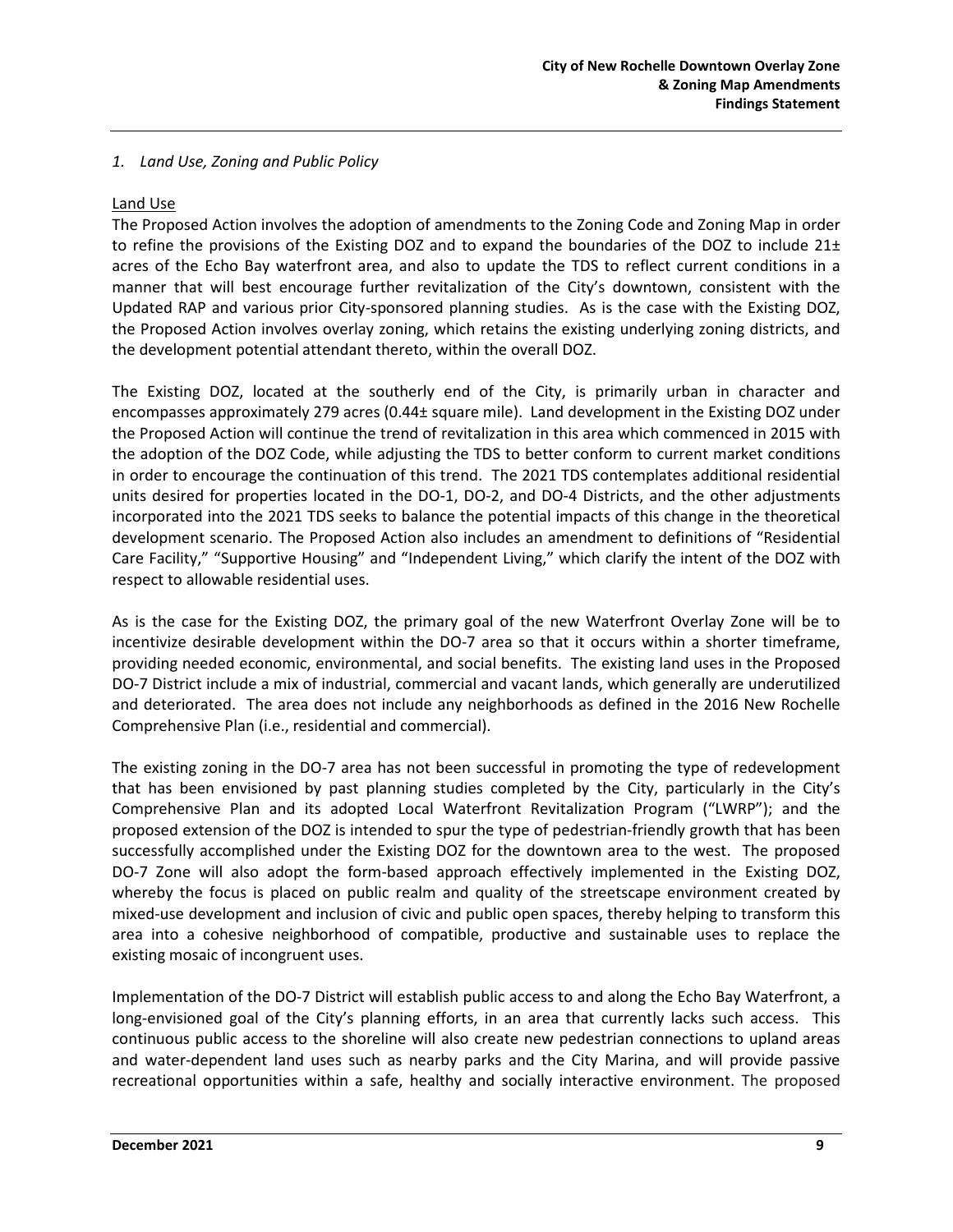Waterfront Promenade in this area will provide a continuous physical and visual access to the waterfront and passive recreational opportunities and will be integrated into a Waterfront Activation Area intended to provide a mix of civic spaces, pedestrian linkages and public frontages. New waterenhanced mix of uses, such as retail, restaurants, hotels, and apartments, will benefit from the waterfront location and will help to contribute to the overall success, sustainability, and sense of place of the Proposed DO-7 Zone.

The Proposed Action will have an additional benefit of accelerating the environmental cleanup of properties that have been impacted by past uses in the DO-7 area, as any necessary remediation will be required to be completed prior to redevelopment. Although final plans have not yet been determined, it is anticipated that the Armory property will be adaptively reused, within the parameters of the imposed use restrictions. Furthermore, the City will coordinate with the New York State Office of General Services to obtain rights, as necessary, to improve or develop lands formerly under water that have been converted with fill into upland areas. Plans to relocate City Department of Public Works operations from the DO-7 area either have been completed or are planned for implementation prior to redevelopment of the involved parcels.

Based on the input received from market study analyses included in the SGEIS, a TDS which could occur within the next ten-year period was developed (see Table 1 above). The SDGEIS evaluates the impact of this 2021 TDS, which entails the development of a diverse and harmonious mix of uses that is intended to create a synergy that enhances the vibrancy of the DOZ and the resulting benefits to the City and its residents.

As was the case with the adoption of the Existing DOZ in 2015, establishment of the DO-7 Zone under the Proposed Action will not impact existing land uses in this area, as the underlying zoning regulations will remain in effect. If a use in this area presently conforms to the existing use requirements of the applicable underlying zoning district, it will continue to be conforming. The intent of the Proposed Action for the DO-7 area is to provide the ability to mix uses in a way that may not be allowed today. This flexibility in providing an efficient mix of uses will allow property owners to react to changing market conditions, helping to ensure that DO-7 Zone is commercially viable and a useful zoning tool for the City's continuing revitalization.

### Zoning

The Proposed Action involves amendment of the Existing DOZ Code, zoning map changes and related actions. The proposed zoning amendments include refinements to the text of the DOZ Code adopted in 2015 for the Existing DOZ (DO-1 through DO-6) and extension of the DOZ area, with the creation of a Waterfront Overlay District (DO-7 Zone), to include 21± acres on the Echo Bay Waterfront to implement the goals and objectives set forth in the Updated RAP. The opportunities offered through the DOZ as amended under the Proposed Action, will remain optional for property owners and applicants, who may still submit land use development applications in accordance with the regulations applicable to the underlying base zoning district requirements.

The DOZ allows a vertical and horizontal mix of uses including residential, office, retail, commercial, cultural/entertainment, civic/religious, light industrial, and parking/utilities. The DOZ includes standards that establish the design parameters for development, including building form, streetscape, and other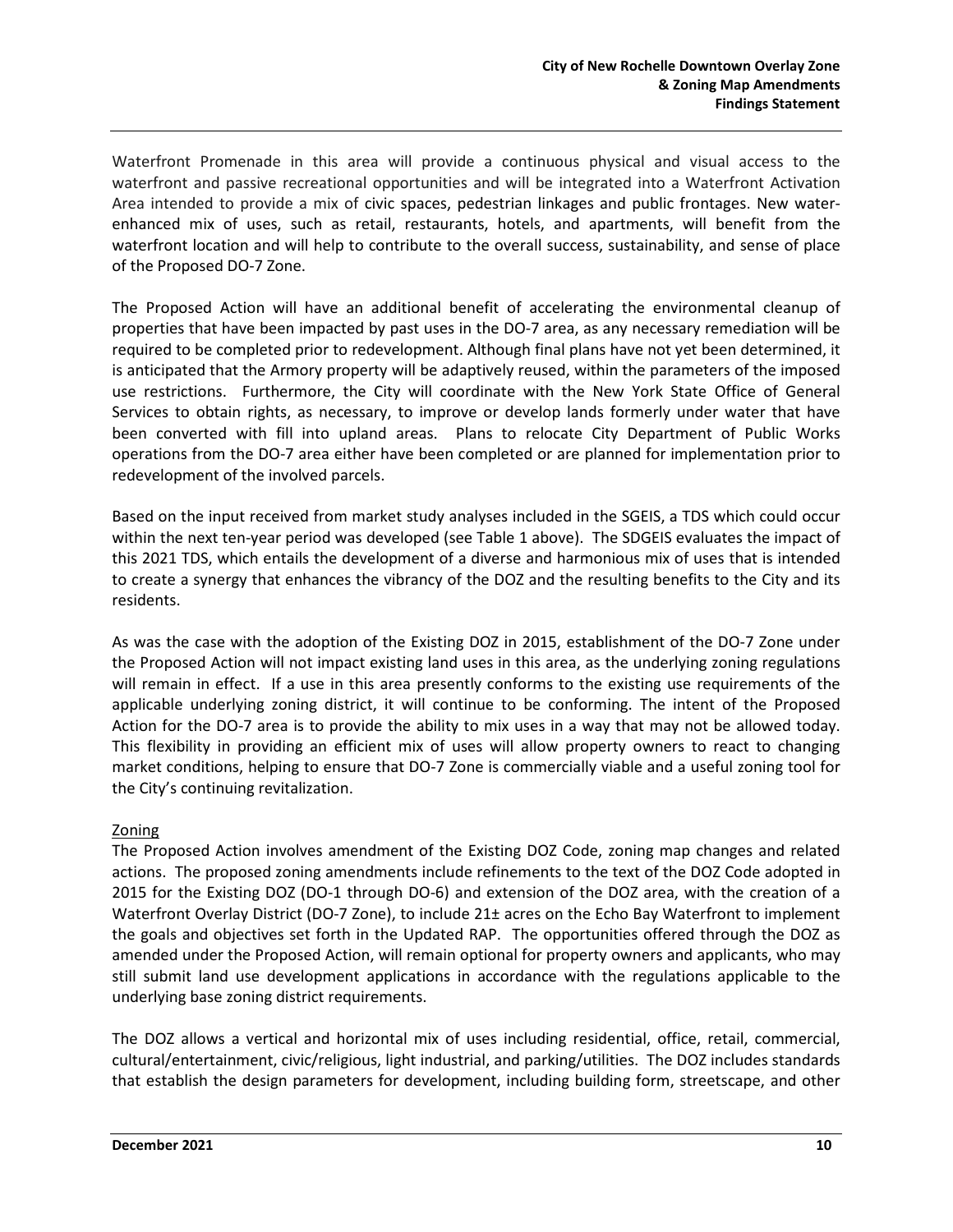design-related features. These form-based development parameters are consistent with the intent of the original RAP, as well as the Updated RAP and its applicability to the Proposed DO-7 District.

The Existing DOZ contains a range of underlying base zoning districts (including various multifamily residential, commercial/industrial, and mixed-use districts), as well as the six Existing DOZ overlay districts. The Proposed Action will not change the zoning map in this area.

The 21±-acre area proposed for designation as the Waterfront Overlay District (DO-7 Zone) currently is mapped into three zoning districts: C-1M General Commercial Modified, PWD-3 Planned Waterfront Development/3-story, and PWD-5 Planned Waterfront Development/5-story. The Proposed Action will not affect these underlying zoning districts, and future development of the parcels in this area may proceed under this zoning as is the case at present.

The Proposed Action will decrease certain permissible building heights within the Existing DOZ. This will reduce potential height-induced impacts due to development under the DOZ, such as solar shadowing, without increasing the magnitude of any impacts. Other proposed amendments to the Existing DOZ legislation will provide enhanced benefits, including the following provisions:

- additional options will be created for civic spaces
- the Sustainable Development Standards will be updated
- Environmental Disclosure Reporting will be added
- the Community Benefit Bonus Program will be updated to include a Climate Resiliency category, options for contributions to the Community Benefits Fund to support community-driven business incubator spaces, youth development and Minority and Women-Owned Business Enterprise (MWBE) programs, options to aid existing businesses and communities financially impacted by COVID-19, and additional green and affordable housing options.

Additionally, certain definitions will be added or revised for clarity, thereby helping to ensure that future actions are consistent with the original intent of the DOZ.

In addition to updates of the DOZ Code, the City is looking to implement growth strategies that expand mixed-use development and public recreational opportunities to the waterfront within a 15-minute walk from the Transit Center and the City core and addressing expanded demand for residential uses in proximity to public open space and the necessities of life. Expansion of the DOZ into this area is consistent with the City's adopted LWRP and other planning initiatives, as well as revitalization efforts throughout the U.S. and in New York State, to take better advantage of coastal areas to facilitate broader growth. The Proposed DO-7 Zone includes a number of City-owned parcels, totaling approximately one-half of its acreage, the redevelopment of which would provide a great opportunity to re-energize the City with another anchor of regional significance while improving sustainability and resilience. Realization of the Proposed Action in the DO-7 Zone would replace outmoded, commercial/industrial uses that are not appropriate for and do not make proper use of a valuable waterfront location, thereby resulting in an overall significant improvement with respect to economic and related benefits. This includes the provision of physical and visual public access to the water in an area where no such access is currently available, at a location that can readily be linked to nearby,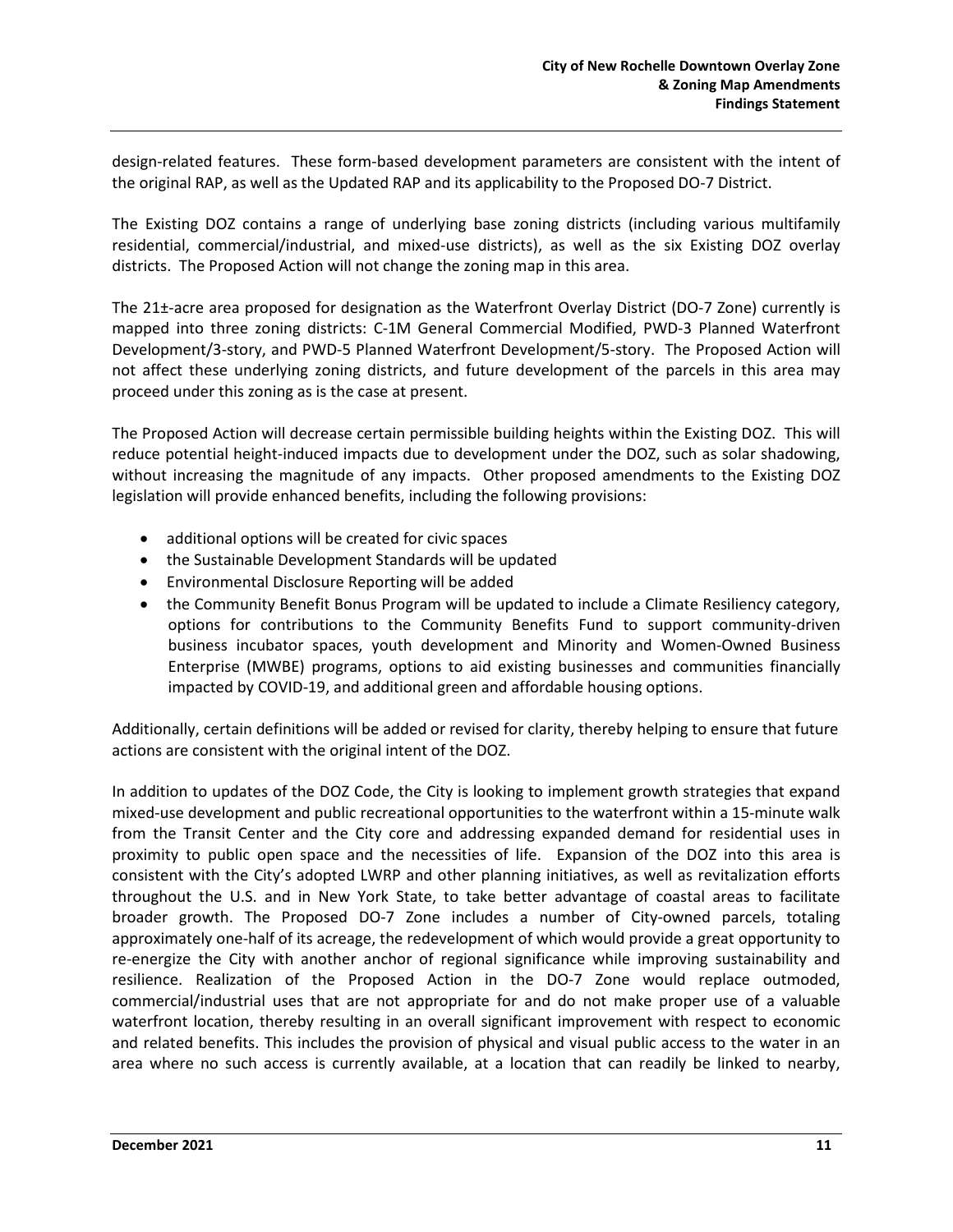existing public park facilities, as well as the downtown core to the west. Additionally, redevelopment of the waterfront would also provide an opportunity for adaptive reuse of the historical Armory building.

As is currently the case for the Existing DOZ (DO-1 through DO-6), the Proposed DO-7 Zone will allow for a broad mix of uses, which is an essential element of the existing DOZ but is not accommodated by the existing zoning of this area. The Proposed Action will establish the design parameters for future development in the DO-7 Zone, including waterfront-specific Civic Spaces, building form, streetscape, and other design-related features, consistent with the intent of the 2021 RAP and previously adopted land use plans. The form-based focus of the Proposed DO-7 Zone will prioritize the proper form and placement of buildings to support the creation of walkable vibrant places, rather than the conventional overemphasis on the control of uses; and also offers greater density, improved parking standards and greater flexibility of uses, in exchange for complying with the urban design standards to enhance the civic and economic vitality of the waterfront.

The proposed revisions to the DOZ Code to include the new DO-7 District acknowledge that this 21±acre area has a higher degree of environmental sensitivity than is generally applicable to the 279± acres comprising the Existing DOZ. In particular, the setting of the Proposed DO-7 Zone includes the adjacent ecological resources of Echo Bay and the historically significant armory building, as well as nearby lowdensity residential neighborhoods. Accordingly, special provisions have been established for the Proposed DO-7 District, creating more stringent standards and a greater degree of discretion during project/site-specific review than pertains to the existing DO-1 through DO-6 Districts. These standards for the Proposed DO-7 Zone include greater step backs and limited building heights, in addition to a provision for City Council discretion over bonus height provisions  $(6<sup>th</sup> story)$ . Additionally, a residential density limit, at 45 units per acre, has been added for the Proposed DO-7 District in consideration of the public input received during the SEQR process; whereas no specific density limit is identified in the Code for the Existing DOZ districts.

The proposed provisions of the DO-7 District are summarized below:

#### *Development Standards*

An applicant can opt into the DO-7 Zone by demonstrating compliance with the minimum lot area and minimum lot frontage. Additional requirements include zoning standards map regulating frontages and urban design standards, street and block standards, site development standards, streamlined table of uses, frontage standards, Central Parking District parking standards, and civic space requirements including the provision for a required Waterfront Promenade.

As with the Existing DOZ, applicants in the Proposed DO-7 Zone can realize one of three Development Standard levels offering greater density and flexibility of uses, in exchange for complying with the urban design standards to improve civic and economic vitality. In order to preserve and enhance views, the maximum height in the Proposed DO-7 Zone is four stories and 55 feet, with step-back requirements along Main Street and the waterfront. If on City owned property in DO-7, the 4th story is subject to the same Community Benefit Bonus fees as 5th story in Development Standard 3 Bonus. Additional building height away from Main Street and the waterfront is permitted in exchange for the provision of Community Benefit Bonuses, which require investment in public benefits as defined in the Code and the Community Benefit Bonus policies adopted by the City. These height bonuses in the DO-7 District will be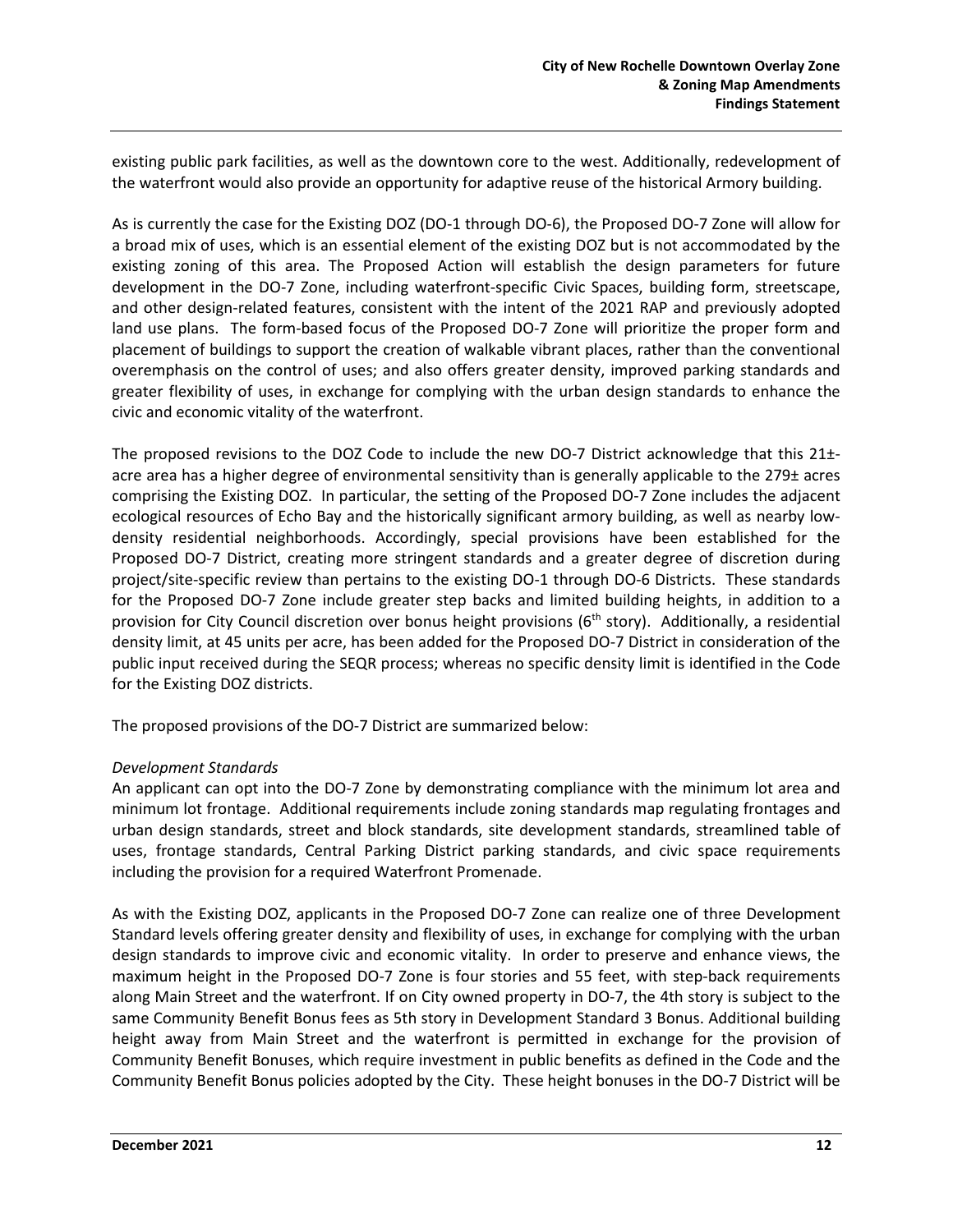limited to two additional stories (maximum total height of six stories); however, applicants seeking to use Community Benefit Bonuses from 175.11C under Development Standard 3 for additional height of a 6th story must first seek authorization from the City Council prior to submission to the Planning Board for site plan review. This review includes a requirement for project-specific visual impact assessment, to ensure that significant adverse visual/aesthetic impacts are avoided given the waterfront setting of this area and its proximity to low-density residential communities. The Proposed DO-7 District also includes requirements for setbacks and residential yield that are unique for the DOZ, again to mitigate potential impacts that may be associated with future development.

#### *Community Benefit Bonuses*

Applicants in the Proposed DO-7 Zone will be able to obtain development bonuses by providing community benefits in a manner similar to what currently is available to the Existing DOZ, with DOZwide modifications to the eligible list of benefits that are also included in the Proposed Action (e.g., climate resiliency, community-driven business incubator spaces, pre-K and youth development programs, Minority and Women Owned Business Enterprise (MWBE) programs, aid to existing businesses and communities financially impacted by COVID-19, provision of LEED-ND Gold and Platinum levels, additional green and affordable housing options.

#### *Allowable Uses*

The Proposed DO-7 Zone will provide a more flexible and market-responsive approach for development in the City's Echo Bay Waterfront area that will increase occupancy and enhance economic activity. The form-based code approach that will be established in this area under the Proposed Action recognizes that the building forms are more important than "over-regulating" land uses. Healthy downtowns thrive on a broad mix of uses in individual buildings as well as a mix of uses throughout each district. To that end, the proposed use table that will apply to the DO-7 District, as it currently applies to DO-1 through DO-6, will be consistent with the City's goals of creating a more streamlined regulatory framework to encourage development and redevelopment.

### *Zoning Standards*

Zoning standards that are in place for the Existing DOZ will be applied to the Proposed DO-7 District, which will permit a range of building forms, frontage types and building heights in order to reinforce the transect of built forms and landscape elements appropriate for the overlay district. These Zoning standards provide requirements for building setbacks, public frontages, required storefronts and pedestrian enhancements. Buildings will be stepped down from Main Street and from the water's edge to create a smaller scale residential character that will properly frame the open space along the waterfront.

The form of buildings and their interaction with the pedestrian environment is at the core of form-based zoning. The frontage, or that portion of the building that occupies the development space fronting on the public realm (i.e., sidewalks) are regulated in the zoning. Conditions such as the percentage of the building that must occupy the space along the public realm, the amount of glazing the building should have, and the requirement to have active doorways and storefronts, are also included in the Use and Development Standards and the Public Frontage and Private Frontage Standards which will be applied to the Proposed DO-7 Zone.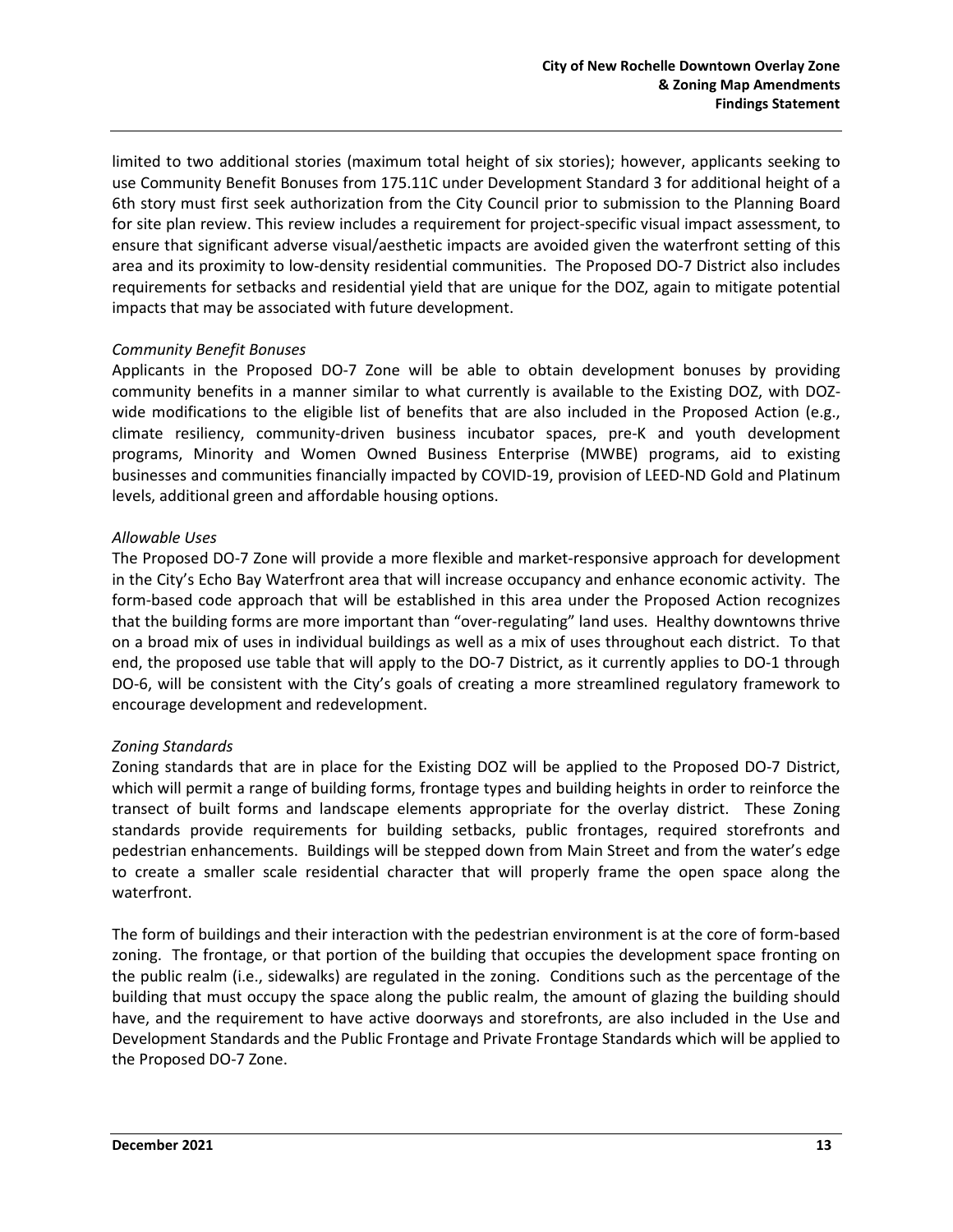As with the Existing DOZ, the Proposed DO-7 Zone seeks to encourage pedestrian-friendly streets through various strategies, including the design of storefronts, sidewalks, building frontages, lighting, fencing, walls, courtyards, etc. The Proposed DO-7 District also requires a Waterfront Activation Area containing a Waterfront Promenade that provides for continuous public access along the waterfront; this area will integrate a combination of waterfront boardwalk, pedestrian trail, other civic spaces, and public frontages, with nearby sidewalks and parkland. All properties opting into the Proposed DO-7 Zone will be required to provide a Waterfront Promenade, a minimum 30-foot-wide area, which includes shoreline restoration and beneficially improved landscaping areas planted with native species, as well as a continuous public trail along the water's edge.

#### *Parking*

As with the Existing DOZ, the Proposed DO-7 District will be located within the Central Parking Area ("CPA"), with the number of required parking spaces for individual developments specified in the Code. Site-specific analysis should be submitted to determine if credits may be applied for shared parking, attendant parking, and provisions for car share parking, bike rental/storage credits and non-reserved parking. Property owners seeking to develop their property pursuant to the existing underlying zoning districts and not availing themselves of the use of the Proposed DO-7 Zone will continue to be subject to the parking standards of the underlying zoning district and not the CPA.

#### Plans

The Proposed Action is consistent with the Updated RAP accepted by the City in 2021, as well as numerous prior plans that have been adopted to promote and reactivate the City's downtown area. In particular, the Proposed Action complies with the goals of the 2016 New Rochelle Comprehensive Plan, by contributing to downtown revitalization, fostering positive economic redevelopment of vacant and underutilized parcels, and facilitating environmental cleanup of former commercial and industrial properties along the waterfront. In addition, the Proposed Action is consistent with the recommendations identified by several past planning studies that have been adopted to promote and reactivate the City's downtown area, such as the 1996 Comprehensive Plan, 2016 Comprehensive Plan, Transit-Oriented Smart Growth Study, GreeNR Sustainability Plan 2010–2030, LWRP, and Westchester 2025.

The following revitalization strategies were established through these previous planning efforts, which have guided the Proposed Action:

- encourage the redevelopment of City-owned properties located in the DO-1, DO-2 and DO-4 Districts based on the demand established by land use development applications to-date;
- reduce the square footage of several of the other uses originally contemplated by the 2015 TDS to offset potential impacts within the Existing DOZ;
- continue the successful growth within the Existing DOZ, while balancing the potential impacts of the additional residential density desired in the DO-1, DO-2 and DO-4 Districts;
- promote redevelopment of additional properties, and generate property and sales taxes, thereby adding to the fiscal benefits of the Existing DOZ;
- encourage retail, service and restaurant uses along Main Street and the extension of Pratt Street within DO-7;
- connect the Downtown and the surrounding neighborhoods to the waterfront;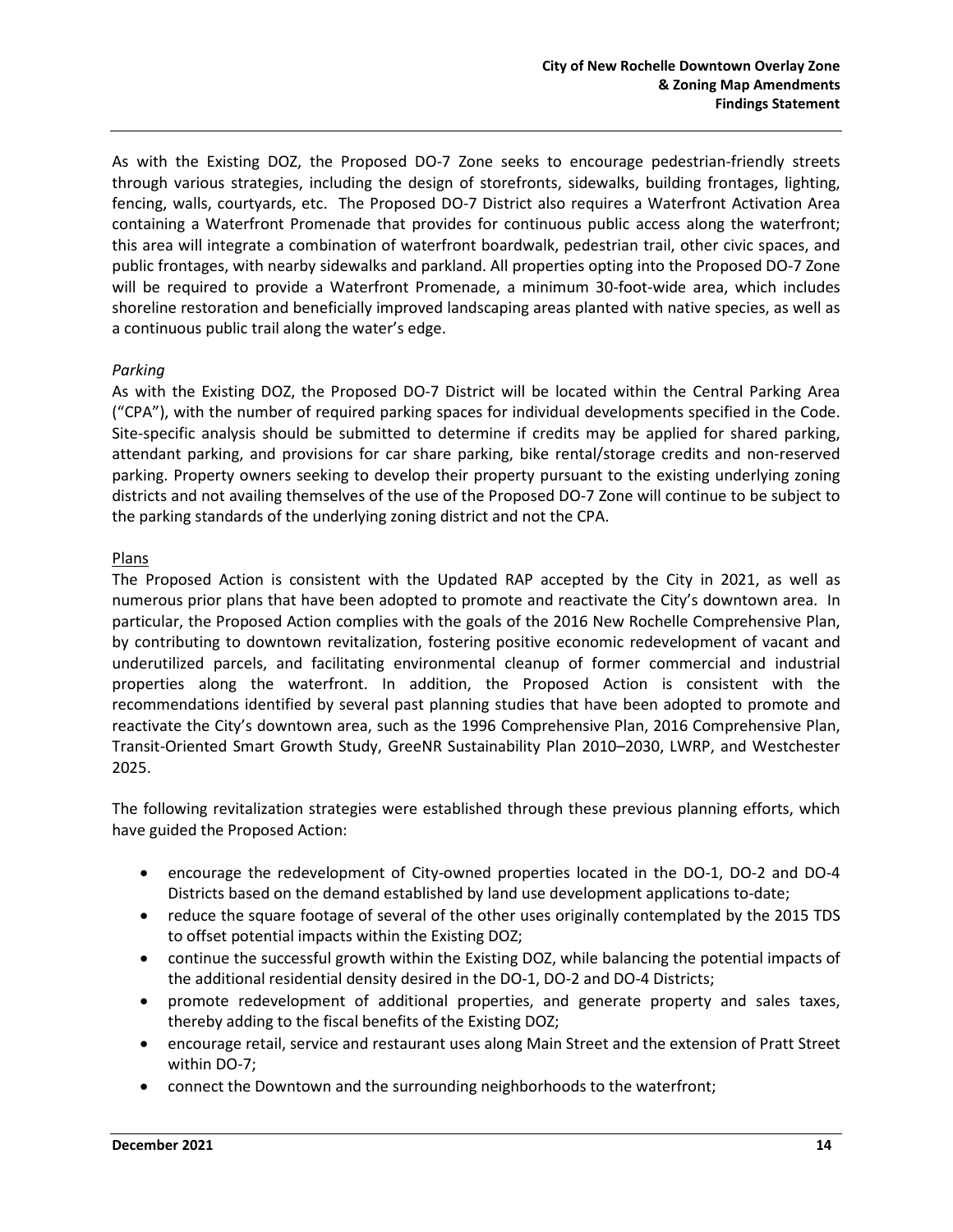- incentivize adaptive reuse of the historic Armory Building;
- create opportunities for outdoor dining, retail shops, affordable housing, hotel and a mix of rental and ownership housing;
- create opportunities for local markets, cultural facilities and quality waterfront open space;
- maximize public access and create views of the waterfront by extending and creating streets;
- create a continuous public trail and park along the water's edge;
- limit building height to four stories along the water's edge and Main Street, and limit residential density in DO-7;
- reconstruct and promote the natural ecology of the waterfront's edge
- further address potable water use reduction, and require certifiable LEED-ND Silver equivalency
- require annual environmental disclosure reporting on project-related emissions to achieve practical, results-oriented, and realistic goals in lowering greenhouse gas emissions

As per the Westchester County Planning Board's review, it has found that the proposed zoning amendments are generally consistent with the County Planning Board's long-range planning policies set forth in *Westchester 2025 – Context for County and Municipal Planning and Policies to Guide County Planning*, adopted by the Board on May 6, 2008, amended January 5, 2010, and its recommended strategies set forth in *Patterns for Westchester: The Land and the People*, adopted December 5, 1995.

*Finding 1: The Proposed Action is not anticipated to result in any significant adverse impacts to land use, zoning, or public planning policy. The Proposed Action continues to provide the flexibility and controls established for the Existing DOZ and will extend these benefits to the Proposed DO-7 District. This flexibility and control is necessary to realize the land use and planning goals of the City Council and overall community, as determined during preparation of the Updated (2021) RAP. The Proposed Action is anticipated to result in beneficial changes to current land use and zoning and is consistent with the public policy recommendations for this area. Future site-specific actions must comply with SEQR (6 NYCRR Part 617).* 

#### *2. Community Character*

#### Visual Character

As noted previously, the Existing DOZ encompasses approximately 279 acres which is primarily urban in character, consisting of a mix of land uses, mainly commercial, office, community service and residential. Land development under the Proposed Action will continue the trend of revitalization commenced in 2015 with the adoption of the DOZ Code, upgrading the land use setting within the Existing DOZ by emphasizing the creation of a quality visual environment that will accommodate a mix of land uses, all in a manner that adds architectural character and vibrancy to the downtown.

Development in accordance with the DOZ regulations is voluntary. If a property owner desires to benefit from the additional intensity/density allowed by these regulations, development must comply with form-based design standards that emphasize the importance of the interface between the building (private) and pedestrian (public) realms, thereby rendering benefits via the introduction of new mixeduse development in a more consolidated pattern than the current form of development. The form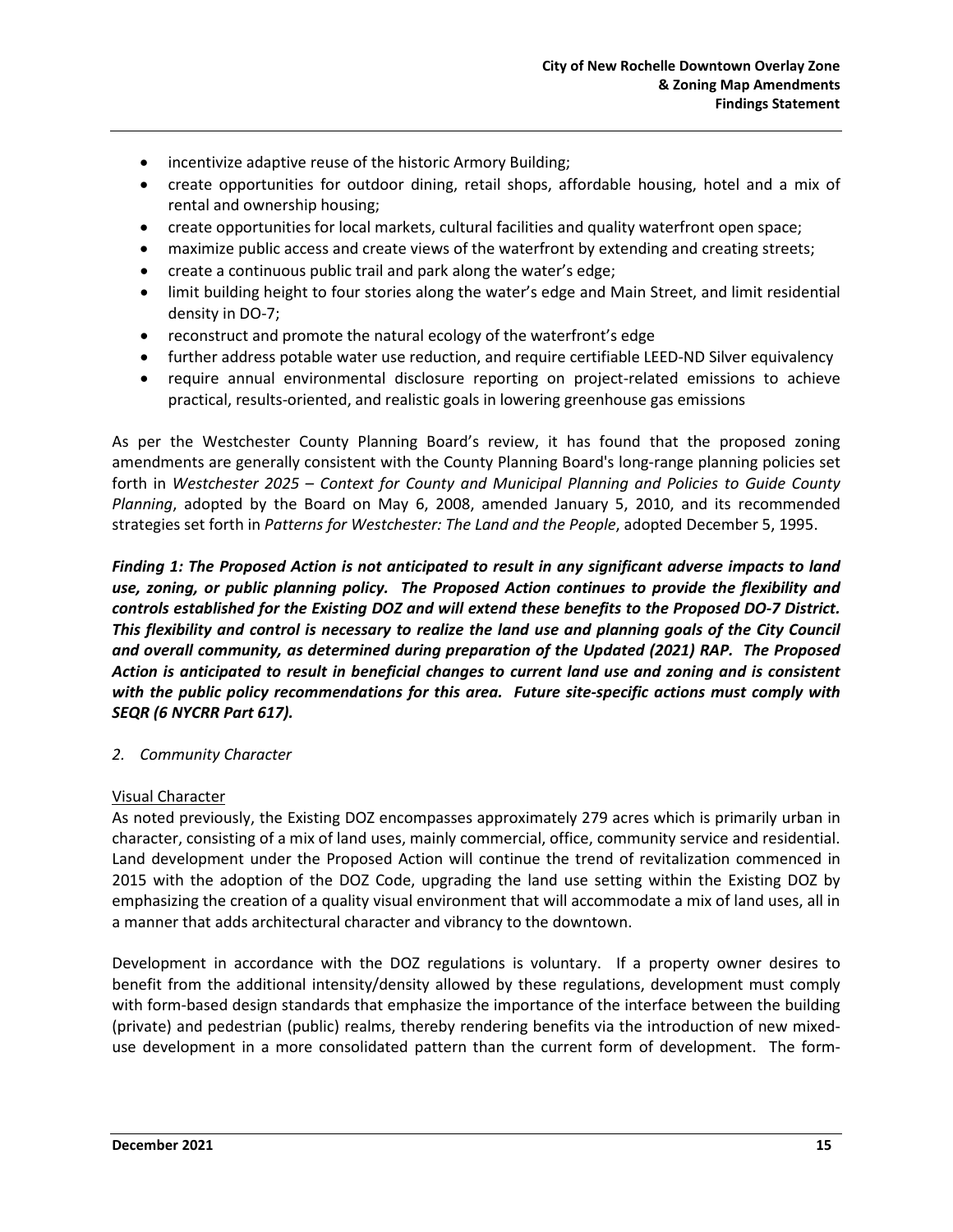based standards include many elements that are directed at improving visual character, such as building form standards, public space standards, architectural standards and landscaping standards.

The DOZ standards ensure that the visual character of development undertaken pursuant to these standards will be improved and protected. Promoting "walkability" via frontage standards and creation of pedestrian-friendly streets and storefronts is a particular objective which will result in enhancement of the visual environment.

Beyond the visual character benefits associated with the DOZ regulations as summarized above which will continue to accrue within the Existing DOZ, it is noted that the Proposed Action will either retain the existing height standards or, in some cases, will decrease the maximum permissible height for DO-3 through DO-6; and no other dimensional parameters will be increased. This will result in a decreased potential for impacts on visual character within the Existing DOZ under the Proposed Action.

The existing development in the City's Echo Bay Waterfront area is primarily municipal/ institutional (i.e., City Yard and the Armory), industrial (or former industrial) and automotive in nature. These uses do not complement the City's commercial center to the west and do not support the City's redevelopment and revitalization priorities. The existing visual character of the Proposed DO-7 Zone is not well suited to its waterfront location and the existing development does not benefit from this prominent location along Echo Bay. Buildings and structures throughout this area differ in age, condition, form and material. There is no uniformity to the structures, and development patterns vary greatly. The existing visual/aesthetic character of this area has widely been perceived as negative over the last several decades due to the presence of several abandoned and/or deteriorated buildings, the nature of the uses currently within the area, and the lack of a cohesive architectural style.

The existing zoning of the City's Echo Bay Waterfront has not been effective in promoting redevelopment to improve visual character. However, the Existing DOZ has achieved success in upgrading the Downtown area; and it is expected that extension of the DOZ to the DO-7 District under the Proposed Action will allow the aesthetic benefits of the overlay zoning to be applied to this additional 21±-acre area. As with the Existing DOZ, the regulations pertaining to the Proposed DO-7 District concentrate on building form and the importance of the pedestrian realm. Architectural quality will be greatly improved in this area under the Proposed Action, by means of various aesthetic features (e.g., decorative streetlights, landscaping, street trees, street furniture, etc.). The Proposed DO-7 Zone development strategy also includes restoring and adaptively reusing the historic Armory building. Redeveloping existing brownfield waterfront sites would result in a vast aesthetic improvement over existing conditions, as the mix of land uses contemplated for the waterfront is less intensive and generally better suited to the waterfront location than the current uses. The amended Zoning Map highlights where special architectural treatments for significant corners are required in the Proposed DO-7 Zone, which may include distinguishing materials, textures, colors, fenestrations, cornices, balconies, or similar elements designed highlight prominent visual features.

The Proposed DO-7 Zone is intended to be integrated into and complement the Existing DOZ and to enhance this waterfront portion of the downtown for the community's benefit, as described in the Updated RAP, and past studies and planning efforts undertaken by the City. Beside improving visual character, inclusion of the Proposed DO-7 Zone in the DOZ will also ensure that development in this area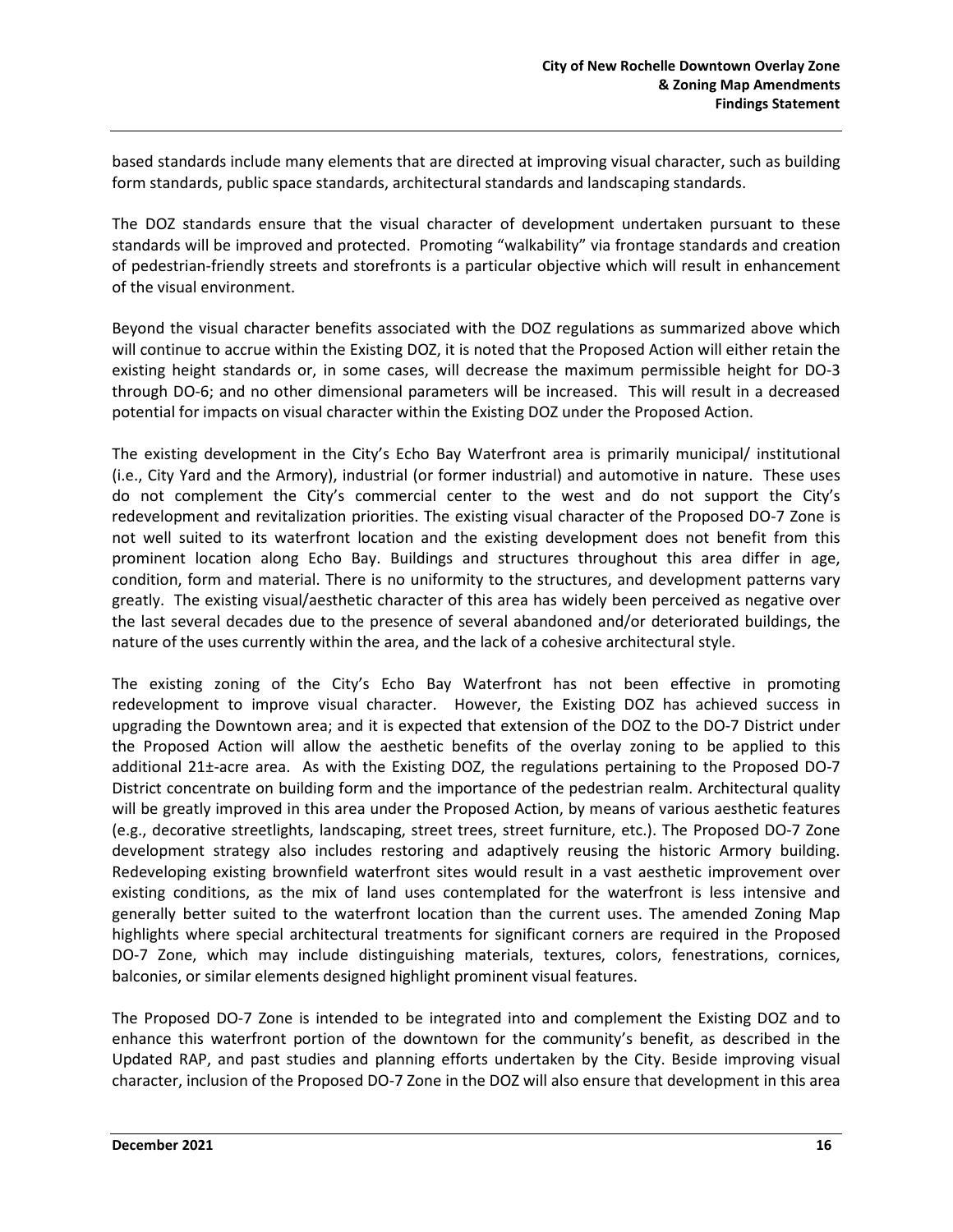occurs in a manner that is consistent with the building patterns in the downtown but is also smaller in scale to provide open space and public access and views of the waterfront, while being in character with the surrounding residential neighborhoods.

In order to ensure that potentially significant visual/aesthetic impacts of redevelopment within the Proposed DO-7 Zone are properly characterized and are suitably mitigated, site-specific visual impact assessment will be undertaken, including analysis of impacts to water-side views, using elevation drawings, architectural renderings, photographic simulations, cross-sections, and/or other means, as deemed appropriate by the Planning Board.

#### Noise

The Existing DOZ area is urbanized and includes transportation systems, existing commercial, residential and other uses, and existing heating, ventilation and air conditioning ("HVAC") systems in connection with these uses. As development continues to occur in the DOZ, as amended under the Proposed Action, the uses are not expected to change such that noise-generating uses will be prevalent (e.g., no heavy industrial uses are proposed) or otherwise be substantively different from what would occur without the Proposed Action; and, therefore, the character of the noise environment in the downtown area is not expected to change.

For the uses allowed by the DOZ regulations (including residential, office, retail, commercial, hospitality, educational, healthcare and institutional development), the HVAC systems serving such uses are the only significant source of noise to consider, and such systems will generally be located on the building roofs. New facilities will have modern HVAC systems that are generally quiet in comparison to individual units and older systems (i.e., a new centralized HVAC system for a multi-use building is significantly quieter to individual window units or an old HVAC system). In addition, any new equipment such as airconditioning units will be required to conform to Section 213-13 of the City Noise Control Ordinance.

The Proposed Action does not change the recommendation under the 2015 Findings Statement specifying that the Department of Housing and Urban Development ("HUD") land use compatibility guideline of 65 dBA will be used to determine whether attenuation will be required to achieve the HUDrecognized interior guidelines, or otherwise that the applicant will be required to provide a noise assessment during site plan review to determine potential impact with respect to a site/use-specific project and an appropriate level of noise attenuation. Specific recommendations to address noise levels for new residential uses along Main Street within the Proposed DO-7 District include a minimum of 25 dBA façade attenuation, as well as air conditioning to allow for the maintenance of a closed-window condition.

Noise sensitive zones include areas around a school, church, senior citizen center, day-care center or areas adjacent to any hospital. Should any proposed noise-generating use be located in proximity to any of these uses, site/use-specific noise assessment should be conducted. Since the Proposed Action for the most part allows uses that are currently allowed under the existing zoning, and since none of these uses are expected to generate substantial noise, impacts to noise sensitive zones are not expected.

The Proposed Action includes extension of the DOZ to include 21± acres of waterfront area in Proposed DOZ-7 District, thereby resulting in the same benefits as discussed above with respect to the current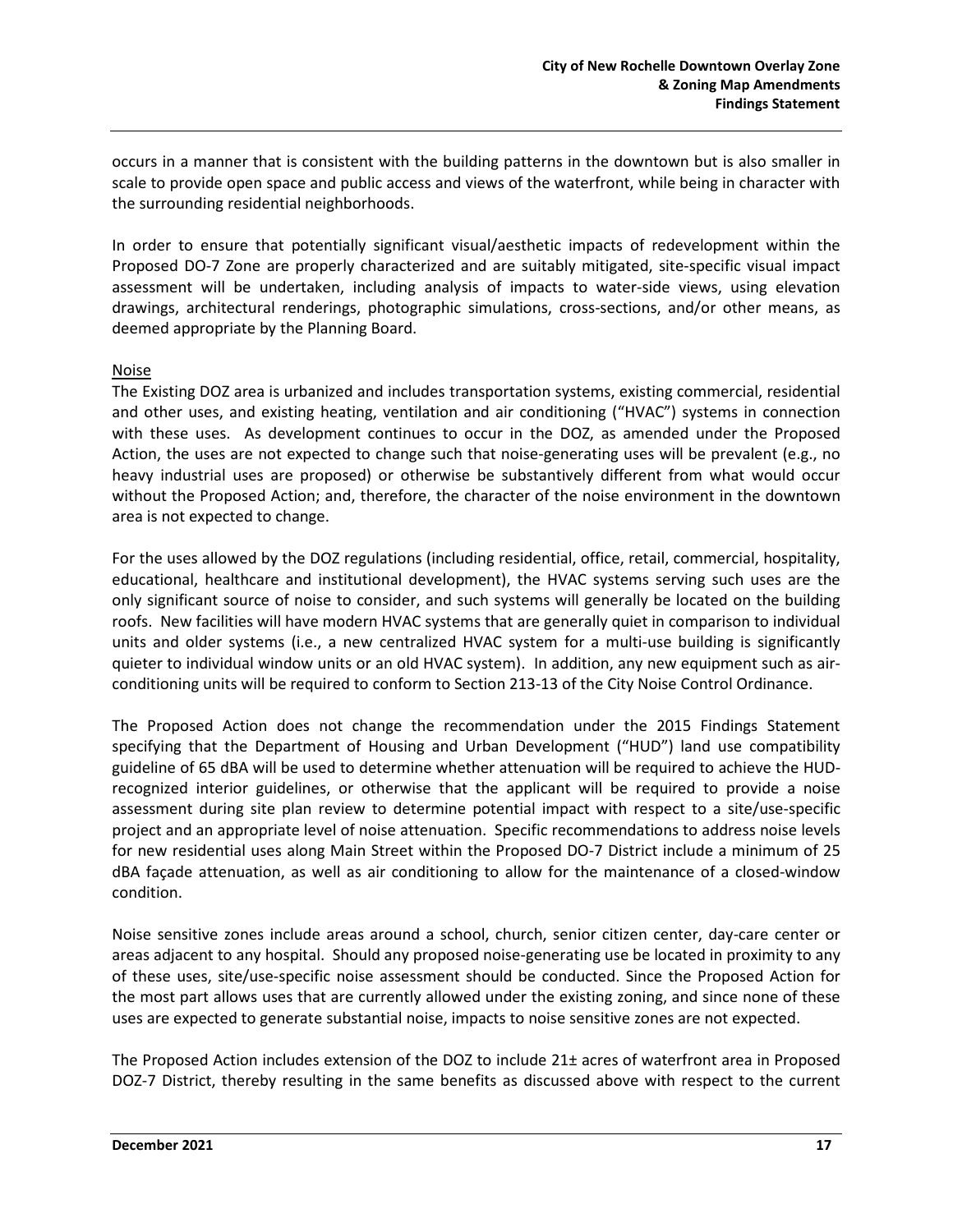DOZ regulations governing DO-1 through DO-6 (e.g., conversion of older HVAC systems to newer, quieter equipment as redevelopment proceeds) and subject to the same mitigation (e.g., recommended noise assessment and/or noise attenuation for residential development in areas where the HUD land use compatibility guideline of 65 dBA may be approached). Additionally, considering the unique waterfront location of the Proposed DO-7 District and its proximity to sensitive neighboring uses, noise assessment will be required for projects that include significant potential noise-generating uses (e.g., outdoor dining. entertainment or similar use at or near the waterfront), as deemed appropriate by the Planning Board during site plan review.

Construction-related noise will be generated with demolition of existing buildings (where applicable), site preparation, and building construction which involve the use of heavy trucks, cranes and construction equipment. As is the case for all construction in the City, including projects occurring within the Existing DOZ, as well as any development in the Proposed DO-7 District, noise generation during construction will be required to comply with the levels for construction sites set forth in Section 213-22 of City Code and enforced by the City of New Rochelle Police Department. Construction proximate to residential districts will generally need to be limited to daylight hours, since during other periods, noise levels considered unreasonable are not permitted (and in this case, noise is considered unreasonable if it can be heard beyond the perimeter of the property from which it originates).

Future review of site-specific plans for development in the DOZ, as expanded to include the Proposed DO-7 District, may require noise mitigation measures as follows:

- All activities must conform with Chapter 213 of the City Code which defines and regulates "unreasonable noise." Air-conditioning and air-handling devices are regulated under Chapter 213-13. Sound levels by receiving land use district are promulgated in Chapter 213, Sections 19 through 21 for residential, commercial and manufacturing zoned districts. All construction activities also shall be conducted in conformance with Chapter 213-22 of the City Code.
- If there are site/location-specific noise considerations or if proposed uses may approach the HUD guidance value of 65 dBA, site-specific noise assessment and mitigation may be appropriate in connection with a site-specific use.
- Noise-sensitive zones include areas around a school, church, senior citizen center, day-care center or areas adjacent to any hospital. Should any proposed noise generating use be located in proximity to any of these uses, site/use-specific noise assessment should be conducted. The development of new noise-generating uses or activities in proximity to residential uses, particularly with respect to the Proposed DO-7 Zone, can be a cause for concern. Therefore, the need for a site/project-specific noise assessment would be identified during site plan review for certain situations, such as a proposed commercial use with outdoor dining or entertainment along the waterfront, with mitigation provided as required if potentially significant impacts are identified.
- For projects where rock drilling is required (or other activities in which noise levels and/or duration exceed permitted levels), a construction noise plan will be employed for protection of workers and for compliance with the provisions in Chapter 213-22 for construction sites. For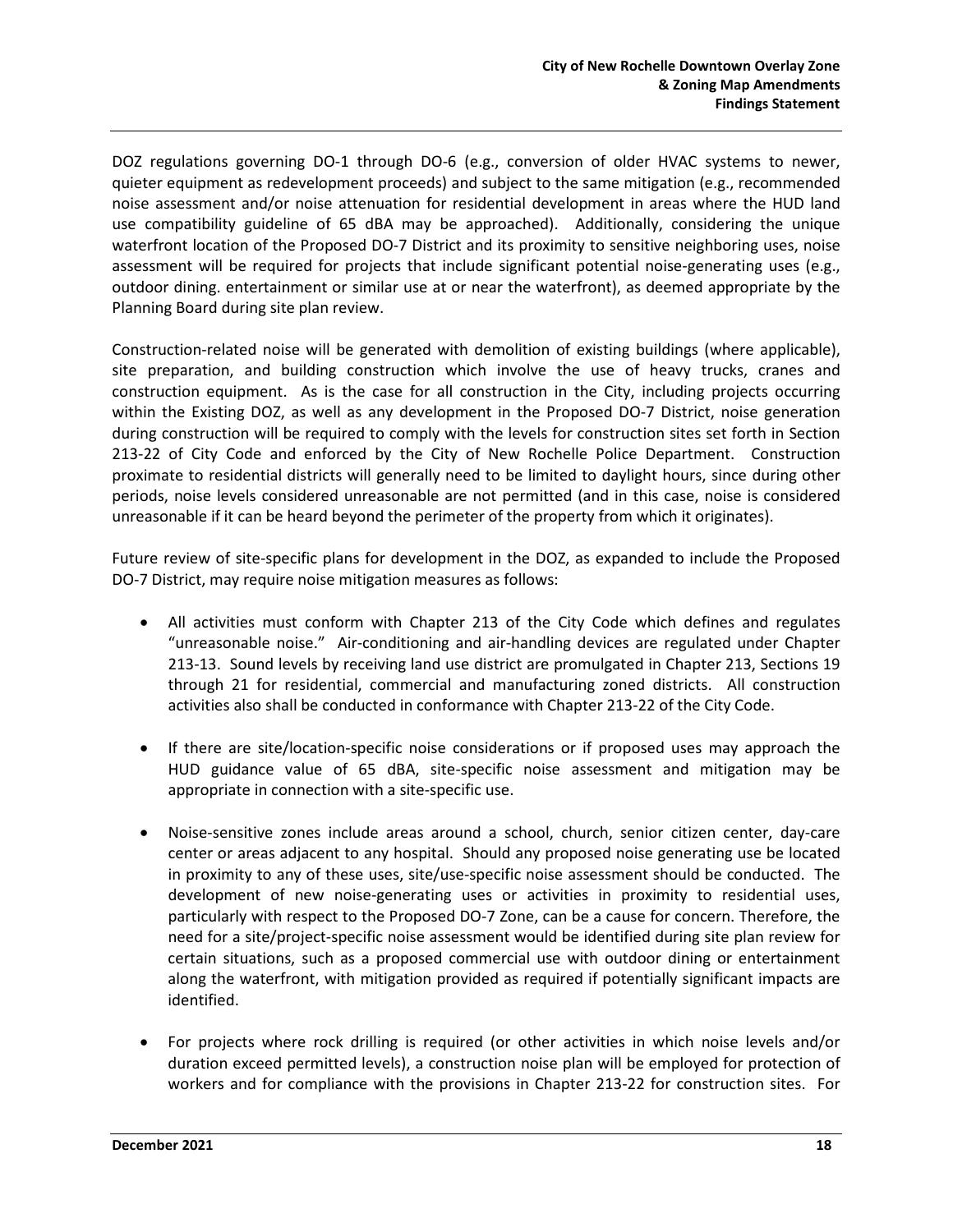sites within the Proposed DO-7 Zone proximate to residential districts or other noise-sensitive zones, noise from rock drilling is expected to require mitigation.

#### Air Quality

Any development will result in the introduction of stationary and mobile sources of air emissions. Air emissions within the DOZ are generally related to vehicle exhaust, stationary sources which require registrations or permits through the New York State Department of Environmental Conservation ("NYSDEC"), and HVAC systems. However, the amendments that are proposed in the Existing DOZ will not significantly alter the magnitude of development in that area, and primarily involves a shift in uses under the TDS to provide additional residential units while commensurately decreasing the amount of commercial space. Therefore, emissions within the Existing DOZ, and associated air quality conditions, will not be substantively affected under the Proposed Action as compared to existing conditions.

In general, the City is proactively addressing the need for improved traffic circulation throughout the downtown which ultimately would reduce impacts associated with mobile source air emissions. The current traffic signal system in the downtown utilizes pre-timed signals that employ a fixed signal timing plan regardless of the varying traffic levels at the intersection approaches. The City has received a grant to upgrade the traffic signal system, which will increase capacity by optimizing signal timing, resulting in reduced emissions from idling and slow-moving vehicles. Other strategies may involve downtown shuttle buses that would facilitate travel without using cars. The City is also implementing measures to improve pedestrian friendliness in the downtown, thereby encouraging more people to walk in the district, and to park once and walk to multiple destinations. Improvements in bicycle infrastructure will also help shift some local auto trips to other transportation modes, with a commensurate reduction in tailpipe emissions.

While construction within the Proposed DO-7 District will introduce new emissions sources, application of the DOZ regulations in this area includes design elements which encourage walkability, shared parking, car sharing, provision of electric vehicle charging stations, and payments to transit funds, all which would contribute to a reduction in air emissions.

Following adoption of the DOZ-7 Zone and during implementation of development approved under the new overlay zoning in this area, there could be the potential for localized impacts in air quality resulting from construction-related activities, most typically related to dust generated from clear land surfaces. While this is not expected to vary from construction activities occurring under the present zoning, standard dust controls may be required as a condition of site-specific approval, such as use of water trucks to mitigate dust generation during grading and site preparation. In addition, sites would be required to be stabilized following construction or during any significant delays in construction. Such mitigation measures would minimize impacts to the maximum extent practicable during and following construction.

While future site-specific developments may require oversight by NYSDEC for regulated facilities, the Proposed Action is not anticipated to result in a significant adverse impact on air quality. In summary: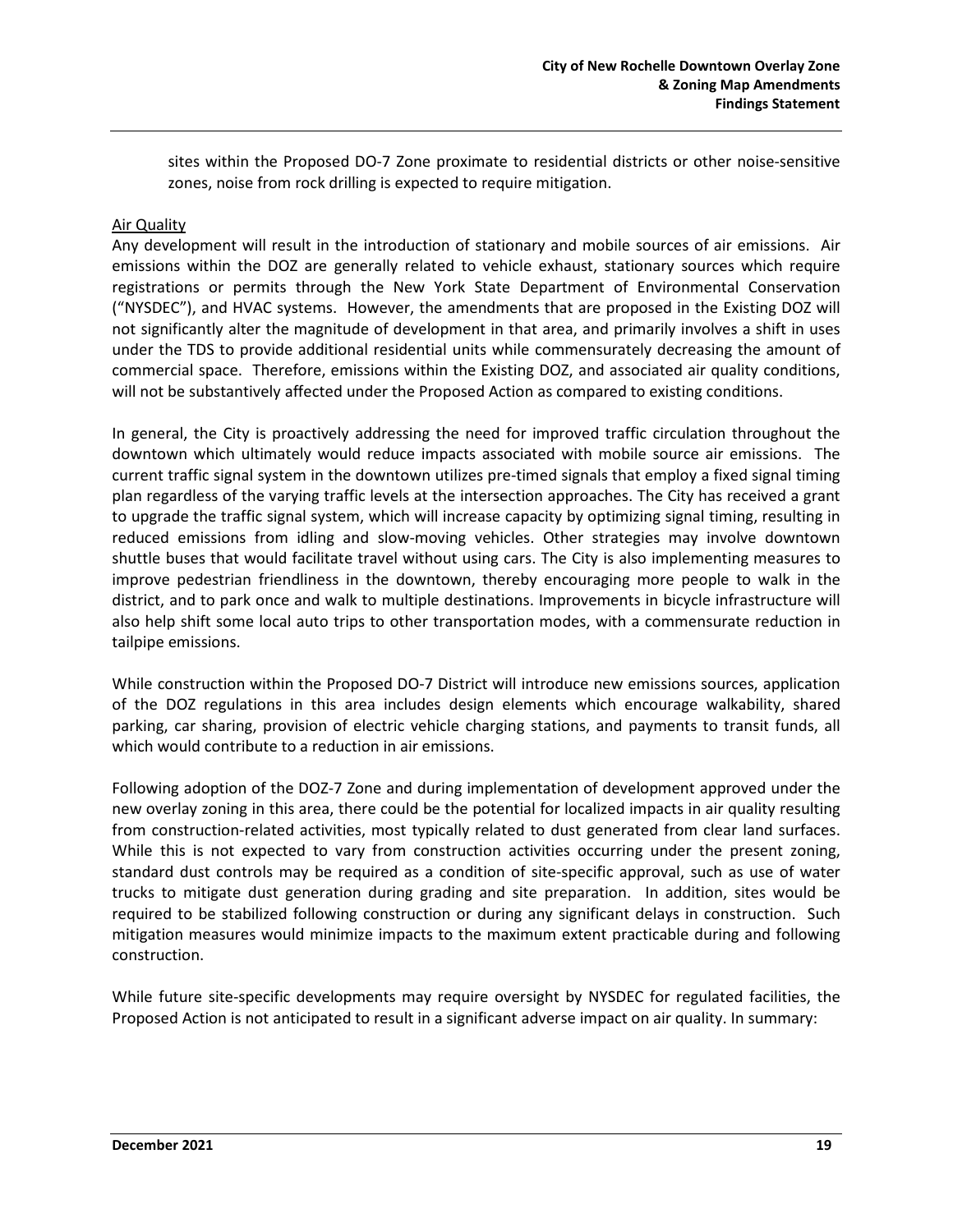- Phased implementation of mitigation measures identified in the SDGEIS traffic analysis is expected to reduce congestion and maintain or improve air emissions related to vehicular traffic.
- Compliance with NYSDEC Title V air permit requirements is required, as applicable, although such uses are not expected under the Proposed Action.
- Individual site/use-specific air quality impact analysis will be conducted for any future site plan applications that warrant such analysis, although such uses are not expected under the Proposed Action.
- Fugitive dust related to construction activities will be mitigated using proper construction management techniques, erosion control measures, wetting of excessively dry soils, and conformance to the nuisance and construction requirements under the City Code.

#### Cultural Resources

The Proposed Action will not affect the extent of development that can occur in the Existing DOZ, such that there will not be an increase in potential for impacts to cultural (historical and archaeological) resources. Furthermore, as specified in the 2015 Findings Statement, future redevelopment or site disturbance in this area will continue to be evaluated during the site plan review process to determine whether further investigation is warranted due to the potential for impacts to cultural resources, which may include a Phase IA (and possibly a Phase IB) Archaeological Survey, review by the City's Historical and Landmark Review Board ("HLRB"), and/or consultation with the New York State Historic Preservation Office ("SHPO"), as determined on a site-specific basis.

Similar to the analyses conducted for the Existing DOZ in the 2015 GEIS, the SDGEIS notes that the Proposed DO-7 area has experienced extensive land surface modification as a result of landfilling, grading and paving, demolition and construction, and concluded that precontact archaeological sites are unlikely to have survived intact on any of the parcels. Therefore, all the parcels within the Proposed DO-7 Zone were determined to have low precontact archaeological sensitivity. However, the SDGEIS recommends, with the concurrence of SHPO, that a Phase 1B Archaeological Investigation be conducted for the area of historic period archaeological sensitivity on Parcels 3 and 4 (former marina and former concrete plant) prior to the start of any construction within these sensitive areas. If archaeological resources are identified in this area, additional archaeological investigations (e.g., a Phase 2 archaeological survey or Phase 3 Data Recovery) would be required prior to construction, in consultation with SHPO.

The only historic resource identified in the DO-7 area is the New York State Armory on Parcel 5, which was determined State/National Register ("S/NR")-eligible by SHPO in 1993. This resource will be retained and adaptively reused as part of the Proposed Action, and the TDS assumes it will be developed as a community facility, consistent with a deed restriction governing this City-owned site. Adaptive reuse of this facility could include alterations to the interior to accommodate new programs, façade upgrades to meet light/air and egress needs, substantial repairs to the exterior and interior of the building as a result of its long-standing vacancy, and possibly new connection(s) to adjacent parcels. Future consultation with SHPO would be required to identify measures to avoid, minimize or mitigate any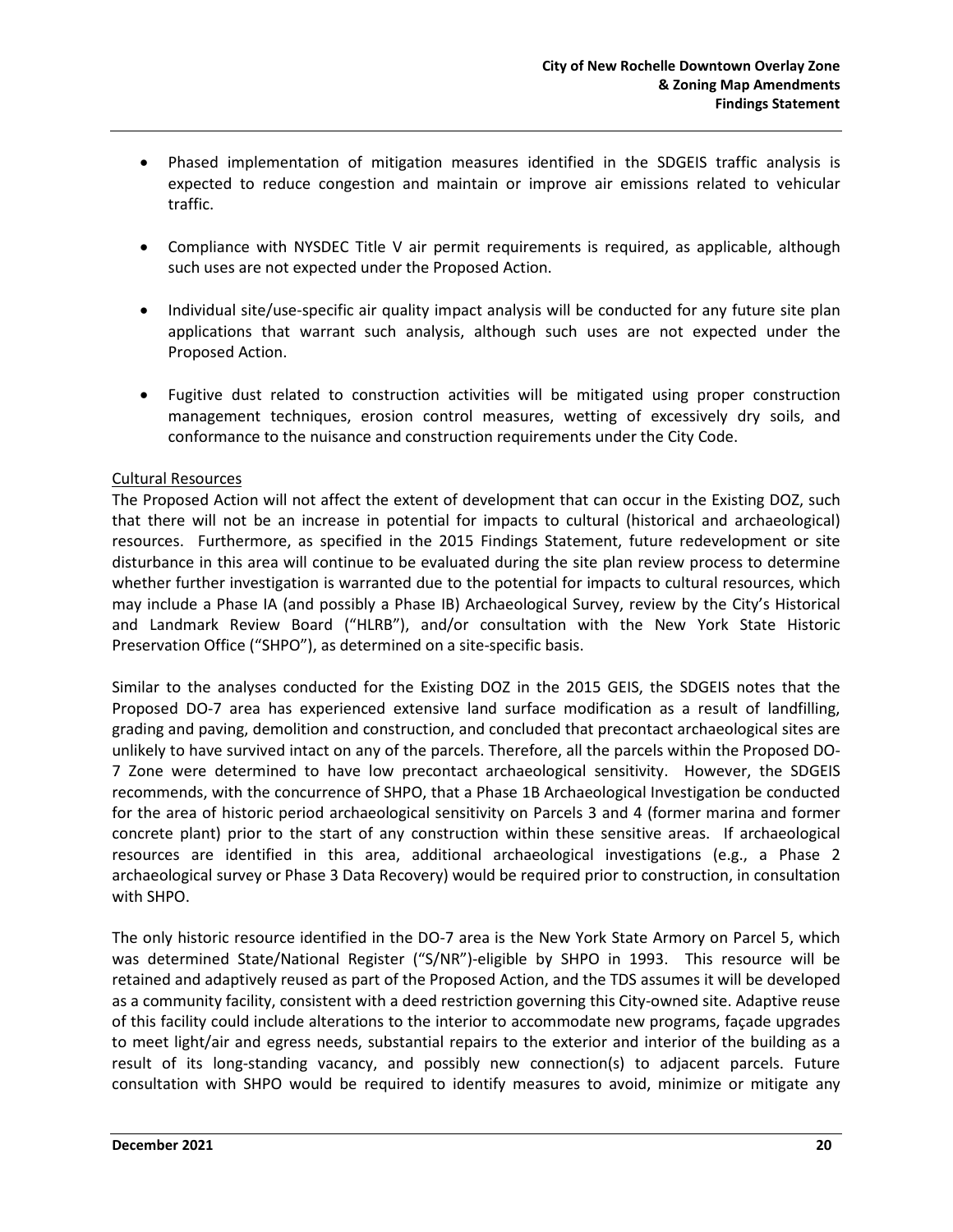adverse impacts to the maximum extent practicable. An Alternatives Analysis would be prepared if requested by SHPO to evaluate design options that would avoid or minimize impacts on the Armory. In addition, a Construction Protection Plan would be developed in consultation with SHPO, which would describe the measures that would be implemented to protect the Armory building during any new development in adjacent areas as appropriate.

Four additional, nearby historic resources have been identified, including two resources previously determined to be S/NR-eligible (John Stephenson House and Sutton Manor Subdivision Historic Houses Historic District) and two potential historic resources (Faneuil Park and the two-story row houses at 7-19 Rhodes Street) determined to be S/NR-eligible by SHPO. The Proposed Action will not directly impact these resources. Additionally, the proposed retention and reuse of the historic Armory, which is located across Main Street from Faneuil Park, will maintain the historic relationship between these two properties. Consultation with SHPO and review by the City HLRB, as necessary, will ensure that these resources are not subjected to significant indirect impacts.

#### Solar Shadows

The potential for new buildings and structures constructed pursuant to the Proposed Action to cast shadows on sun-sensitive buildings and properties was evaluated in the SDGEIS. As a general matter, within the Existing DOZ, the Proposed Action will decrease certain permissible building heights (i.e., in DO-3 through DO-6) and will not increase any height standard for development in the Existing DOZ. Therefore, potential height-induced solar shadowing due to development within the Existing DOZ will either remain the same or be decreased under the Proposed Action as compared to existing conditions.

A "reverse" analysis was performed in which sun-sensitive resources were analyzed individually to determine the radius of influence that surrounding parcels could have on the resource; this analysis updated the information presented in the 2015 DGEIS to account for the height reductions contemplated in the Existing DOZ under the Proposed Action. The decrease in maximum potential shadow length under the Proposed Action due to the reduction in maximum building height is as follows:

- DO-3 537.5 feet to 451.5 feet
- DO-4 537.5 feet to 365.5 feet
- DO-5 537.5 feet to 365.5 feet
- DO-6 279.5 feet to 236.5 feet.

Future development of parcels in the Existing DOZ that could potentially cast a shadow on sun-sensitive resource will continue to require site-specific analysis for shadow impacts in accordance with the methodology outlined in Chapter 8 of the City [of New York] Environmental Quality Review ("CEQR") Technical Manual, if and when a project is proposed on any such parcel.

Using the same method that was applied to the Existing DOZ, two existing sun-sensitive resources were identified in proximity to the Proposed DO-7 Zone: Faneuil Park (Main Street and Huguenot Street); and Salesian High School and Ballfield (148 East Main Street). Additionally, the waterfront promenade and associated public civic space to be developed within the Waterfront Activation Area of the Proposed DO-7 District would be considered a sun-sensitive resource in the future. These three sun-sensitive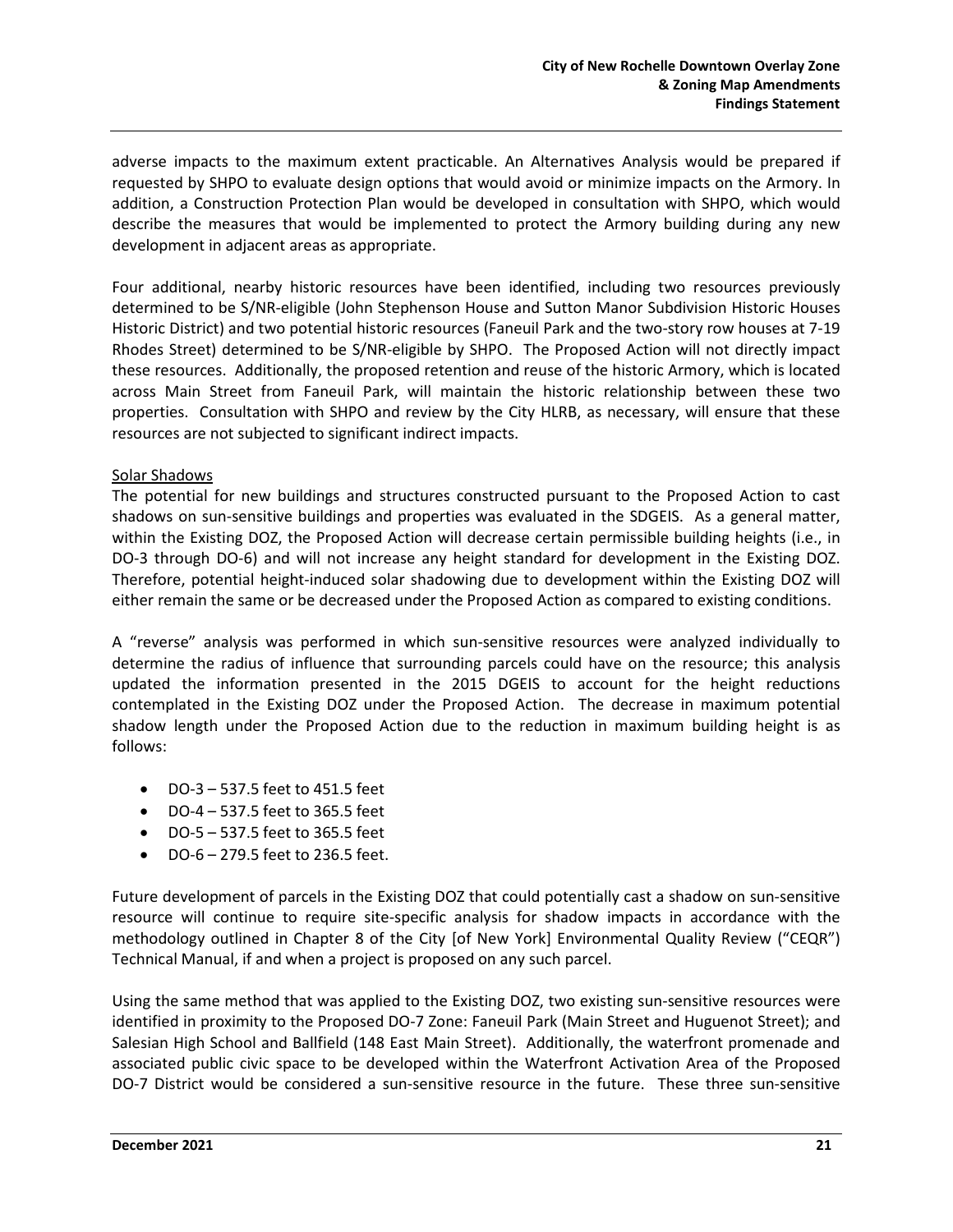resources will need to be evaluated for shadow impacts using the same procedures that have been adopted for the Existing DOZ.

*Finding 2: The Proposed Action will not have a significant adverse impact on community character (i.e., visual character, noise, air quality, cultural resources, and solar shadows). Each future sitespecific development application will be required to evaluate the project's potential impact on historic resources and sun-sensitive resources. City HLRB involvement will ensure high quality design for prominent structures and architectural features. Additional cultural resource investigations and/or shadow impact analyses may be warranted, to be determined by the Planning Board during site plan review in conjunction with site-specific SEQR (6 NYCRR Part 617) analysis.* 

*Any potential noise and air quality impacts are primarily related to construction activities, and these can be mitigated using best management practices to minimize noise generation and control fugitive dust. While noise levels may increase from mobile and stationary sources introduced by new development, this effect would not be significant, and can be reduced through use of noiseattenuating measures set forth in this Findings Statement. The need for additional air quality and noise impact investigations and for associated mitigation measures will be determined by the Planning Board during site plan review in conjunction with future site-specific SEQR (6 NYCRR Part 617) analysis. This includes, but is not limited to, analysis of potential operational noise impacts associated with proposed commercial use with outdoor dining, entertainment or similar use along the waterfront in the DO-7 District.* 

#### *3. Community Services and Utilities*

The effect of the Proposed Action on community services and facilities is primarily related to the shift in the anticipated land use mix under the updated 2021 TDS, as compared to the September 2019 TDS which was previously approved by the City. This includes the development that is assumed under the TDS for the Proposed DO-7 Zone, as well as adjustments to the build-out scenario in the Existing DOZ as quantified in **Table 1** in this Findings Statement.

Overall tax revenue will be generated under the Proposed Action based on the taxation of development projects as they occur over time, as well as sales tax revenues from increased retail and other commercial activities attributed to a more vibrant waterfront area and would be distributed according to the current revenue distribution. Increased local investment in real estate, new business opportunities, and the creation of new and diverse employment opportunities that increase local spending will also be beneficial. The socioeconomic effect of the Proposed Action is discussed in more detail in the next section (**Section 4**) of this Findings Statement.

Another benefit of the revitalization effort under the Proposed Action is the expansion and diversification of the local housing stock, including both market-rate and affordable housing units of varying sizes, with the addition of new housing options near the waterfront. This residential expansion will increase demand for goods and services, many of which can be purchased by local merchants and personal service providers. The Proposed Action and resultant redevelopment are projected to add 3,000 new residential units to the overall DOZ (including 700 units in the Proposed DO-7 Zone), which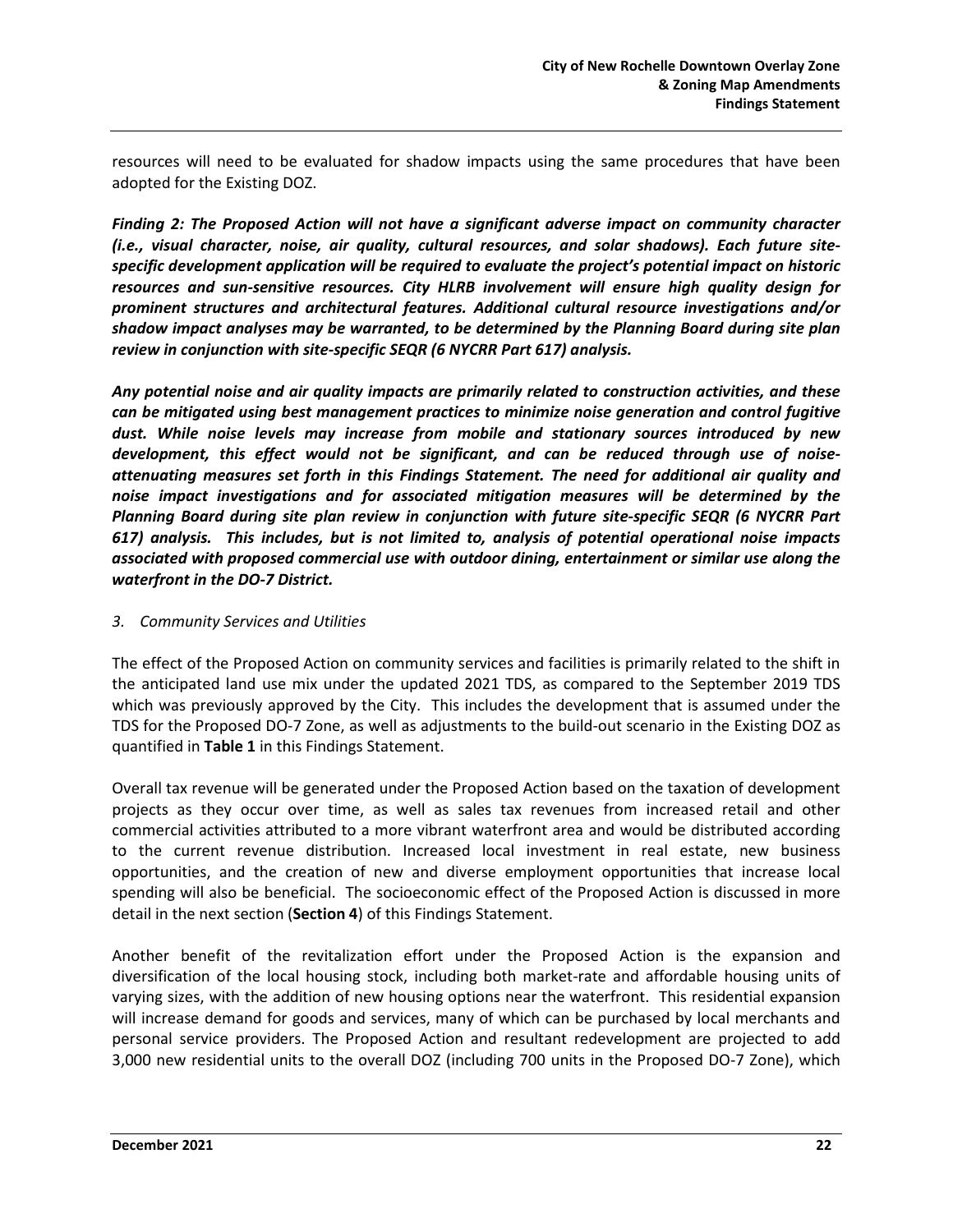would be comprised of 20 percent studio, fifty percent one-bedroom, twenty percent two-bedroom, and ten percent three-bedroom units for different age cohorts and varying needs.

The Proposed Action will advance the City's affordable housing goals. Ten percent of the residential floor area for new development in the DOZ, as expanded to include the Proposed DO-7 District under the Proposed Action, must be set aside as Moderate-Income Housing units, which generally must be distributed throughout rental housing and must have a floor area of not less than 90 percent of the floor area of the dwelling units in the market-rate rental housing. Additionally, new development projects in the DOZ must continue to prioritize affordable housing to existing eligible residents living on sites that have opted into the Existing DOZ, eligible residents in the Existing DOZ, members of the workforce (e.g., City workers, teachers), and eligible City residents. The Community Benefit Bonus Program also includes additional incentives to provide additional affordable housing options.

Educational Services –In 2015, WXY Architecture and Urban Design ("WXY") conducted an analysis of school resources, to determine an estimated number of school children to be generated from future development, and to examine options to address the needs of targeted schools that may experience capacity issues as growth in the DOZ occurs.

The Proposed Action includes the addition of a total of 3,000 residential units under the 2021 TDS. These additional residential units would be located in the Columbus School Zone (1,300 units in the DO-1 Zone) and Trinity School Zone (800 units in the DO-2 Zone, 200 units in the DO-4 Zone, and 700 units in Proposed DO-7 Zone). Therefore, the specific enrollment trends and available classroom capacity for the schools in the Columbus and Trinity Zones were evaluated in the SDGEIS to determine if the schools have the capacity to absorb additional school-aged children generated by development under the Proposed Action.

Using the WXY multipliers established in 2015 for the DOZ, it is projected that an additional 171 schoolaged children would be generated by the Proposed Action. Together with the school-aged children projected from the already-approved projects in the DOZ, a total 502 school-aged children are projected across grades K-12. However, as of July 2020, the number of school-aged children occupying leased units in DOZ residential projects is 61 percent below the WXY projections, indicating that the WXY multipliers appear to be conservatively high and that the actual total of school-aged children occupying units in the DOZ at build-out may be well below 502.

Based on the conservative WXY multipliers and current enrollment trends, the SDGEIS concludes that the School District may be able to absorb the additional students generated under the Proposed Action with limited classroom additions. Fair Share Mitigation fees are proposed to be increased, including the allocation to address the School District's capital costs and mitigate impacts. Property taxes will also be generated to offset potential impacts to the School District under the Proposed Action. During annual operations, the Proposed Action is projected to generate approximately \$46 million in annual property taxes for the School District under full build-out and full taxation, which far exceeds the approximately \$2.87 million annual cost to educate the projected total of 502 school-age children under the 2021 TDS using the WXY multipliers.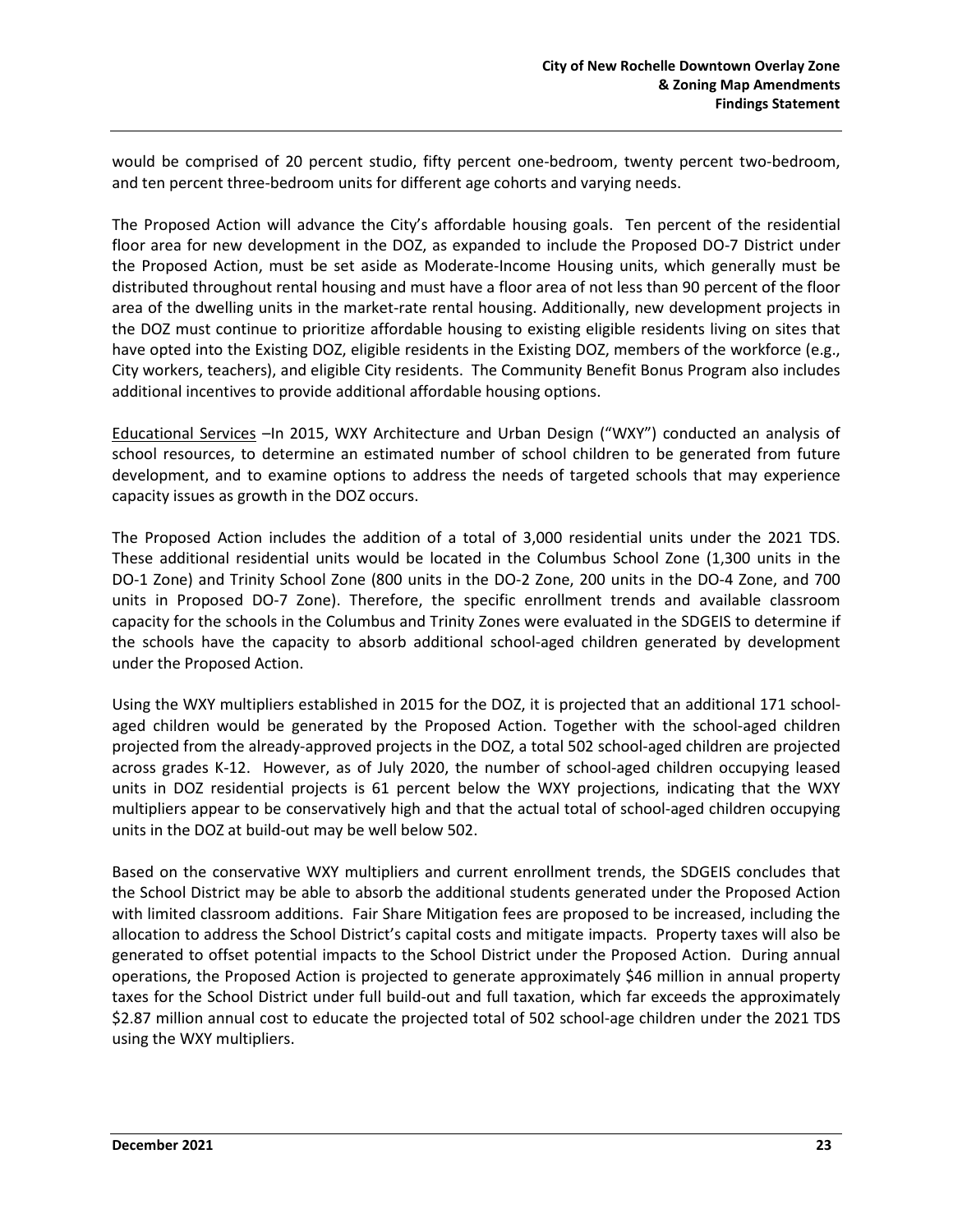Police Protection *–* Input received from the Police Department indicated that as the population continues to increase due to the Proposed Action, staffing will need to be increased to manage population growth and associated workload; and that as long as staffing keeps pace with development, the Police Department could continue to serve the City without any issues. Additionally, more police presence will be necessary to patrol the Proposed DO-7 Zone. Despite this additional demand for services, the Police Department does not expect that a new sector will be necessary, and it was noted that City Council has been continually working toward increasing the number of police officers so that it is fully staffed to meet the challenges of future growth in the DOZ.

Following adoption of the proposed zoning amendments, the Police Department will have the opportunity to provide input on site-specific plans. During site plan review, the provision of on-site private security and support personnel for large projects will continue to be considered in consultation with the Police Department. Adequate outdoor lighting will be provided to ensure the public safety. Increased tax revenues and Fair Share Mitigation funding disbursed to the Police Department generated by development under the Proposed Action will help to offset any increase in demand on police services resulting from by new development and redevelopment.

Fire, Rescue and Ambulance Services *–* The *Impact of DOZ Development on Fire Department Staffing* study (January 2019 – the "2019 Fire Department Study") analyzed potential impacts to the Fire Department due to downtown development and occupancy increases in the Existing DOZ. This study, which pre-dated the current Proposed Action and does not include an analysis of the impacts associated with the 2021 TDS or the Proposed DO-7 Zone, concluded that as development and occupancy increase, there will be an increased need for additional on-duty firefighters. The study recommends additional full-time on-duty firefighters as development progresses throughout the Existing DOZ. The study further recommends additional assessment as build-out progresses to determine proper mitigation based on actual conditions.

The 2021 TDS includes a total increase of 3,000 additional residential units in the Existing DOZ (DO-1 through DO-6) and the Proposed DO-7 Zone; however, the 2021 TDS also includes a reduction in the floor area of various commercial, institutional, student housing and other uses to offset potential impacts associated with additional residential growth. In response to concerns expressed in the 2019 Fire Department Study indicating that the most significant risks in the Existing DOZ are the addition of mid-rise and high-rise structures, the Proposed Action reduces maximum permissible building heights in the DO-3 through DO-6 Zones.

Future site-specific projects in the DOZ, as expanded to include the Proposed DO-7 District, will be submitted for review by the Fire Department, which will have an opportunity to provide further input on individual development proposals (including review of safety access and evacuation, sprinklers and other fire suppression systems, and water supply), thereby allowing the identification of any additional site-specific mitigation measures that may be necessary. Increased tax revenues and Fair Share mitigation funding disbursed to the Fire Department, to be generated by development under the Proposed Action, will help to offset any increase in demand on fire, rescue and ambulance services resulting from by new development and redevelopment.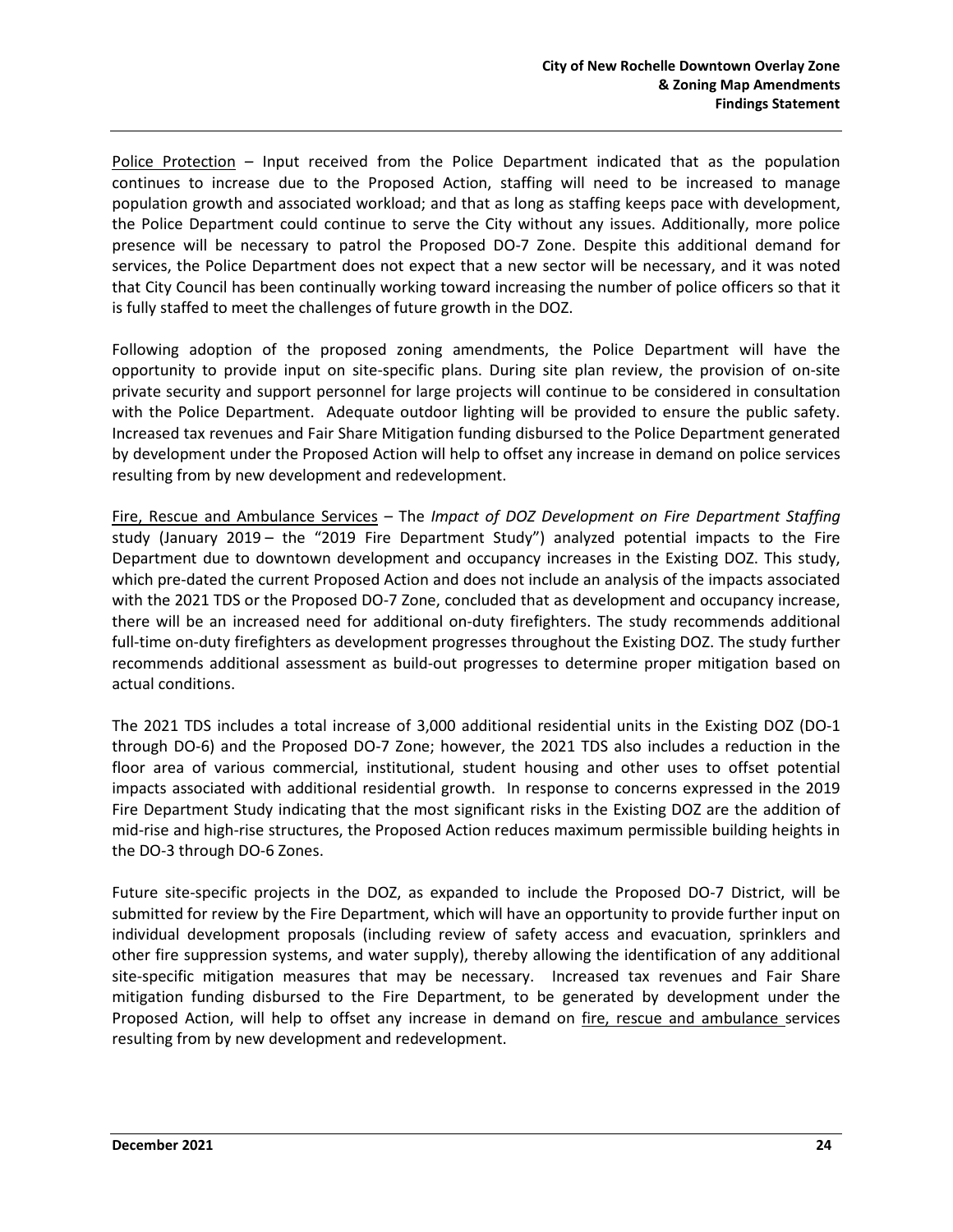Water Supply – The 2021 SGEIS updates water use/wastewater generation rates per the July 2020 *Engineering Design Report, City of New Rochelle Sanitary Sewer Enhancements/NYSDEC Standards for Intermediate Sized Wastewater Treatment Systems*. This report provides more specific generation rates for various uses and is the basis of the City's sewer improvement program. Domestic water demand in connection with full build-out under the 2021 TDS is projected to be 2.33± million gallons per day ("MGD"), plus an allocation for fire suppression which must be determined by the water service provider, SUEZ Westchester, as projects are designed. This includes projects approved to-date within the Existing DOZ since 2015, but does not take credit for water usage associated with the elimination of existing uses during redevelopment. The projected domestic water demand for the Existing DOZ under the 2021 TDS is 166,107 gallons per day ("gpd") less than contemplated in the September 2019 TDS. This decrease partially offsets the additional water demand anticipated for development of the Proposed DO-7 District (233,758 gpd), resulting in a net anticipated increase of 67,652 gpd associated with the overall 2021 TDS, which is a three percent increase from the September 2019 TDS for the Existing DOZ.

The City and SUEZ entered into a Cooperation Agreement in March 2019, which outlines necessary improvements and SUEZ's commitment to implementing infrastructure improvements to the water system to accommodate future growth (see Appendix G-2 of the SDGEIS). This agreement specifies that the City will require that each project sponsor within the DOZ, as a condition of site plan approval, pay set fees towards the cost of the necessary system improvements based on the size of the project. Since development has been occurring within the Existing DOZ, SUEZ has received funding from site-specific projects in accordance with the Cooperation Agreement, and this arrangement will continue under the Proposed Action, including development in the new DO-7 District.

As with projects that have occurred in the Existing DOZ since 2015, future development applications must be referred to SUEZ for review and approval to ensure that adequate supply and facilities are available and will be provided prior to issuance of building permits. Additionally, this review will identify the need for infrastructure improvements – such as on-site installation of hydrants, water storage structures, and lateral connections – to be implemented as required.

The Proposed Action includes updates to the Sustainable Development Standards in accordance with the requirements of the City Code, including the use of high-efficiency products for indoor water fixtures. Water conservation efforts are required to be incorporated into the design of all future site plans. The Sustainable Development Standards also require a minimum 50 percent reduction in potable water consumption for outdoor irrigation based on a mid-summer baseline case, using one or more options, such as the use of landscaping plantings that do not require considerable watering (i.e., native, well-adapted or xeric species), use of modern efficient irrigation systems (i.e., applying water directly to the roots through drip irrigation, use of irrigation timers or sensors, watering at night and only as needed, etc.), and use of captured rainwater/stormwater, recycled greywater, water treated and conveyed specifically for non-potable uses, air conditioning condensate, and/or foundation drain water rather than potable water.

Wastewater Management *–* The projected wastewater generation resulting from development under the 2021 TDS for the Existing DOZ (DO-1 through DO-6 Zones) is less than the wastewater generation contemplated for this area under the September 2019 Amended TDS (net reduction of 166,107± gpd). The addition of the Proposed DO-7 to the DOZ under the Proposed Action will result in an overall DOZ-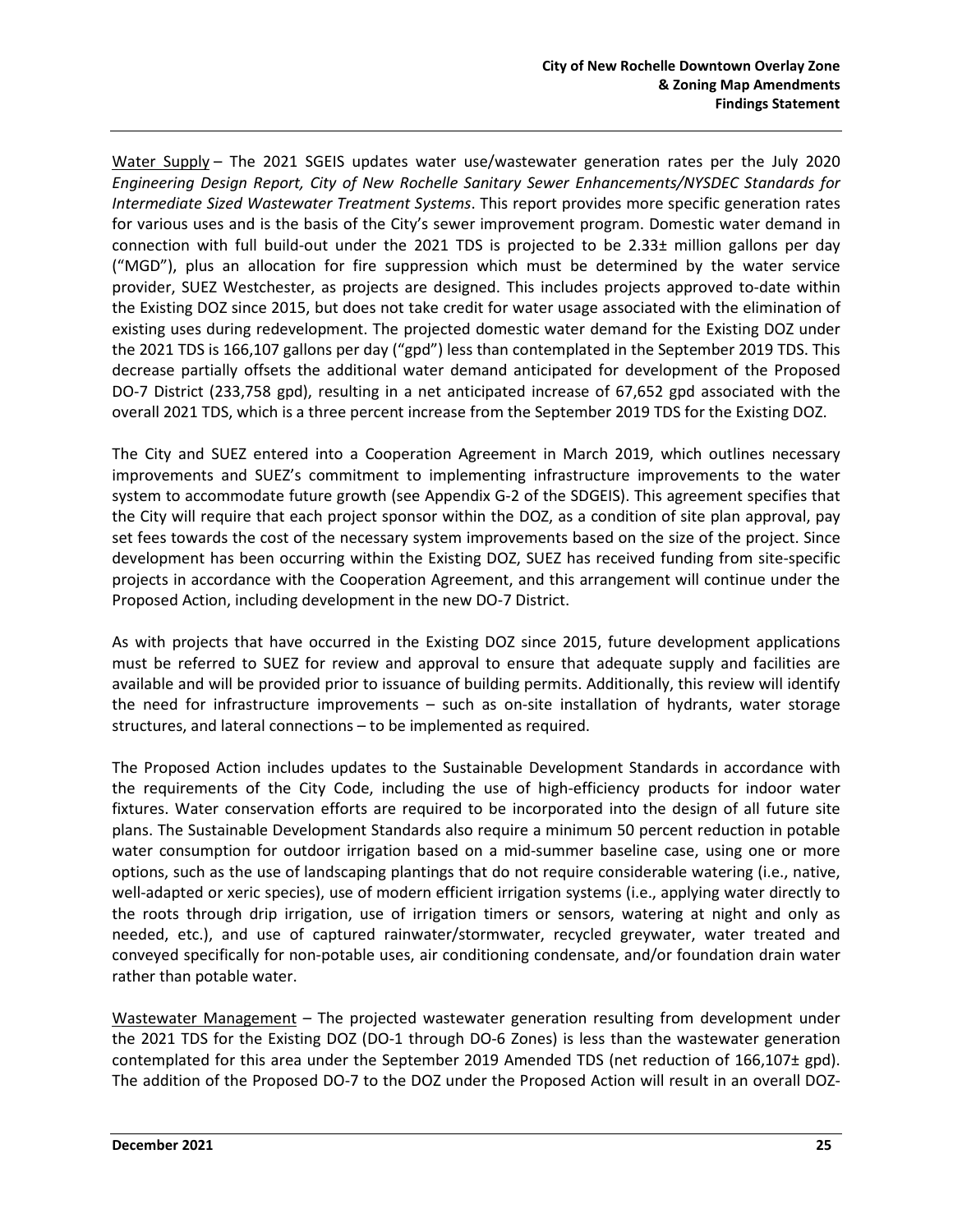wide net increase of 67,652 gpd of wastewater generation above the September 2019 Amended TDS (or a three percent increase). However, it is noted that wastewater from the Proposed DO-7 Zone will not be directed to the City's sewer collection system. Instead, sanitary flow from the DO-7 development will discharge directly to the County sewer trunk main on the City DPW parcel and, therefore, will not impact the City's collection system. Furthermore, the SDGEIS shows that the conveyance system is adequate and Westchester County Wastewater Treatment Facility ("WWTF) has sufficient capacity to accommodate the additional wastewater flow anticipated from development in the Proposed DO-7 District.

The City has been undertaking upgrades to the sewer collection system that serves the Existing DOZ, in furtherance to the improvements identified in the Sanitary Sewer Evaluation Study. As applications for new development projects are received, they will be evaluated on a site-specific basis to determine the available capacity of the wastewater system and the need for improvements to accommodate the increased flow. As the studies, engineering design and improvements are ongoing, some projects may be located in areas not already evaluated by the studies completed to date, in which case there may be the need for additional survey, flow monitoring and hydraulic modeling and capacity analysis based on the site-specific locations and uses. In any case, any such project would require County review and approval to confirm the adequacy of wastewater collection infrastructure.

Wastewater system capacity issues related to inflow and infiltration ("I&I") currently are being addressed by capital improvements funded by New York State grant funding, the sanitary sewer main replacements within the downtown as identified in the July 2020 Engineering Design Report, and removal of existing illicit connections as site redevelopment proceeds. Such improvements have the benefit of both replacing antiquated infrastructure and reducing the volume of stormwater entering the system that is unnecessarily processed as sewage.

Given the aging City infrastructure and extent of necessary repairs that have been identified, the City established a sanitary sewer and stormwater system fee in December 2019 to help finance bonds and debt services associated with the system-wide improvements and the annual operation and maintenance costs for the City's sanitary sewer and stormwater systems. This fee applies to all improved properties in the City, including any project developed in the DOZ. Additionally, developers in the DOZ will be responsible for the costs of installing on-site infrastructure and contributing Fair Share Mitigation Payments (for site-specific sewer system upgrades and connections), as well as property tax levies, which will help to offset cost demands for sewage collection and treatment and system maintenance from new development.

Additionally, as noted above with respect to water use, the Proposed Action includes updates to the Sustainable Development Standards, including demonstrating equivalency of a LEED-ND v4 Silver of the U.S. Green Building Council's rating system in accordance with the requirements of the City Code. These standards mandate the use of WaterSense high-efficiency indoor water fixtures, which in turn will reduce wastewater generation rates and is expected to decrease the projected wastewater generation below the 2021 TDS estimates.

Stormwater Management *–* Given that the Existing DOZ is covered almost entirely by impervious surfaces, the extent of impervious surfaces associated with the 2021 DOZ Amendments is expected to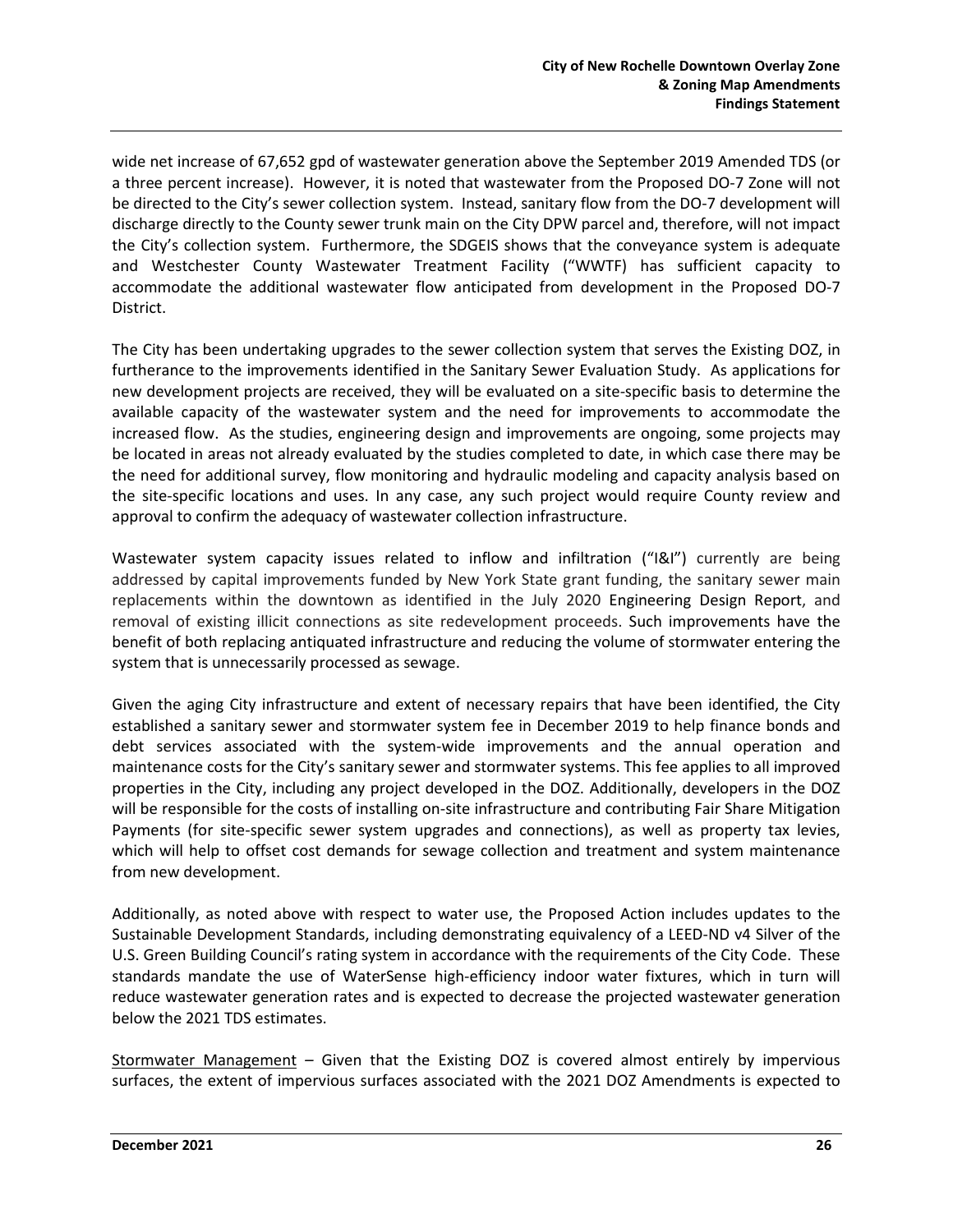be similar, if not slightly reduced through heat island effect reduction requirement in DOZ and the installation of future civic/pedestrian spaces as a community benefit to achieve density bonuses, as envisioned in the 2015 RAP. Therefore, the Proposed Action is not expected to increase stormwater runoff in the Existing DOZ as compared to current conditions.

The volume of stormwater generated within the Proposed DO-7 Zone is expected to increase under the Proposed Action, as future site development will likely expand impervious surface coverage. However, as is the case throughout the DOZ and City-wide, drainage system design will be required to conform with City and NYSDEC requirements. All drainage plans will be submitted to City review and approval as part of site plan application process. Appropriate erosion and sediment controls will be required during construction, as designed and implemented on a project/site-specific basis. Stormwater runoff generated from new development of one acre or more will be required to be captured and pretreated on-site; and such projects also will require a New York State General Permit for Stormwater Discharges from Construction Activity, as well as a Stormwater Pollution Prevention Plan ("SWPPP"), to address construction and post-construction stormwater management pursuant to NYSDEC requirements. The installation of natural/vegetated stormwater controls is recommended where practicable; and adequate stormwater controls, including green infrastructure and stormwater pretreatment, will be provided in accordance with applicable regulatory requirements. As necessary, funding for stormwater infrastructure improvements will be allocated through the Fair Share Mitigation Program, in addition to property tax revenues that are generated by new development.

Solid Waste Management - The Proposed Action reduces the volume of solid waste generation anticipated from development within the DOZ below the estimates presented in the 2015 GEIS (and the subsequent SEQRA Findings Statement), given the adjusted use mix contemplated in the 2021 TDS which decreases the amount of various commercial and other uses with high waste generation rates. All DOZ development projects are required to contract with private carters for solid waste collection and disposal to reduce the burden on City services. Westchester County has indicated that there is sufficient capacity at the Yonkers Material Recovery Facility to receive solid wastes from the anticipated redevelopment in Downtown New Rochelle.

Open Space and Recreation *–* Projected residential growth under the Proposed Action will create additional demand on open space and recreational facilities. However, the City enjoys abundant existing open space/recreational resources throughout the City, which will continue to be available for use by the public, including future inhabitants of the DOZ. Tax revenues generated by development under the Proposed Action will provide additional funds to maintain and enhance these existing resources. Furthermore, the Proposed Action seeks to implement the long-range goals and redevelopment initiatives of the City, including creating a vibrant waterfront that contains publicly-accessible open space within the Proposed DO-7 Zone. All waterfront properties opting into the Proposed DO-7 Zone will be required to provide a minimum 30-foot-wide area that includes shoreline restoration and beneficially improved landscaping areas planted with native species and a continuous public trail along the water's edge, thereby enhancing the open space/recreational resources available in an area that currently lacks public access.

Electric and Gas *–* There are no known, significant constraints on electrical supply in the Existing DOZ or Proposed DO-7 Zone. However, Con Edison imposed a moratorium on new gas connections starting in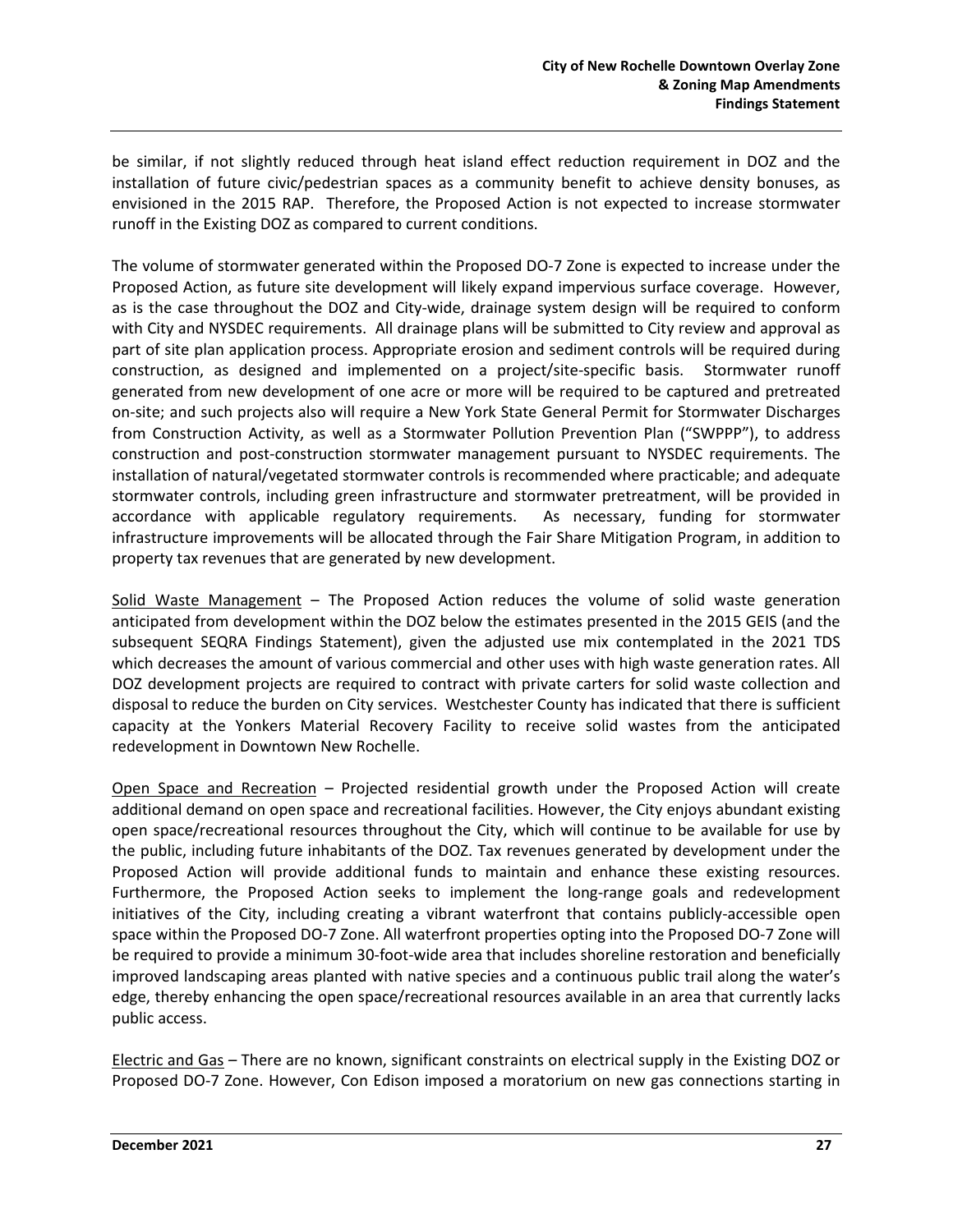March 2019 in an area of southern Westchester County that includes the City of New Rochelle. Con Edison subsequently announced a plan to increase gas capacity by an amount that would be sufficient to allow the moratorium to be lifted, but this is not expected to occur before November 2023. Therefore, alternate means of heating (e.g., electric, geothermal, etc.) would have to be procured for projects throughout the City, including the Existing DOZ and Proposed DO-7 Zone, that come on-line in approximately the next two years and which otherwise would involve new gas connections. These contingencies will be examined during site plan review on a project-by-project basis as development applications are received.

Various energy reduction strategies are in place in the City, including: the City's adopted 2011 Green NR New Rochelle Sustainability Plan 2010-2030; the NYStretch Energy Code, which provides more stringent standards than the current 2020 Energy Conservation Code of New York State; the Westchester Power Community Choice Aggregation, which locks in fixed rates for its members to help control electric costs and increases the use of 100% renewable sources of electricity to reduce greenhouse gas emissions; and a "Heat Island Reduction" provision in the DOZ Code, which includes standards and specifications to reduce urban heat island effects and help to keep buildings cooler in the summer, thereby reducing cooling loads and conserving energy. The proposed DOZ amendments also include a provision requiring that DOZ projects must demonstrate equivalency of a LEED-ND v4 Silver (50-59 points) of the U.S. Green Building Council's rating system and provide environmental disclosure reporting starting at site plan review and continuing throughout construction and after building occupancy, which requires annual reporting and monitoring of energy, water, and waste usage. The goals and objectives of these strategies will be advanced as new development and redevelopment occurs in the DOZ, including the expanded area encompassing the Proposed DO-7 District.

*Finding 3: Development associated with the Proposed Action will increase the demand for community facilities and community services. However, the substantial increases in property taxes, sales taxes, building permit and other one-time fees and other revenues, and participation in the Fair Share Mitigation Fund will offset these increased costs – see further discussion in Section 4 of this Findings Statement (Socioeconomics).* 

*The City administration will review and evaluate the need for additional manpower and equipment for police, fire, DPW and other essential services during buildout of the 2021 TDS.*

*The City Police, Fire, Sanitation and DPW Departments, will have the opportunity to review sitespecific plans for proposed future projects to ensure that provisions for public safety, solid waste management, and other systems are properly addressed.*

*The 2021 TDS is projected to result in significant tax revenue increases and Fair Share mitigation fund payments to the New Rochelle School District, which would be available to fund new education programs, pay for additional personnel, if required, and offset the costs associated with capital construction prompted by additional service demand under the Proposed Action – see further discussion in Section 4 of this Findings Statement (Socioeconomics).* 

*SUEZ Westchester has determined that water system infrastructure improvements would be necessary to accommodate future growth within the DOZ. Pursuant to the March 2019 Cooperation Agreement*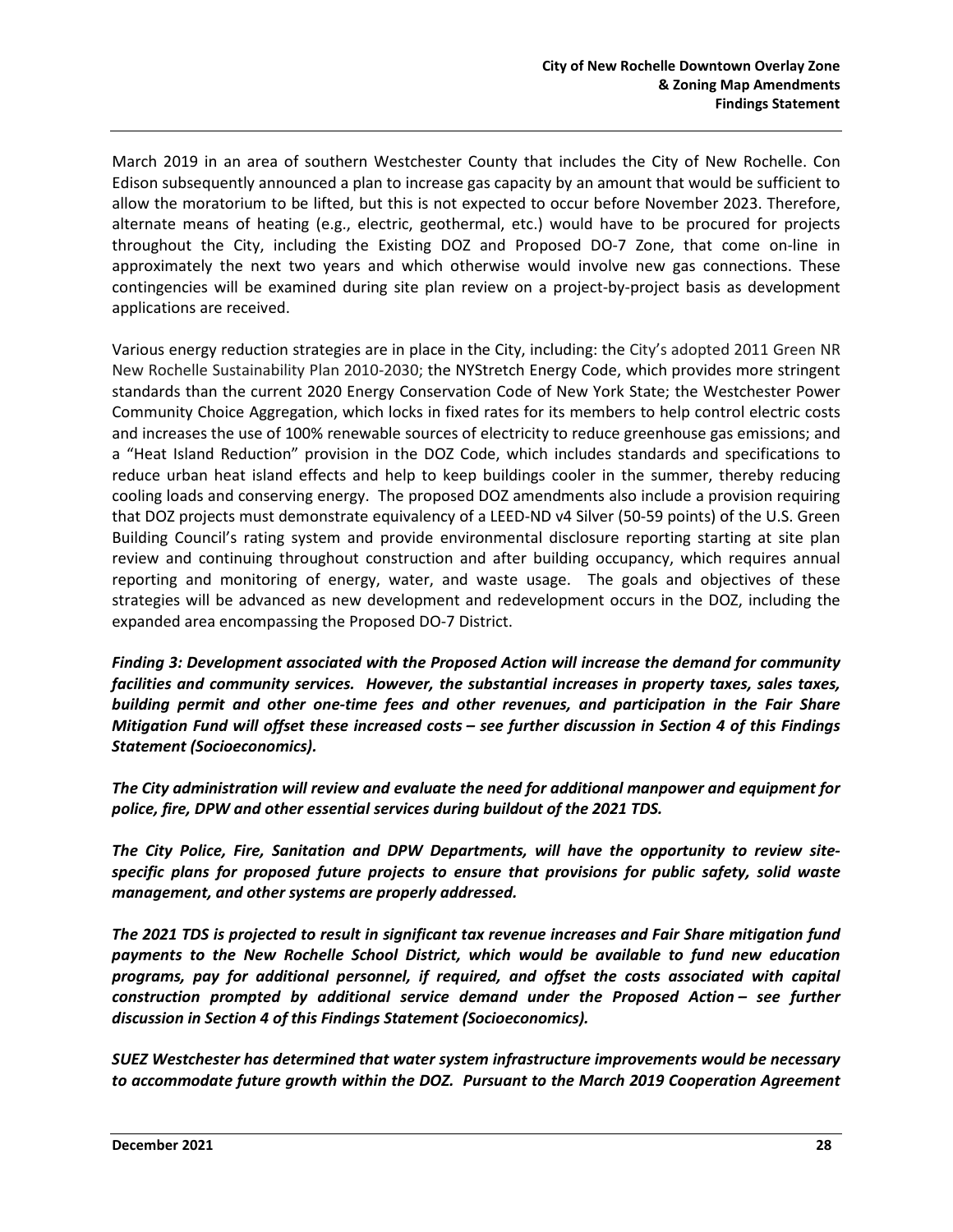*between the City and SUEZ, each developer of a project within the DOZ will be required to pay set fees towards the cost of the necessary system improvements based on the size of the development.*

*The City wastewater and stormwater system will continue to be improved through ongoing, required infrastructure improvements that will reduce I&I. As applications for new development projects are received, they will be evaluated on a site-specific basis to determine the available capacity of the wastewater system and the need for improvements to accommodate the increased flow.* 

*Electric service is available and will be provided by Con Edison. Con Edison is also the gas service provider, but this service availability is currently impacted by a connection moratorium, which is not expected to be lifted before November 2023. Any development that otherwise would involve new gas connections and which is scheduled to be completed while the moratorium remains in effect will be required to provide an alternate means of heating. These contingencies will be examined during the site plan review process on a project-by-project basis as development applications are received.*

*Affordable housing will continue to be provided in accordance with City Code requirements and will continue to be incentivized in the DOZ. These provisions will be extended to the new DO-7 District under the Proposed Action.*

*4. Socioeconomics*

#### Projected Tax Stream Distribution

As analyzed in the SDGEIS, the Proposed Action will significantly increase taxes generated within the DOZ, resulting in a substantial increase in revenues distributed to each taxing jurisdiction. At full buildout and full taxation, the Proposed Action is projected to generate up to \$73.0 million in annual property taxes. Of this amount, \$10.7± million (14.7± percent) would be distributed to Westchester County and 13.9± million (19.0 percent) would be allocated to the City of New Rochelle. The School District would receive \$46.0± million (63.1 percent), the Library would receive 1.2± million (1.7 percent) and the Business Improvement District (BID) would receive 1.1± million (1.5 percent). The Proposed Action is expected to involve redevelopment on City-owned properties, most of which are currently taxexempt; and, as such, will result in significant new taxes generated by such parcels, resulting in a substantial increase in revenues distributed to each taxing jurisdiction.

The tax revenue projections presented in the SDGEIS analysis provide an estimate based upon current tax rates and assessed valuations for the various uses under the 2021 TDS. However, this analysis assumes that all such uses will generate property taxes, even though the exact uses are not yet known and some uses ultimately may be tax-exempt. Additionally, the New Rochelle Industrial Development Agency ("NRIDA") has created special provisions within its Uniform Tax Exemption Policy for projects developed within the DOZ. These provisions provide for financial incentives designed to motivate investors and developers to invest rapidly into the New Rochelle market. To this end, projects receiving "final approvals" from the NRIDA would receive 15-20-year payment in lieu of tax ("PILOT") Agreement following a published, graduated schedule of incentives. Following the approval of an aggregate of 5 million rentable square feet, the duration of the PILOT incentive would be reduced to a total of 10 years from the issuance, by the City, of the Project's Temporary Certificate of Occupancy.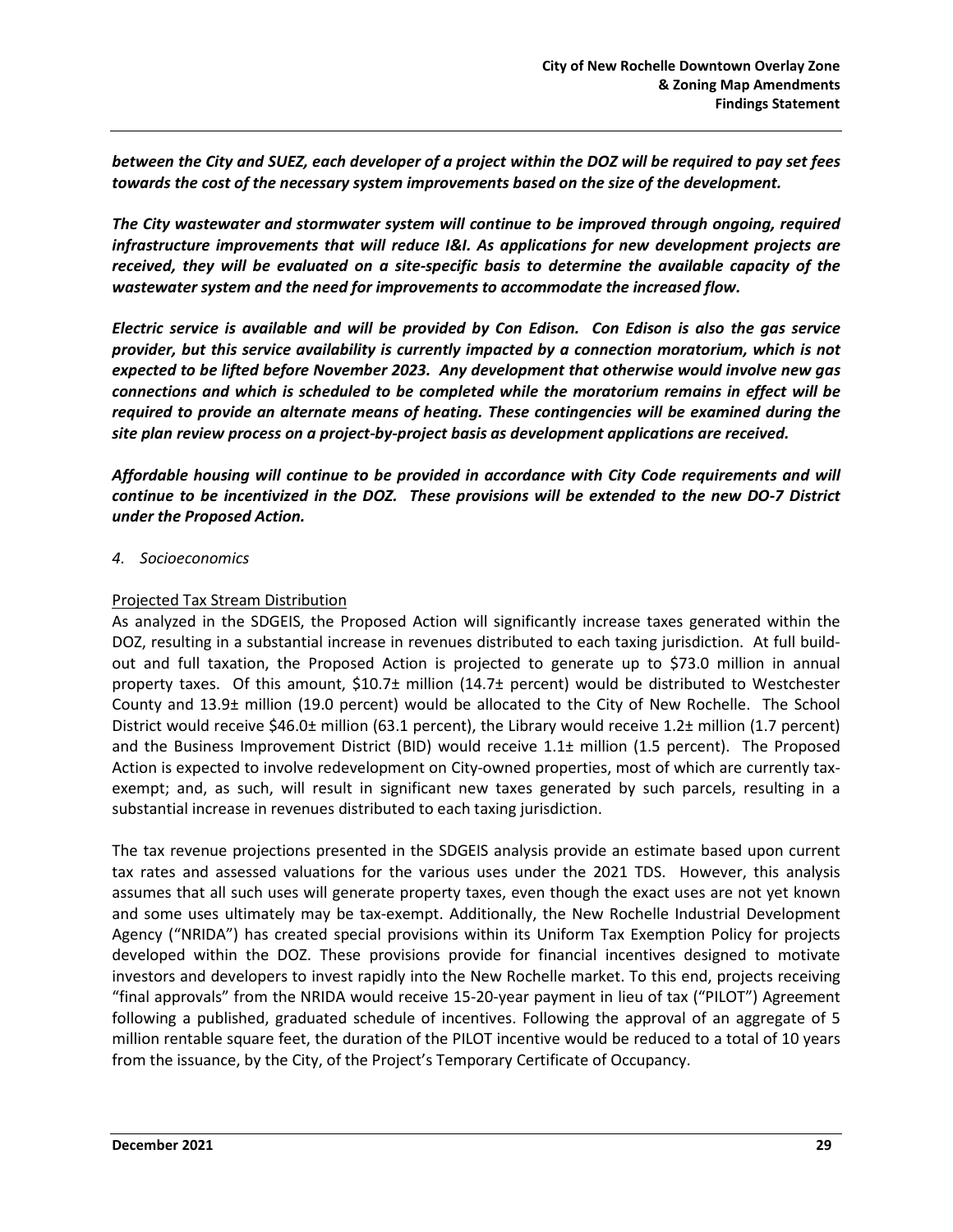#### Economic Impacts of Construction and Annual Operations

It is projected that construction and operations under the Proposed Action will make a significant positive contribution to the local economy. During the construction period, opportunities for employment will offer direct, indirect and induced benefits among businesses and households located throughout the region. During operation, long-term jobs will also offer direct, indirect and induced benefits. The new jobs created during both construction and long-term operations will help to increase business and household income in the community. In turn, as spending increases, this will create additional jobs and further increases in business and household income throughout the City and into other parts of the region. For the purpose of this analysis, the first year of full annual operations is assumed to occur in 2033.

Using IMPLAN economic modeling software, it is projected that the construction period for development under the Proposed Action would result in a direct investment of approximately \$4.2 billion, which it is estimated would generate an indirect impact of over \$1.3 billion and an induced impact of over \$1.6 billion, bringing the total economic impact to \$7.2 billion during the ten-year long construction period. It is further projected that the construction period will necessitate 2,940± full-time equivalent ("FTE") employees annually over the ten-year construction period, which would have an indirect impact of 8,154± FTE employees per year and an induced impact of 8,996± FTE employees per year in other industry sectors, bringing the total impact of construction to 20,091± FTE jobs annually during the ten-year construction period. Over the course of a ten-year construction period, this represents over \$2.1 billion in collective earnings among the 2,940± FTE construction employees. This labor income is projected to have an indirect impact of over \$530.3 million and an induced impact of over \$585.6 million, bringing the total economic impact of construction under the Proposed Action to more than \$3.3 billion in labor income.

At the end of the ten-year construction period, anticipated to be completed by 2033, it is assumed that development under the Proposed Action would be operating at or near full occupancy. Based on an analogous methodology to what was used for the construction analysis discussed above, it is estimated that operation of this development would result in \$503.4± million in direct labor income, which is projected to result in an indirect impact of over \$100.5 million and an induced impact of over \$130.1 million, bringing the total economic impact of labor income to over \$734.2 million during annual operations.

#### Impact on Sales Tax Revenues

Annual operations under the Proposed Action will generate a considerable amount of consumer spending and resultant sales and sales tax revenues. Assuming that all retail, restaurant/bar and hotel sales, and half of the sales made at institutional uses would be subject to sales taxes, it is estimated that the Proposed Action would produce annual sales revenues, subject to sales tax, of almost \$338.8 million. This translates to \$28.4± million in annual sales tax revenues. Of this amount, it is estimated that \$13.5± million would be allocated to New York State, \$5.1± million would be retained by Westchester County, \$1.3± million would be allocated to the New York State Metropolitan Commuter Transportation District, and the City of New Rochelle would receive \$8.4± million in annual sales tax revenues.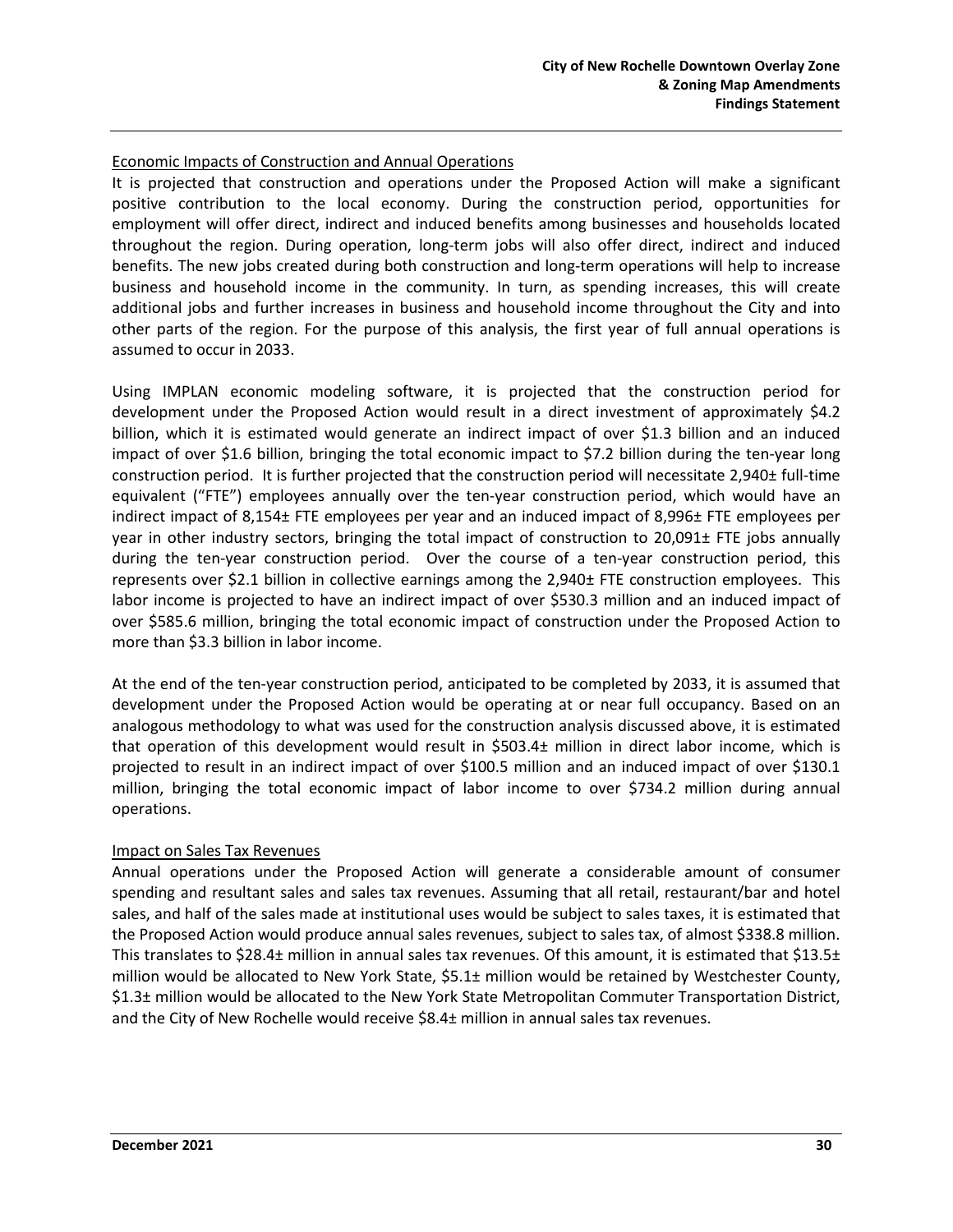#### Fair Share Mitigation Fund

Participation in the Fair Share Mitigation Fund established at the time of the adoption of the DOZ in 2015 is a primary mitigation measure to offset anticipated one-time capital or infrastructure costs associated with new development constructed in the DOZ. Each project in the DOZ is required to contribute proportionally to this fund based on the magnitude of development to provide for mitigation of community service impacts. The Fair Share Mitigation Fund will be continued under the Proposed Action, with adjustments to increase of per-square-foot amounts for all use categories; and it will be extended to apply to development in the Proposed DO-7 District.

*Finding 4: it is anticipated that the Proposed Action will strengthen the job market and result in substantial economic benefits to the City and community. These benefits arise from direct, indirect and induced investments, employment, tax revenues, salaries, and operational expenses from both construction activities and long-term occupancy of the new development and redevelopment sites. The Proposed Action will extend to the Proposed DO-7 District the existing requirements of the DOZ for enforceable Community Benefit Bonuses and Community Benefit Fund, as well as a Fair Share Mitigation Fund, which collectively are intended to ensure that redevelopment activities under the Proposed Action result in direct benefits to the City of New Rochelle.* 

#### *5. Transportation*

The SGEIS evaluates the potential traffic impacts associated with the 2021 TDS which could result from development under the Proposed Action. This analysis builds on the traffic impact study that was conducted as part of the 2015 DGEIS in connection with the original adoption of the DOZ (the DO-1 through DO-6 Districts), while also incorporating an analysis conducted in 2018 (the "2018 Traffic Study") to include potential development associated with the addition of DO-7 to the DOZ and the TDS which was contemplated at the time. Subsequent to the completion of the 2018 Traffic Study, further revisions were made to the TDS, resulting in the 2021 TDS. Thus, a comparison was performed between trip generation under the development scenario analyzed in the 2018 Traffic Study and trip generation for the 2021 TDS. The results of that comparison are presented in this section of the Findings Statement after the discussion of the 2018 Traffic Study.

The 2018 Traffic Study included a detailed analysis of 29 intersections, as follows:

- 17 intersections along Main Street East Junction and West Junction at Huguenot Street, Maple Avenue, Centre Avenue, Division Street, Memorial Highway, Lawton Street, North Avenue, Lecount Place, Franklin Avenue, Harrison Street, Echo Avenue, Stephenson Boulevard, LeFevre Lane, Stonelea Place, Cherry Avenue, and Premium Point/Sunhaven Drive
- 11 intersections along Huguenot Street Centre Avenue, Division Street, Memorial Highway, Lawton Street, North Avenue, Lecount Place, Harrison Street, Cedar Street, River Street, Jackson Street, and Pratt Street
- River Street at Radisson Plaza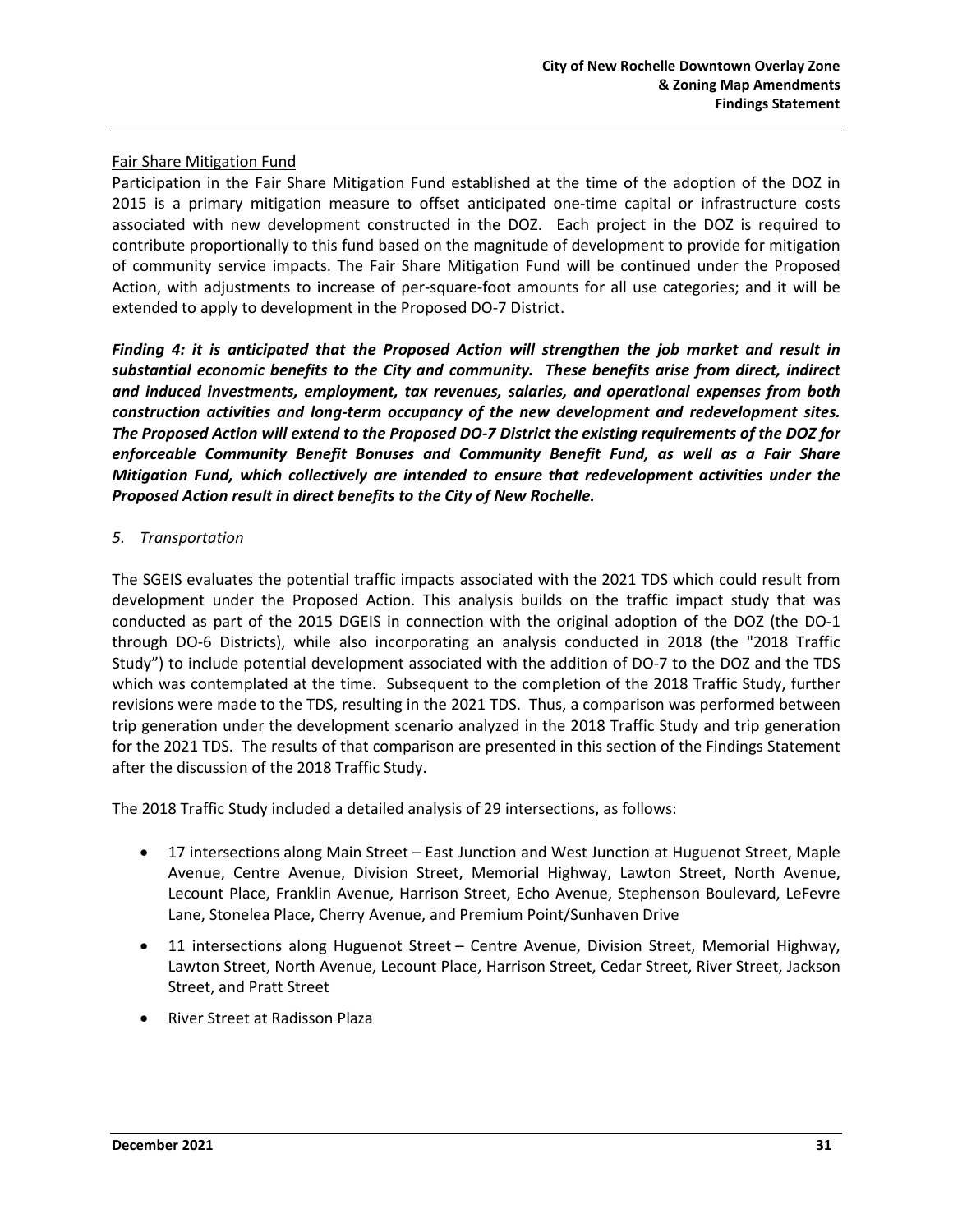A majority of the existing traffic conditions in the Study Area were established based on traffic data and analyses presented in the 2015 GEIS. Supplemental turning movement counts were collected in June 2018, while schools were still in session, at the following locations:

- 1. Main Street & Stephenson Boulevard
- 2. Main Street & LeFevre Lane
- 3. Main Street & Stonelea Place
- 4. Main Street & Cherry Avenue
- 5. Main Street & Premium Point/Sunhaven Drive

In addition, Automatic Tube Recorder (ATR) counts were collected at three locations:

- 1. Main Street between Echo Avenue and Pratt Street
- 2. Main Street between Stephenson Boulevard and Stonelea Place
- 3. Huguenot Street between Pratt Street and River Street.

Using standard analysis methodologies described in the SDGEIS, the 2018 Traffic Study results indicated that under a 2025 Build scenario, as compared to No-Build conditions, Level of Service ("LOS") would degrade from D to E/F or from E to F at the following intersections:

- West Junction of Main Street and Huguenot Street The eastbound left-turn would deteriorate from LOS C to LOS F during the AM peak hour, and from LOS B to LOS F during the PM peak hour. The eastbound through/right-turn lane-group would deteriorate from LOS C to LOS E during the PM peak hour. The southwestbound approach would deteriorate from LOS E to LOS F during the AM peak hour. The northbound right-turn would deteriorate from LOS C to LOS E during the PM peak hour.
- Main Street and Centre Avenue The northbound Centre Avenue left-turn would deteriorate from LOS D to LOS E during the PM peak hour. The northbound Centre Avenue through/rightturn lane-group would deteriorate from LOS D to LOS E during the AM peak hour.
- Main Street and Division Street The southbound Division Street through/right-turn lane-group would deteriorate from LOS D to LOS E during the PM peak hour.
- Main Street and Memorial Highway The northbound Memorial Highway approach would deteriorate from LOS D to LOS E during the AM peak hour.
- Main Street and Lawton Street The westbound Main Street through/right-turn lane-group would deteriorate from LOS C to LOS E during the AM peak hour, and from LOS B to LOS E during the PM peak hour.
- Main Street and North Avenue The eastbound Main Street through/right-turn lane-group would deteriorate from LOS C to LOS E during the AM peak hour. The northbound North Avenue approach would deteriorate from LOS D to LOS F during the PM peak hour. The southbound North Avenue approach would deteriorate from LOS C to LOS E during the PM peak hour.
- Main Street and Franklin Avenue The westbound Main Street left-turn/through lane-group would deteriorate from LOS B to LOS E during the PM peak hour.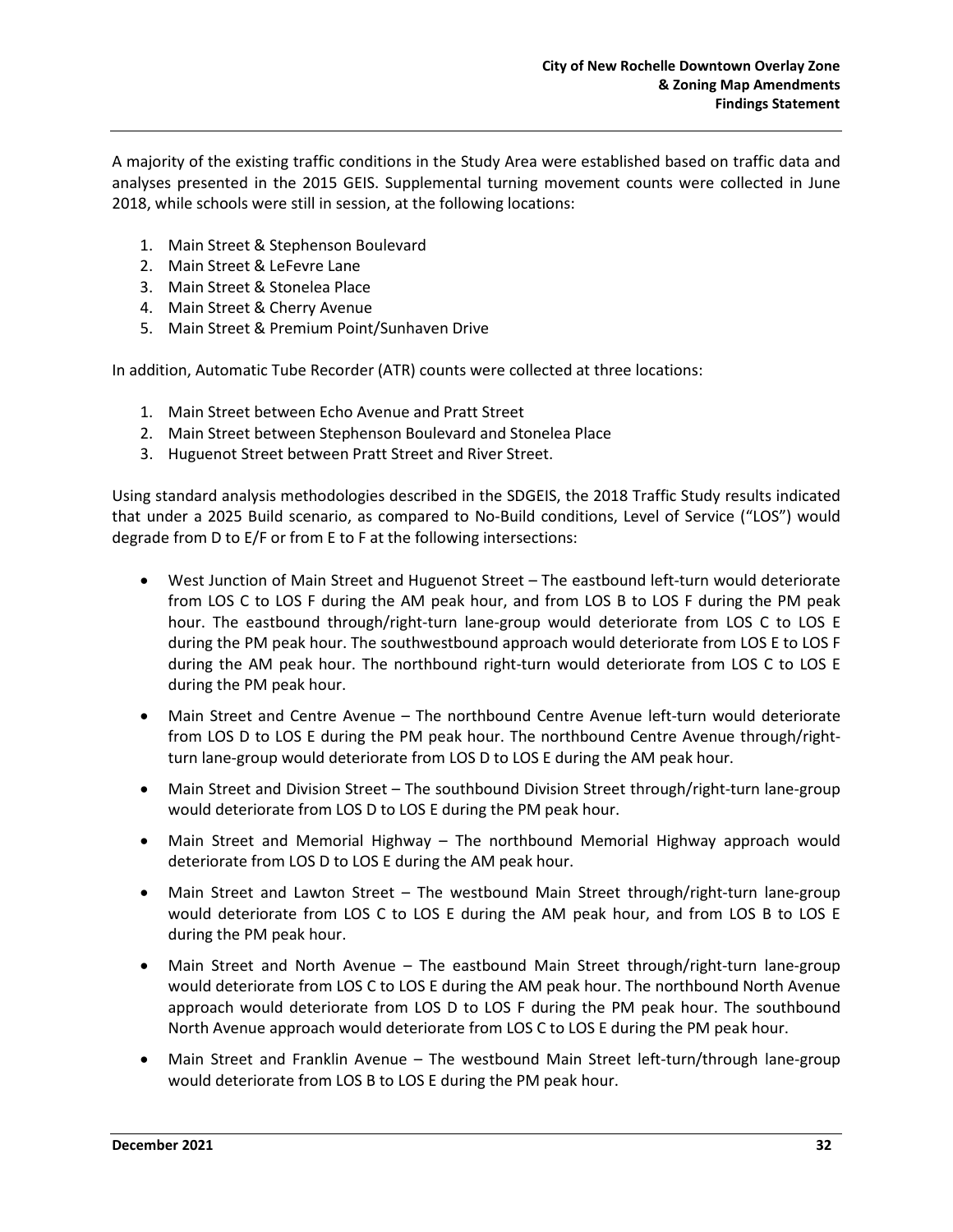- Main Street and Harrison Street The eastbound Main Street left-turn/through lane-group would deteriorate from LOS E to LOS F during the AM peak hour, and from LOS B to LOS E during the PM peak hour.
- Echo Avenue and Main Street The eastbound Main Street left-turn would deteriorate from LOS C to LOS E during the AM peak hour, and from LOS C to LOS F during the PM peak hour.
- East Junction of Main Street and Huguenot Street The westbound Main Street through lane would deteriorate from LOS C to LOS E during the AM peak hour, and from LOS B to LOS E during the PM peak hour.
- Main Street and Stephenson Boulevard The eastbound Main Street approach would deteriorate from LOS D to LOS F during the AM peak hour, and from LOS B to LOS E during the PM peak hour.
- Main Street and Cherry Avenue The northbound Cherry Avenue approach would deteriorate from LOS D to LOS F during the PM peak hour.
- Main Street and Premium Point/Sunhaven Drive The eastbound Main Street approach would deteriorate from LOS B to LOS E during the AM peak hour.
- Huguenot Street and Centre Avenue The eastbound Huguenot Street approach would deteriorate from LOS D to LOS F during the PM peak hour. The westbound Huguenot Street leftturn would deteriorate from LOS D to LOS E during the PM peak hour.
- Huguenot Street and Division Street The eastbound Huguenot Street approach would deteriorate from LOS C to LOS E during the AM and PM peak hours. The westbound Huguenot Street through/right-turn lane-group would deteriorate from LOS D to LOS F during the AM and PM peak hours. The southbound Division Street left-turn/through lane-group would deteriorate from LOS D to LOS F during the AM and PM peak hours.
- Huguenot Street and Memorial Highway The eastbound Huguenot Street through/right-turn lane-group would deteriorate from LOS C to LOS E during the AM peak hour, and from LOS B to LOS E during the PM peak hour. The westbound Huguenot Street through/right-turn lane-group would deteriorate from LOS C to LOS E during the PM peak hour. The northbound Memorial Highway through/right-turn lane-group would deteriorate from LOS D to LOS E during the AM peak hour.
- Huguenot Street and Lawton Street The eastbound Huguenot Street through lane would deteriorate from LOS D to LOS F during the AM peak hour, and from LOS C to LOS F during the PM peak hour. The westbound Huguenot Street through would deteriorate from LOS C to LOS F during the AM peak hour, and from LOS E to LOS F during the PM peak hour.
- Huguenot Street and North Avenue The eastbound Huguenot Street through/right-turn lanegroup would deteriorate from LOS E to LOS F during the AM peak hour, and from LOS C to LOS E during the PM peak hour. The westbound Huguenot Street left-turn/through lane-group would deteriorate from LOS C to LOS F during the AM and PM peak hours. The northbound North Avenue left-turn would deteriorate from LOS D to LOS F during the PM peak hour. The northbound North Avenue through/right-turn lane-group would deteriorate from LOS D to LOS F during the AM peak hour, and from LOS E to LOS F during the PM peak hour. The southbound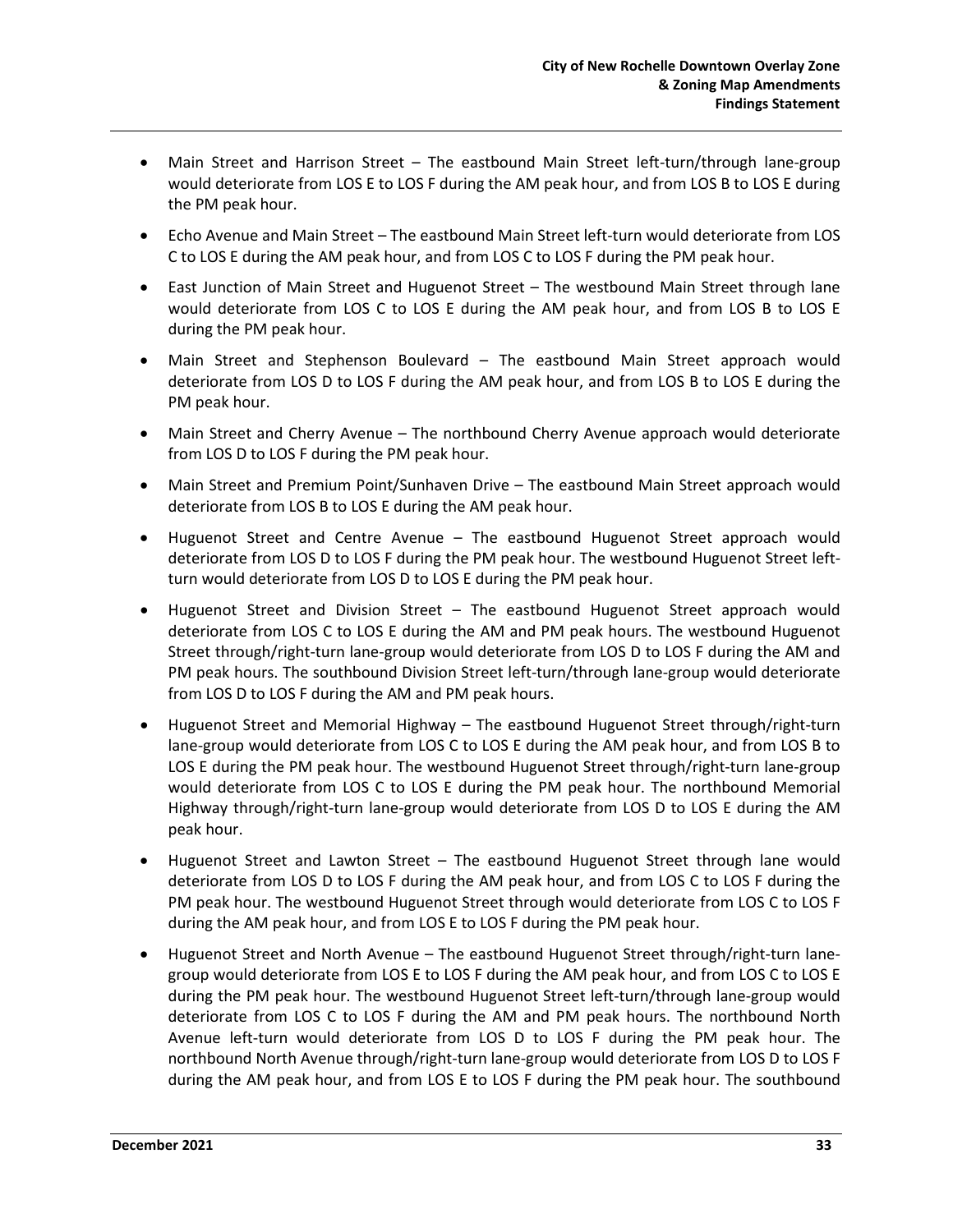North Avenue left-turn would deteriorate from LOS D to LOS E during the AM and PM peak hours. The southbound North Avenue through would deteriorate from LOS D to LOS F during the PM peak hour.

- Huguenot Street and Lecount Place The eastbound Huguenot Street through lane would deteriorate from LOS D to LOS F during the AM peak hour. The westbound Huguenot Street through would deteriorate from LOS C to LOS E during the PM peak hour.
- Huguenot Street and River Street / Echo Avenue The eastbound Huguenot Street leftturn/through lane-group would deteriorate from LOS B to LOS F during the AM and PM peak hours. The southbound River Street left-turn lane-group would deteriorate from LOS E to LOS F during the AM peak hour.
- River Street and Radisson Plaza The eastbound Radisson Plaza left-turn would deteriorate from LOS C to LOS E during the PM peak hour.

As noted previously, a comparison was performed between trip generation under the development scenario analyzed in the 2018 Traffic Study (the intersection capacity analysis results of which are summarized above) and trip generation for the 2021 TDS under the current Proposed Action (which accounts for further revisions to the projected build-out scenario after the 2018 Traffic Study was completed, to address shifting market demands). These refinements to the TDS generally involve an increase in the number of residential units in the DO-1, DO-2 and DO-4 Districts, while decreasing retail, nonmedical office, adult care, and institutional land uses throughout the DO-1 through DO-6 Districts. Additionally, it is noted that travel patterns and traffic volumes were significantly disrupted in 2020 and 2021 due to the COVID-19 pandemic. Therefore, updating the existing conditions analysis for the 2018 Traffic Study would not reflect typical traffic conditions experienced prior to the COVID-19 pandemic.

As indicated in the comparison presented in Table 3, below, the 2021 TDS would result in trip generation estimates that are significantly less than the trip estimates calculated in the 2018 analysis, given the reductions contemplated in higher intensity commercial uses.

| Table 3<br><b>Trip Generation Comparison</b>                                                      |        |        |       |        |        |        |     |        |     |      |       |      |     |       |  |
|---------------------------------------------------------------------------------------------------|--------|--------|-------|--------|--------|--------|-----|--------|-----|------|-------|------|-----|-------|--|
| Scenario                                                                                          | DO-1   |        |       | DO-2   |        | DO-3   |     | DO-4   |     | DO-5 |       | DO-6 |     | DO-7  |  |
| 20181                                                                                             | 1,863  | 2,187  | 1,599 | 2,201  | 559    | 688    | 531 | 642    | 534 | 647  | 189   | 221  | 754 | 896   |  |
| $2021^2$                                                                                          | 1,403  | 1,374  | 1,504 | 1,917  | 309    | 383    | 480 | 532    | 488 | 602  | 199   | 228  | 724 | 857   |  |
| Net<br>Change $3$                                                                                 | $-460$ | $-813$ | $-95$ | $-284$ | $-250$ | $-305$ | -51 | $-110$ | -46 | -45  | $+10$ | $+7$ | -30 | $-39$ |  |
| Notes:<br>Trip generation from 2018 Traffic Study<br>1-<br>Trin generation based on 2021 TDC<br>ີ |        |        |       |        |        |        |     |        |     |      |       |      |     |       |  |

- 2- Trip generation based on 2021 TDS
- 3- Trip generation based on 2021 TDS minus Trip generation from 2018 Traffic Study

Since, as shown above, the 2021 TDS results in significantly fewer trips than what was evaluated in the 2018 Traffic Study, the findings of that prior analysis provide a conservative traffic assessment that may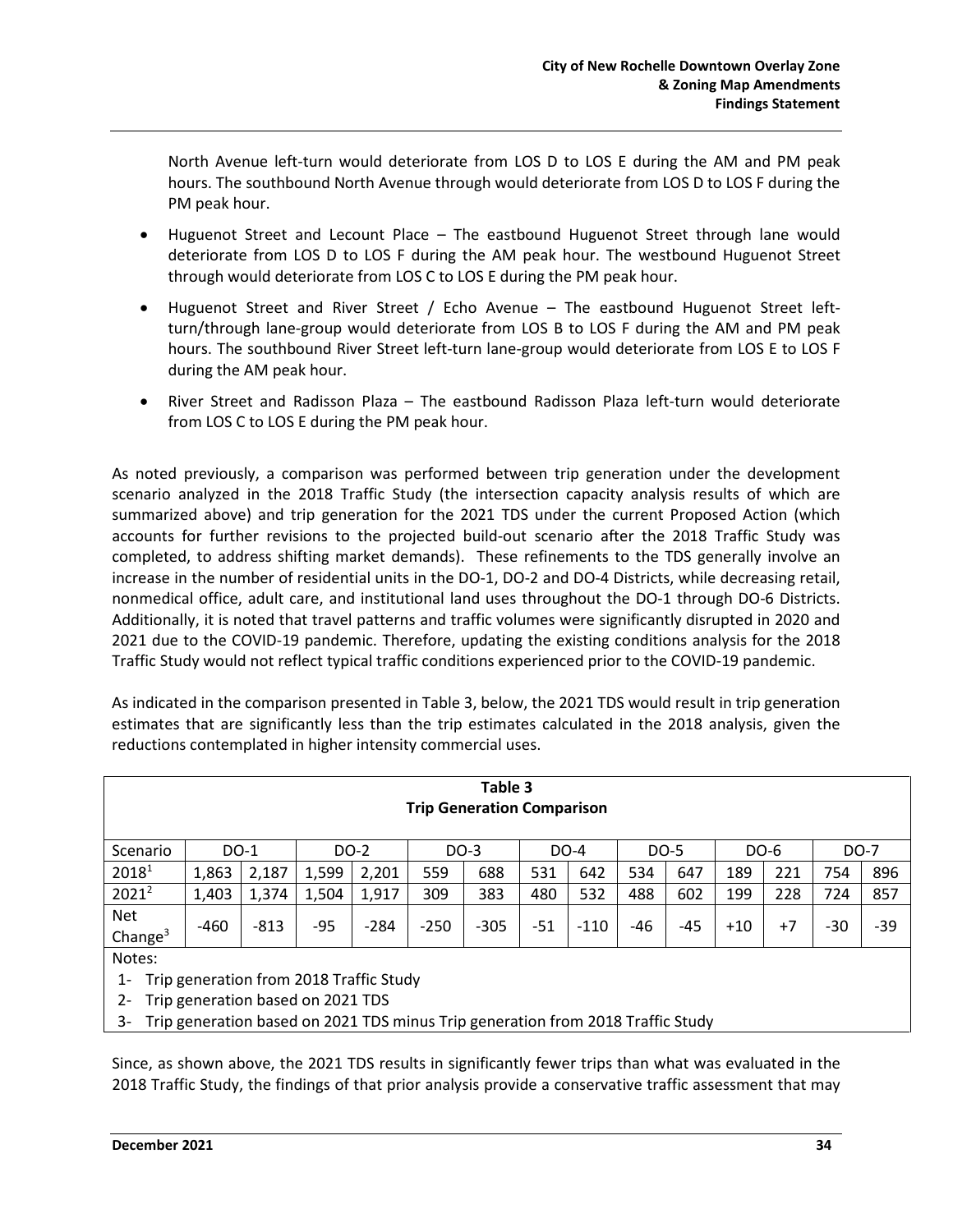overstate impacts compared to what would be anticipated for the 2021 TDS land development scenario under the current Proposed Action. Furthermore, the detailed analysis and results of the 2018 Traffic Study, if adjusted to the currently assumed build year of 2032, would result in only a three percent increase in background traffic volume growth compared to the 2025 build year that was assumed in the 2018 Traffic Study. Thus, it is not expected that a change in build year would significantly alter the findings of the 2018 Traffic Study.

In summary, the 2018 Traffic Study indicated that the majority of the study intersections would experience significant impacts under the 2025 Build scenario, as compared to 2025 No-Build conditions (i.e., degradation in LOS from D to E or F, or from E to F). This conclusion would also be expected to pertain to the 2021 TDS under the current Proposed Action, although impacts would be somewhat reduced due to the lower volumes of trip generation. To address these circumstances, detailed supplemental traffic studies and intersection analyses will be needed, as determined by the Planning Board based on the location, size and uses in future proposed development, during review of site plan applications in the DO-7 District, in order to identify potential impacts and required mitigation measures. Given the limited right-of-way in the downtown area, mitigation measures that include roadway widening to provide additional travel lanes generally may not be feasible. Therefore, the traffic mitigation measures will concentrate on other strategies. Available mitigation measures will be evaluated and implemented as needed through the Fair Share mitigation program supported by proportional funding from individual development projects.

The City's downtown area currently utilizes pre-timed signals with a fixed signal timing plan regardless of the varying traffic levels at the intersection approaches. The City has received a grant to upgrade this signal system to an actuated-coordinated system, which would enable the intersections to better accommodate traffic by optimizing the amount of green time allocated to each intersection approach and would be expected to improve operating conditions and reduce the need for mitigation relative to what is indicated by the results of the 2018 Traffic Study. Other strategies that may be considered involve downtown shuttle buses that would help residents, visitors and employees to circulate in the area and between the different districts without using private vehicles. The City is also implementing measures to improve pedestrian-friendliness in the downtown area which, along with improvements in bicycle infrastructure, will help in shifting some local automobile trips to other transportation modes.

The 2018 Traffic Study also notes that its LOS calculations represent the worst 15 minutes during each peak hour. Thus, the average conditions over the entire peak hour would be less impacted than indicated by the analysis results. The study also notes that LOS E can be an acceptable condition for a downtown business district, as vehicles would be traveling at slower speeds.

*Finding 5: In general, redevelopment within downtown that incorporates mixed uses as proposed under the Proposed Action will reduce the need for vehicle use, as it places residential uses within walking and biking distance of public transit, and other destinations in the downtown, supporting the utilization of non-vehicular modes of transportation. However, the traffic impact analysis in the SDGEIS demonstrates that the roadway network serving the DOZ will require improvements to mitigate deterioration in levels of service that is projected as the result of traffic generated by projects that may be pursued under the Proposed Action. At the time a site-specific development application is submitted, trip generation and trip distribution assumptions must be submitted for review and*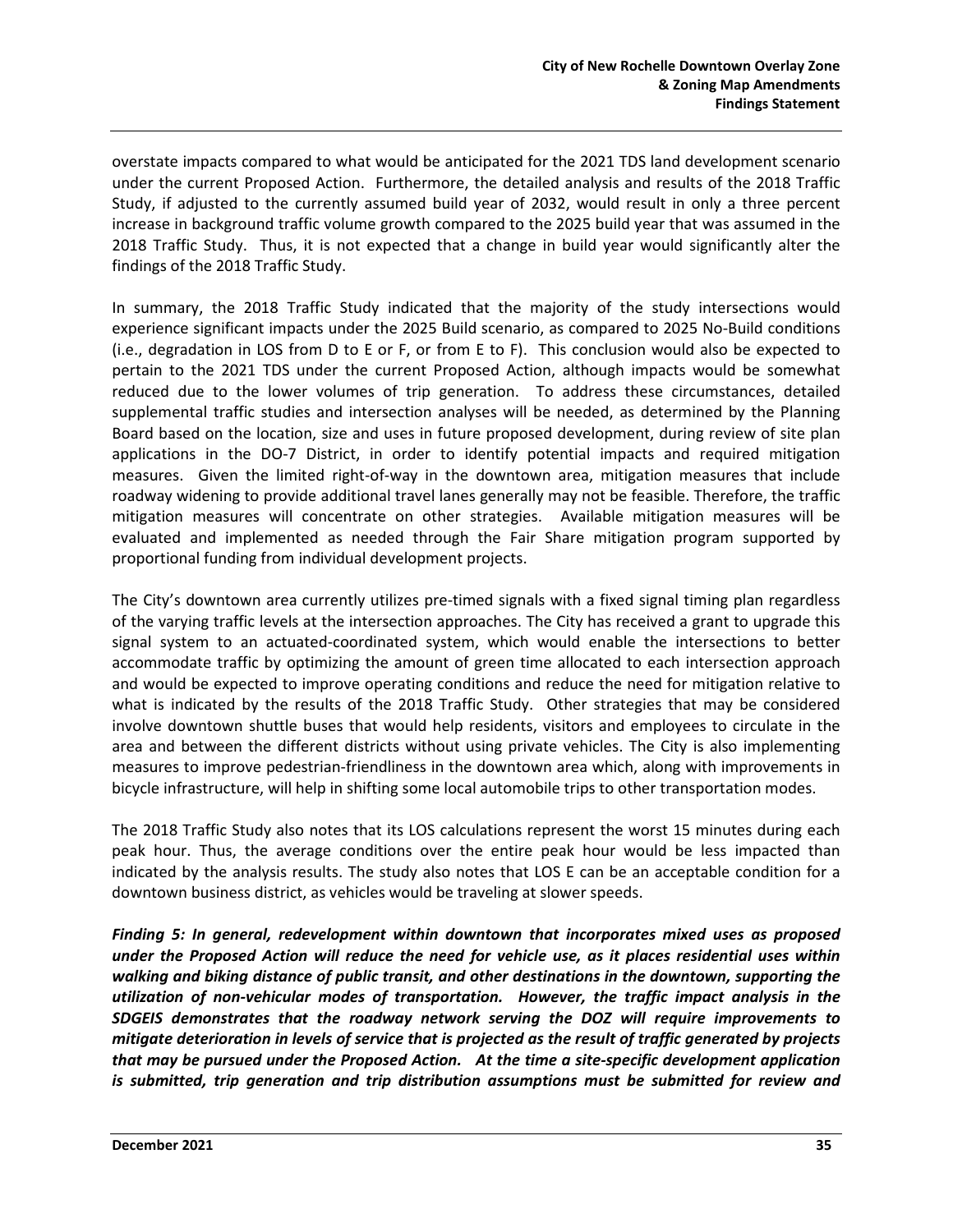*comparison against the assumptions in the SDGEIS Traffic Study must be conducted. This information will serve as the basis to determine if additional traffic analysis is warranted for individual development projects. The need for additional traffic investigations and any required mitigation will be determined by the Planning Board during site plan review in conjunction with future site-specific SEQR (6 NYCRR Part 617) analysis.*

#### *6. Parking*

The Proposed Action includes expanding the Central Parking Area, which currently coincides with the Existing DOZ boundary, to also include the Proposed DO-7 District. This is consistent with the intent to integrate the Proposed DO-7 District into the overall DOZ to enhance interconnectedness in a manner that encourages travel between destinations on-foot rather than with multiple car trips. The CPA District provisions would continue to apply only to those development applications that opt-in to the DOZ, as expanded.

The parking ratios within the CPA are reflective of typical downtown urban areas with mixed-use settings (where people tend to park once and then walk to one or more destinations) and are based on the Institute of Transportation Engineers ("ITE") Parking Generation Manual, 4<sup>th</sup> Edition for various uses, reduced by 20-30 percent for primary uses (i.e., residential, hotel, office, etc.) and by 50 percent for support uses (i.e., retail, restaurant, recreational, etc.) to account for downtown parking conditions, where the close proximity of mixed uses allows for the implementation of the shared parking model. A site-specific parking analysis will continue to be required to determine if credits may be applied for shared parking, attendant parking, valet parking, provisions for car-share parking and non-reserved parking, at the discretion of the Planning Board. The LEED ND Silver equivalency also encourages incorporation of the bike storage for residents and visitors.

Redevelopment of underutilized City parking lots will continue to require that existing parking utilization be established and then used as a basis for the replacement/reconstruction of City parking spaces by the party sponsoring redevelopment; and temporary displacement of City parking while construction is occurring will continue to require the preparation and implementation of a Parking Management Plan, which would specify locations of alternative parking, establish signage, striping, etc. and notification procedures for driver convenience and efficiency of traffic flow during construction and postconstruction.

Future site-specific development applications in the DOZ will continue to be subject to site-specific review to ensure that the appropriate parking is being provided.

The SGDEIS identifies traffic management strategies which should be explored to reduce the vehicular trips generated and associated parking demand by future developments, including:

Parking spaces can be leased or sold separately (i.e., "unbundled") from the rent or sale price, giving a financial incentive for individuals to drive less or own fewer cars, or encourage companies to increase transit commute rates among their employees;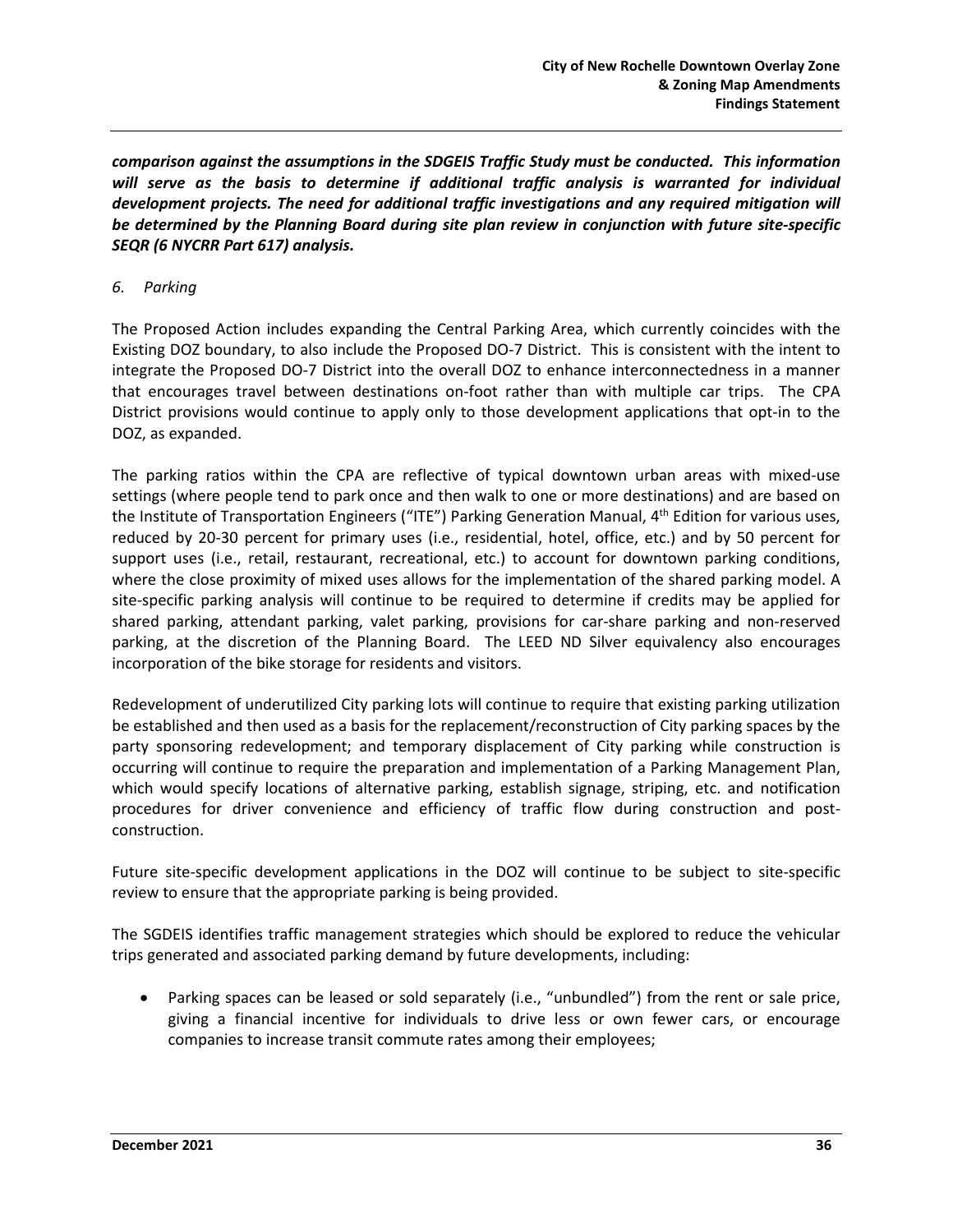- Employer travel demand management programs, such as incentive programs to use alternative modes of transportation, parking pay-out programs, priority parking for carpools, etc., to reduce employee vehicle trips; and
- Implementation of a downtown shuttle bus.

*Finding 6: Analysis of parking needs for development in the DOZ, as expanded under the Proposed Action to include the DO-7 District, indicates that adequate parking can be provided for proposed development in accordance with the CPA overlay zone parking requirements. Redevelopment of underutilized City parking lots will require that existing parking utilization be established and then used as a basis for the replacement/reconstruction of City parking spaces by the party sponsoring redevelopment. Temporary displacement of City parking while construction is occurring will require the preparation and implementation of a Parking Management Plan and Parking Utilization Study. The need for parking mitigation will be determined by the Planning Board during site plan review in conjunction with future site-specific SEQR (6 NYCRR Part 617) analysis.*

#### *7. Water Resources*

#### Floodplains

Only a small area of the existing DOZ, in the DO-4 District in the vicinity of Huntington Place, is situated within the 100-year floodplain. The waterfront area of the Proposed DO-7 District is also located in the 100-year floodplain, in the AE zone designated by the Federal Emergency Management Agency ("FEMA"), which is expected to experience still-water flooding during the 100-year flood event. At the time a site-specific development application is advanced for any area within the Proposed DO-7 Zone, the application would be reviewed by the Building Department, and a determination made as to whether the proposed project requires a floodplain development permit. If a floodplain development permit is required, the application would be required to comply with all applicable standards and requirements as set forth in City Code Section 111-33, as currently applies to the portion of the existing DOZ (in the DO-4 Zone) and all other areas in the City located in the FEMA floodplain. Any such development also will be required to give due consideration to the effects of sea level rise and other consequences of climate change to ensure long-term resiliency.

The City, in conjunction with its Multi-Hazard Mitigation Planning Committee, has drafted a Multi-Hazard Mitigation Plan, which identifies potential hazards – including Coastal Storms, Floods, and Coastal Erosion, which are particularly relevant to the Proposed DO-7 District – and provides numerous policies to protect human life and property from the impacts of natural hazards based on an inventory and assessment of the built environment, and a risk assessment to determine the vulnerability of the City to such events. The provisions of this plan will be considered and applied as appropriate to development in potential hazard areas. Furthermore, the Proposed Action includes the establishment of a public esplanade and open space area along the waterfront within the Proposed DO-7 Zone, which will provide emergency flood buffering, storage and protection.

### Groundwater

The City of New Rochelle derives its drinking water from the New York City Water System and does not obtain potable water from groundwater. However, the protection of groundwater resources is still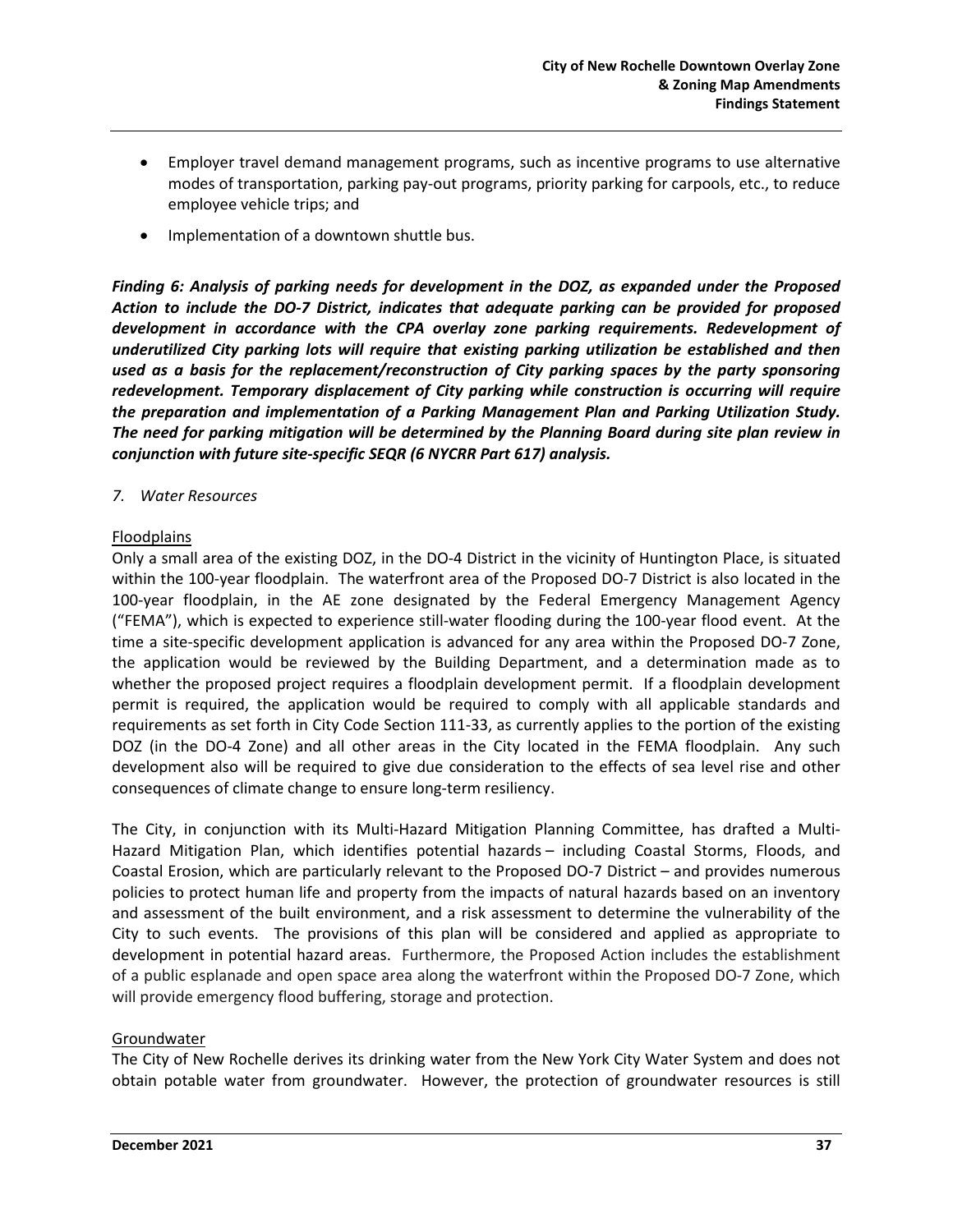important to protect human health and the environment, given that lateral groundwater flow discharges to adjacent surface waters, and considering that volatile compounds in groundwater can intrude into overlying interior building spaces. The Proposed Action will extend the DOZ to include the Proposed DO-7 District, which is expected to encourage redevelopment of the properties in this area, thereby eliminating existing and past uses that have resulted in impacts to on-site soils and groundwater. Any residual groundwater contamination identified at these properties will have to be appropriately addressed during the site plan review and approval process.

At any location where dewatering is required during construction due to shallow depth to groundwater, site/project-specific plans, including detailed soil and groundwater table investigations, and proposed dewatering methodology, will be necessary. If dewatering is required, it will be conducted in accordance with applicable NYSDEC standards and requirements to minimize potential impacts.

#### Surface Waters and Wetlands

The Existing DOZ does not contain Freshwater or Tidal Wetlands. However, a portion of the DO-4 District is proximate to tidal wetlands in the Echo Bay system and runoff from this area, as well as from the overall DOZ, discharges to nearby surface waters via the City's stormwater drainage system. The Proposed DO-7 District contains fringing Tidal Wetlands, but no Freshwater Wetlands; and like the Existing DOZ, stormwater runoff from this area drains to adjacent surface waters.

As discussed in **Section 3** of this Findings Statement, continuing development within the Existing DOZ is not expected to increase the volume of stormwater generated, as this area is covered almost entirely by impervious surfaces; and stormwater runoff may be slightly reduced by new development due to expansion of pervious surfaces to replace areas of pavement. Although it is anticipated that development and redevelopment in the DO-7 Zone will increase runoff volumes under the Proposed Action due to expanded impervious surface coverage, drainage system design in this area will conform with City and NYSDEC requirements to minimize potential impacts, as is the case throughout the DOZ and City-wide.

Future project/site-specific development application review of a project in the DOZ, as extended to include the Proposed DO-7 Zone, will require the following measures to minimize impacts to surface water resources:

- New development will be required to retain stormwater runoff on site in accordance with the latest version of the NYS Stormwater Design Manual and the City requirements.
- For those individual projects that involve one or more acres of disturbance, a SWPPP must be prepared pursuant to NYSDEC requirements.
- Identification and removal of existing illicit discharges to the City stormwater conveyance system during redevelopment will improve functioning of these systems, as well as reduce pollutant loads to surface water (and groundwater).
- New construction in the DOZ, as extended to include the Proposed DO-7 District, will continue to be required to utilize water-conserving plumbing fixtures and mechanical systems that will conserve water resources and must demonstrate equivalency of a LEED-ND v4 Silver (50-59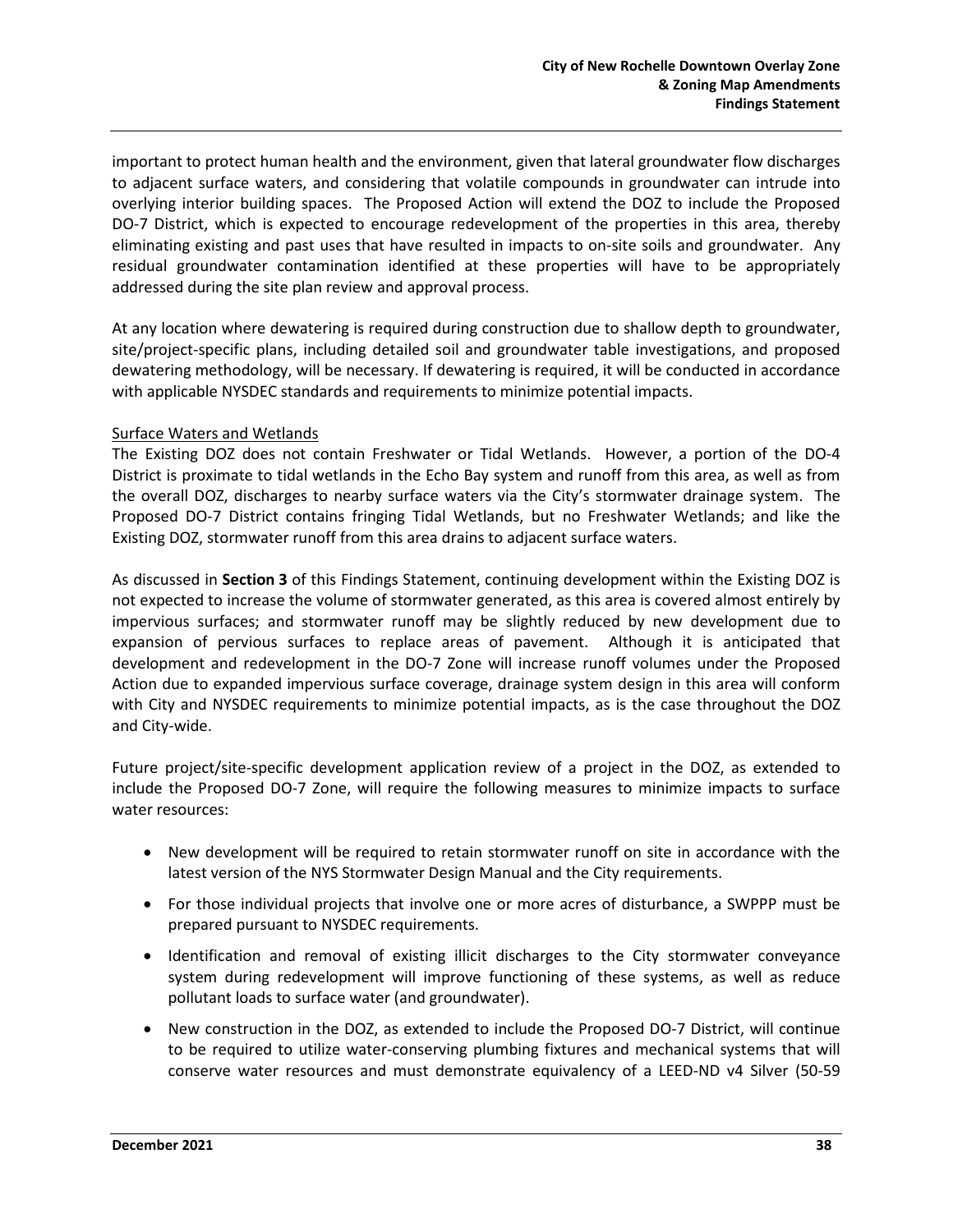points) of the U.S. Green Building Council's rating system. Additionally, incentive-based use of "green development" options (e.g., green roofs, grey-water and rainwater recycling, roof gardens, etc.) will continue to be encouraged by the proposed overlay zoning amendments, thus reducing water use. The proposed DOZ amendments also require environmental disclosure reporting starting at site plan review, and continuing during construction and building occupancy, which requires annual reporting and monitoring of energy, water, and waste usage.

• Native plants, shrubs and trees or suitably adapted non-invasive species shall be used for landscaping, revegetating or restoring development sites, particularly along the shoreline in the Proposed DO-7 District. These species will help to reduce fertilizer and pesticide demands, conserve water used for irrigation, help to create a more natural environment for urban wildlife, and enhance surface water resources.

Development activities along the waterfront area of the Proposed DO-7 zone may require review and approval from NYSDEC and/or the U.S. Army Corps of Engineers ("USACE," with coastal consistency review and concurrence by the New York State Department of State, "NYSDOS"), depending on the precise location and nature of the given activity, directed at preventing significant impacts to Statedesignated Tidal Wetlands and Waters of the United States, respectively. NYSDEC is also responsible for issuing a Water Quality Certification for regulated activities verifying compliance with state water quality requirements.

Future development within the Proposed DO-7 Zone will include the removal of deteriorated shoreline features (e.g., timber bulkheads, timber docks and concrete slabs), to be replaced with improvements that could include a living shoreline, rip-rap to stabilize the shoreline and bulkheads in certain locations. As noted above, various permits for shoreline restoration will be needed from NYSDEC and the USACE, along with approval from both the Office of General Services (for the use of State-owned underwater lands, or lands formerly under water that have been converted with fill into upland areas) and NYSDOS (for Coastal Consistency concurrence). The installation of natural/vegetated stormwater controls and non-structural or soft shoreline protection techniques – such as providing pervious open space, planting and maintaining vegetation, and complying with setbacks along the waterfront – are recommended where practicable; and adequate stormwater controls, including green infrastructure and stormwater pretreatment will be provided in accordance with applicable regulatory requirements.

Stephenson Brook flows through a culvert beneath the eastern portion of the Proposed DO-7 Zone. Future site plans should identify the exact location of Stephenson Brook and its outfall and will need to consider potential impacts to same if development is proposed in the vicinity of this culvert/outfall.

### Coastal Water Resource Protection Plans and Policies

The SDGEIS presents an analysis of the Proposed Action's potential impacts on, and consistency with, the Long Island Sound Critical Environmental Area ("CEA"), New York State Coastal Management Plan ("NYSCMP"), Long Island Sound Coastal Management Program ("LISCMP"), and locally-adopted LWRP. This includes a policy-by-policy review of the relevant provisions of each plan, which indicates that, in consideration of the intensive planning, public outreach, and numerous mitigations identified by the SDGEIS, the Proposed DO-7 Zone (Waterfront Overlay District) is supportive of and consistent with the relevant State and City plans and coastal policies. Future site plan applications will require further,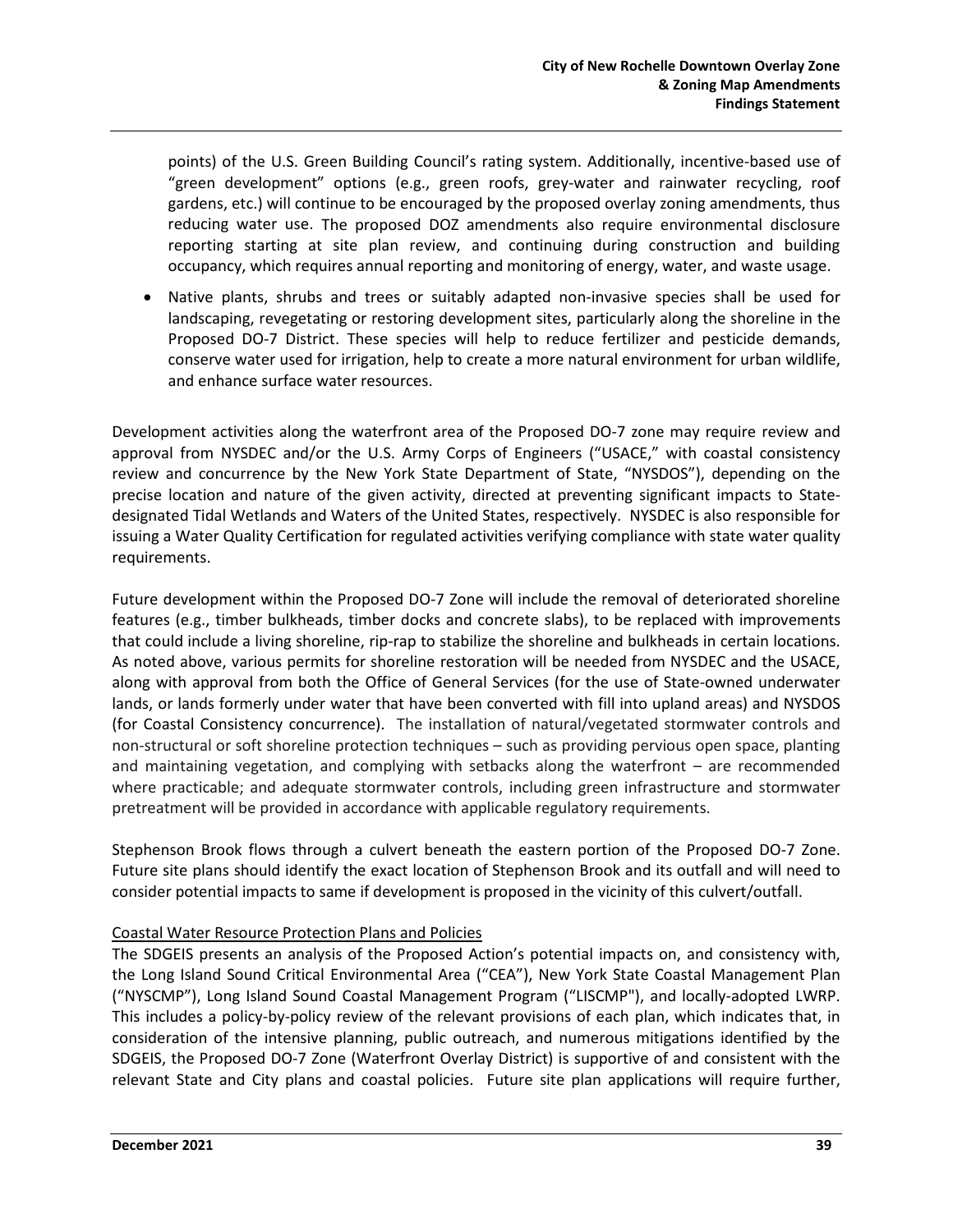project-specific review for impacts on and consistency with pertinent coastal water resource protection plans and policies.

*Finding 7: The Proposed Action will not have any significant adverse impact on water resources, including flood zones, groundwater, surface waters and wetlands. The Proposed Action also is consistent with and supportive of applicable State and City Coastal Water Resource Protection Plans and Policies. Potential indirect impacts to water quality will be addressed through water quality best management practices implemented as part of any SWPPP and/or Erosion & Sediment Control Plan prepared during project/site-specific review. Stormwater mitigation measures are described above under the Community Service findings (Section 3) of this Findings Statement. Shoreline enhancements to be included in the redevelopment of the Proposed DO-7 Zone will have an overall beneficial effect on the surface waters and wetlands in and adjacent to this area. The need for additional water resources investigations and associated mitigation measures will be determined by the Planning Board during site plan review in conjunction with future site-specific SEQR (6 NYCRR Part 617) analysis.*

#### *8. Ecological Resources*

The Existing DOZ is essentially fully developed, and the land surface is dominated with impervious surface coverage and does not contain significant ecological resources. As such, the 2015 GEIS and Findings Statement did not examine this environmental impact topic. However, the Proposed DO-7 Zone fronts on Snuff Mill Creek, which is an arm of the Echo Bay complex, which in turn is connected to Long Island Sound. Therefore, the SGEIS includes an analysis of the potential ecological impacts of the Proposed Action, specifically with regard to the extension of the DOZ to include a Waterfront Overlay District (the DO-7 Zone).

With the exception of the southern portions of the Armory property, the majority of the proposed DO-7 Zone consists of developed lands with sparse non-native, invasive vegetation. Furthermore, no rare, threatened, or endangered species have been documented within this area. Landscape plantings during site redevelopment under the Proposed Action would be expected to result in a significant upgrade in site flora compared to existing conditions, as a focus will be placed on the use of native plants, shrubs and trees or suitably adapted non-invasive species, which will render ecological benefits related to reduced fertilizer and pesticide use, increased water conservation and creation of a more natural environment for urban wildlife. Activity seaward of pre-existing functional bulkheads and historically impervious areas, or up to the 10-foot topographic contour within un-bulkheaded areas, will be subject to NYSDEC Tidal Wetlands permits, which will consider the impacted nature of the existing shoreline and will review regulate activities in a manner that ensures impacts to Tidal Wetlands are avoided or mitigated.

The site plan review process for specific development applications in the Proposed DO-7 District will provide an opportunity for shoreline habitat restoration or creation, to achieve a net ecological improvement over current conditions, maintaining native species where possible, removing invasive species, and restoring habitat with appropriate native species. All properties opting into the Proposed DO-7 Zone will be required to provide a Waterfront Promenade with minimum 30-foot-wide area that includes shoreline restoration and beneficially improved landscaping areas, possibly including a living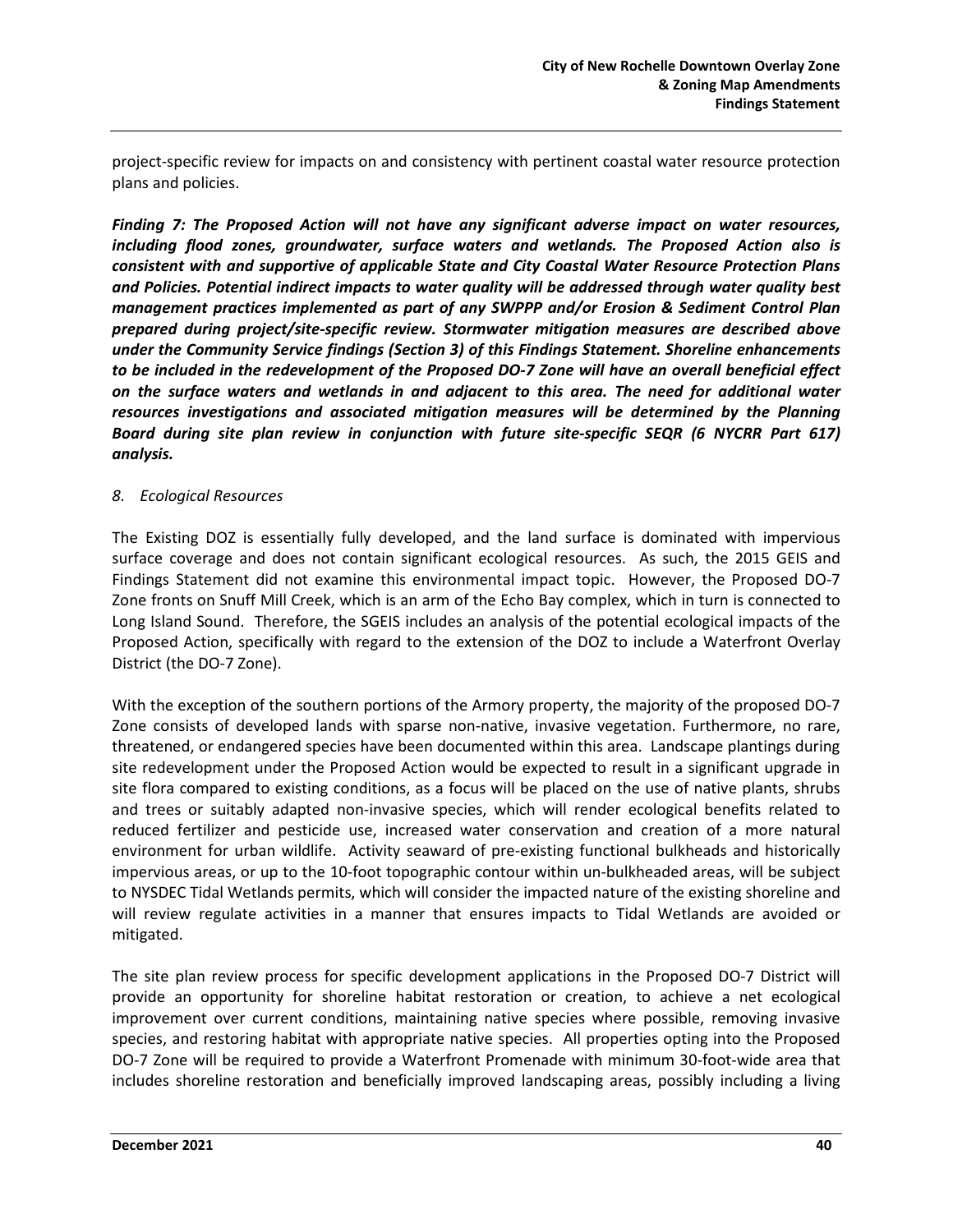shoreline, in addition to a continuous public trail along the water's edge. In addition to these direct habitat improvements, implementation of the Proposed Action will help to reduce or eliminate erosion of and stormwater runoff to sensitive Tidal Wetlands. These measures will have a beneficial effect for wildlife species at and in the vicinity of the Proposed DO-7 District.

*Finding 8: The Proposed Action will not have any significant adverse impact on ecological resources, as no significant ecological resources are present in the Existing DOZ, and redevelopment of the Proposed DO-7 Waterfront Overlay) District will result in an overall upgrade to habitat conditions in this area, including the removal of invasive plant species and use of native vegetation in site landscaping. Redevelopment of the Proposed DO-7 District under the Proposed Action will also result in restoration of the shoreline, including upgraded landscape areas planted with native species, which will provide suitable habitat for local wildlife species.*

#### *9. Geology, Soils, and Topography*

#### Geology

Direct impacts to bedrock may result from development activities on individual properties pursuing redevelopment in the DOZ, as extended to include the Proposed DO-7 District, including excavations in areas of shallow depth to bedrock to construct building foundations and basements, or otherwise to achieve appropriate grades for site development. At the time a site-specific development application is submitted, the need for rock removal, including potential blasting activities, will continue to be determined based on the results of geotechnical investigations performed at the site. Any excavation in areas that extend into bedrock will be required to conform to Chapter 281, Streets, Sidewalks and Public Places, of the City of New Rochelle Code (Section 44), which sets forth general standards for rock excavation.

#### Soils

Any development that occurs in the DOZ, as extended to include the Proposed DO-7 District, would impact on-site soils during grading activities, excavation for footings and building foundations, installation of utilities, roadway beds and parking areas. However, due to the generally flat to rolling terrain, which is prevalent in this area, major grading operations involving significant cut and/or fill are not anticipated, except for any cuts necessary for building basements or other subsurface structures, such as parking facilities. Specific subsurface conditions will continue to be determined in detail through geotechnical investigations conducted during the site plan review of each project/site-specific development application, which will identify soils that are unsuitable for construction and constraints related to shallow depths to groundwater, in addition to shallow depths to bedrock as discussed above. Where unsuitable soils or fill are encountered, such material would be removed and replaced with suitable clean fill and compacted as needed to ensure that soil conditions are appropriate for development and site drainage. Development areas will be stabilized, as determined by a geotechnical engineer, prior to construction of structural elements.

Since construction design generally provides for the on-site reuse of excess soil material for fill to the extent practicable (in order to minimize the cost of removal/disposal as well as impacts from removal operations), the total amount of excess soil that must be exported from construction sites would likely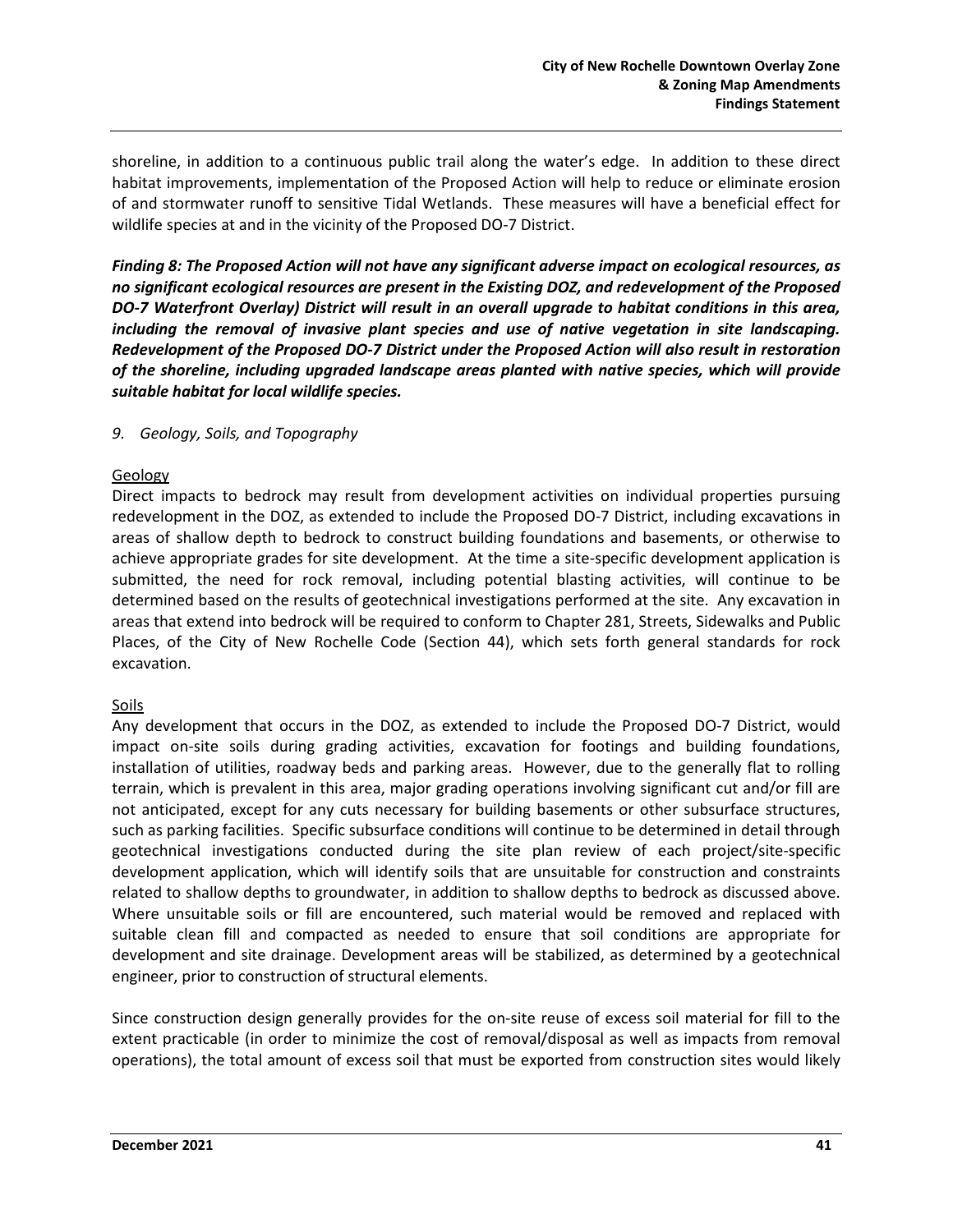be minimized. This would further minimize the potential for short-term construction-related impacts associated with soils, such as dust impacts on neighboring sites and roadways.

Given the anticipated generally shallow depth to groundwater within the southeasterly portion of the DOZ as it approaches the waterfront, particularly within the existing DO-4 Zone and Proposed DO-7 Zone, limited dewatering may be necessary to enable construction of foundations and subsurface infrastructure and parking facilities. Any such dewatering would be a temporary measure for the installation of building footings or other subsurface structural support during construction – see further discussion in **Section 7** of this Findings Statement (Water Resources).

To reduce the potential for short-term soil erosion during construction, site-specific Erosion & Sediment Control and Construction Phasing Plans will continue to be required by the Planning Board as appropriate during the site plan review and approval process for development in the DOZ, as extended to include the Proposed DO-7 District, along with SWPPPs for the development of any property involving an acre or more of disturbance. The SWPPP must include a detailed plan identifying methods for sediment trapping, soil stabilization and best management practices to reduce the extent of soils exposed to the elements during construction, and for stormwater management during long-term operation of the developed site. The erosion control and phasing plans for project construction will be required to utilize the NYSDEC Guidelines for Urban Erosion and Sediment Control.

All applications for development must include a review of existing site conditions to determine the magnitude of contamination present and whether environmental cleanup is warranted. A Phase I Environmental Site Assessment ("ESA") will be required at the time of site plan review for individual properties that have not been previously investigated, to assist in identifying petroleum and hazardous substance impacts to soil, groundwater and/or soil vapor that might pose potential public health risks and/or natural resource impacts. A Phase II ESA may be necessary to further investigate conditions disclosed in the Phase I ESA indicating open environmental issues; these Phase II investigations may include soil, groundwater and/or soil vapor sampling and analysis of any identified "Recognized Environmental Condition." Older buildings, materials and components of past building construction are also considered for projects that involve building demolition to assess the potential presence of asbestos-containing materials and/or lead-based paint that would have to be properly removed, handled, abated and disposed in accordance with applicable regulations.

Both the Armory and Armory, Mancuso Marina and Nelstad Concrete Plant parcels ("AMN sites" see Figure 2-3, parcels 3, 4 and 5 of the SDGEIS) in the Proposed DO-7 District have been entered into the New York State Brownfield Cleanup Program ("BCP"). A Remedial Investigation Work Plan ("RIWP") has been approved by NYSDEC for the Armory site and is in the process of being implemented, with sampling, testing and associated investigations ongoing. A RIWP prepared for the AMN site was undergoing NYSDEC review at the time of the SDGEIS. Completion of any remediation requirements identified by these RIWPs will ensure that environmental conditions at the two sites are protective of human health and the environment, at which time site redevelopment can proceed.

No significant long-term adverse impacts are expected under the Proposed Action with respect to soils, as the permanent land surface stabilization will be required to be in-place before occupancy of the new facilities.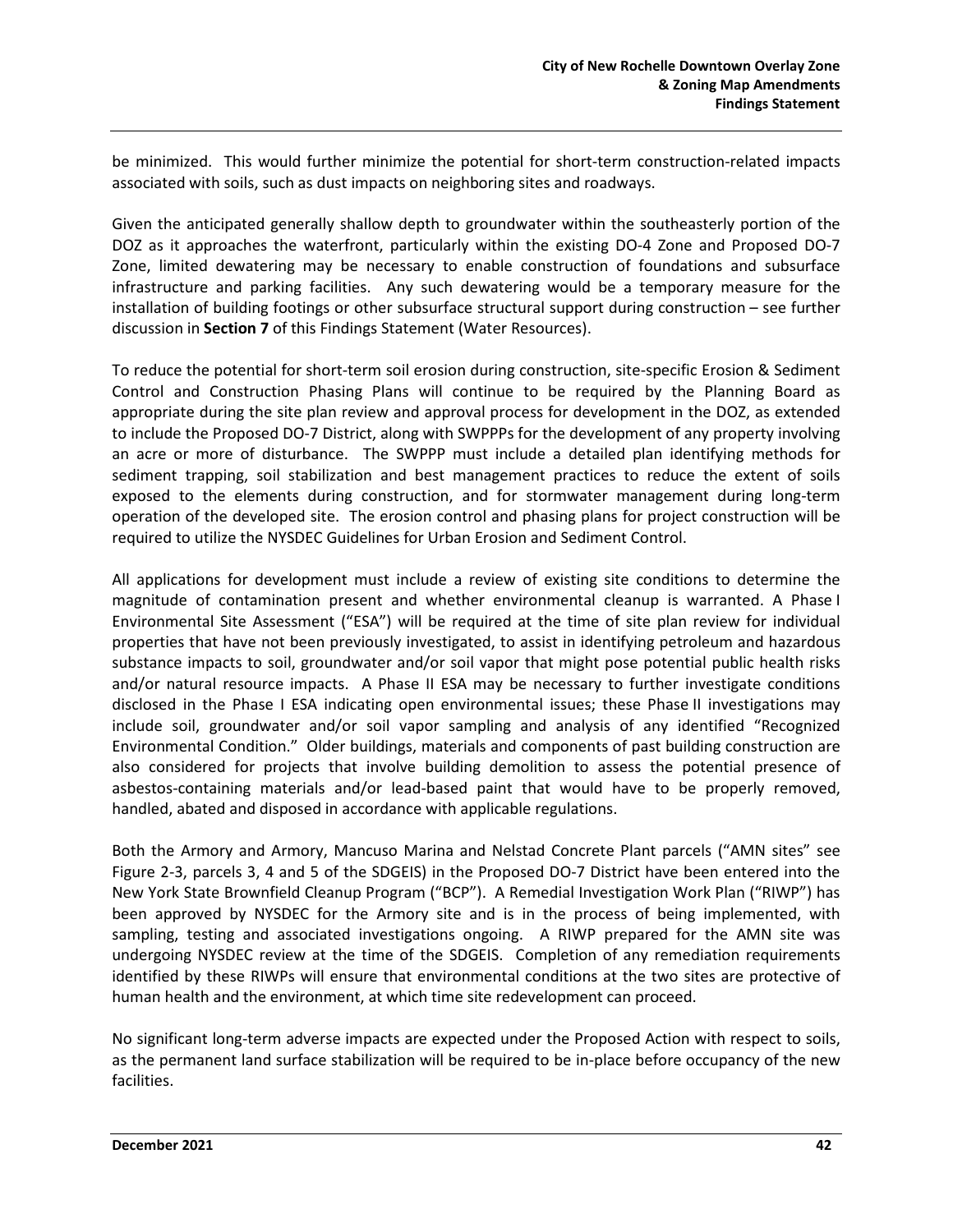## Topography

Given the developed nature of the majority of the Existing DOZ, significant amounts of grading and changes to topography are not expected to be necessary for new development pursued under the Proposed Action in this area.

Within the Proposed DO-7 District, slopes are variable but are mostly flat or gently sloping where development is present, with some moderate or steep grades in small areas of previous mounding/stockpiles and along the Echo Bay shoreline. Much of this shoreline has been stabilized with short, steeply sloping embankments that have been shored-up with large boulders or slabs of concrete (rip rap), and wooden and concrete retaining walls and bulkheads. Potential topographic impacts will be addressed through the measures described above with respect to soils, including Erosion & Sediment Control Plans and SWPPPS prepared during the site plan review and approval process.

*Finding 9: The Proposed Action is not anticipated to have a significant adverse impact on geology, soils, or topography. During project-specific development application review and the associated review under SEQR, the Planning Board, in consultation with the relevant City departments, will require appropriate geophysical investigations, Phase I ESAs and related documentation to ensure that site-specific conditions with respect to these parameters are properly characterized and potential impacts are properly mitigated. The information provided in these documents will serve to ensure that there are suitable on-site soils conditions for the proposed development; to identify the extent of bedrock disturbance that is necessary, including the need for rock blasting, as well as the mitigation applicable to same; to ensure that appropriate erosion control measures are identified to avoid or mitigate any potential erosion and sediment transport impacts during construction; and to include the requisite SWPPPs for projects involving one acre of more of land disturbance.* 

### *10. Construction-Related Impacts*

Development of individual properties that would be affected by the Proposed Action can be expected to occur with or without the proposed zoning amendments. However, the Proposed Action is being advanced in order to sustain the beneficial redevelopment and revitalization of Downtown New Rochelle that has occurred under the Existing DOZ regulations, an outcome that is not likely to occur in the absence of the Proposed Action. A major element of the Proposed Action is the extension of the DOZ to the Proposed DO-7 District, which is expected to bring accelerated development to this prominent waterfront area, in the same manner that has occurred in the Existing DOZ following its adoption in 2015, along with potential construction-related impacts. However, such impacts are shortterm and temporary, generally are localized, and can be effectively managed and controlled through the City's existing application review processes; and all construction activities under the Proposed Action would be required to conform to the DOZ development standards and the mitigation measures outlined **Section 13** of this Findings Statement. Although the implementation of a set of common best management practices will provide a large degree of mitigation for potential construction-related impacts, site-specific Construction Management Plans will be required on a case-by-case basis during site plan review. The level and type of Construction Management Plan will be determined by the Planning Board and will be included as a condition of each building permit, to be administered and monitored by the Building Department, to ensure proper implementation.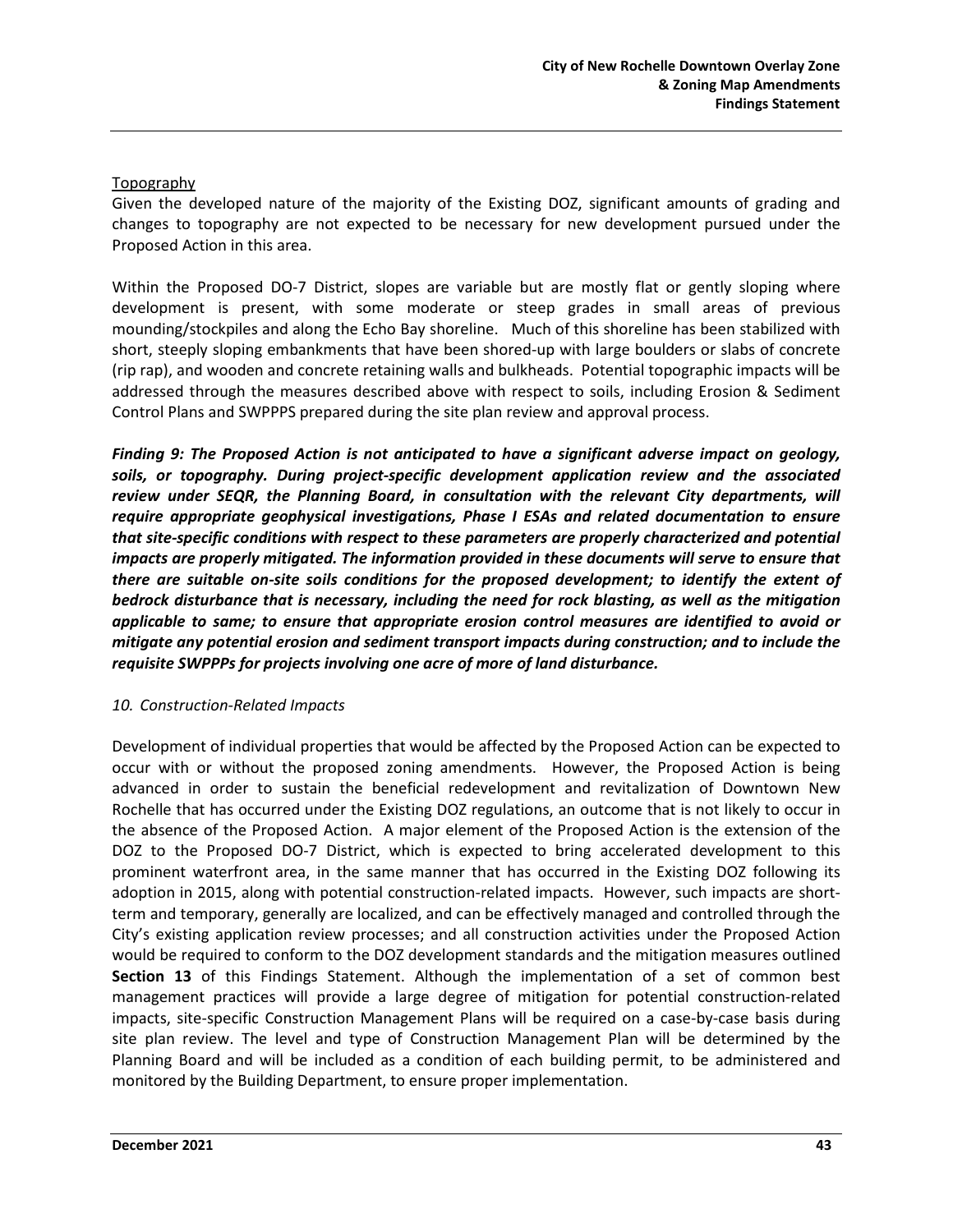Future development may require the following mitigation measures, to be determined by the Planning Board during site plan review on a project-specific basis:

- City Code Chapter 111 addresses building construction requirements, including the requirements for building permits for any and all building construction. This permit provides a means to ensure that building activity is managed on a site-by-site basis.
- Noise generated by and during construction activities will be regulated by City Code Chapter 213, which limits the period when such noises may be generated based on zoning. The potential for noise impacts proximate to sensitive receptors will be addressed as part of a site/projectspecific Construction Management Plans, but often can be best addressed by proper scheduling of noise-intensive activities.
- Blasting activities require a permit from the New Rochelle Fire Department as regulated under Chapter III, Section 281-44 of the City Code. To minimize impacts from any required blasting activities, all such work will be performed by licensed contractors in accordance with an established blasting protocol. The blasting protocol shall include best management practices addressing the storage, handling and transportation of explosives, proper notification, signage and safety procedures, pre-construction condition surveys for buildings and other vibrationsensitive structures within approximately 250 feet of any blasting, and vibration monitoring during construction.
- The Construction Management Plan may include various sub-plans, such as a Construction Traffic Management Plan (including specified routing for heavy construction vehicles), Erosion & Sediment Control Plan, SWPPP (for disturbances of one acre or more), a Parking Management Plan, Blasting Protocol, and/or a Site Remediation Plan.
- If practicable, construction accesses/exits will be located on major roadways in order to minimize the potential for impacts on pedestrian safety, as well as to mitigate potential impacts on the use and operation of local, neighborhood streets. Implementation of these measures would be the responsibility of the construction manager, subject to the approval of the Bureau of Buildings.
- To the extent practicable, construction equipment loading/unloading areas, materials storage areas, construction staging areas and construction worker parking areas will be located within each construction site. Implementation of these measures would be the responsibility of the construction manager, subject to the approval of the Bureau of Buildings.
- Damage occurring to roads during the construction process will be repaired under a construction phase bond to be established as a condition of the site plan approval for each project-specific application.
- Individual projects under the proposed action will be required to prepare an Erosion & Sediment Control Plan if applicable under Chapter 215, and a SWPPP as required by NYSDEC (for land disturbances of one acre or more). Such plans would include specific measures to minimize the potential to raise dust, and erosion and sedimentation control measures including but not limited to, use of groundcovers, drainage diversions, soil traps, water sprays to minimize the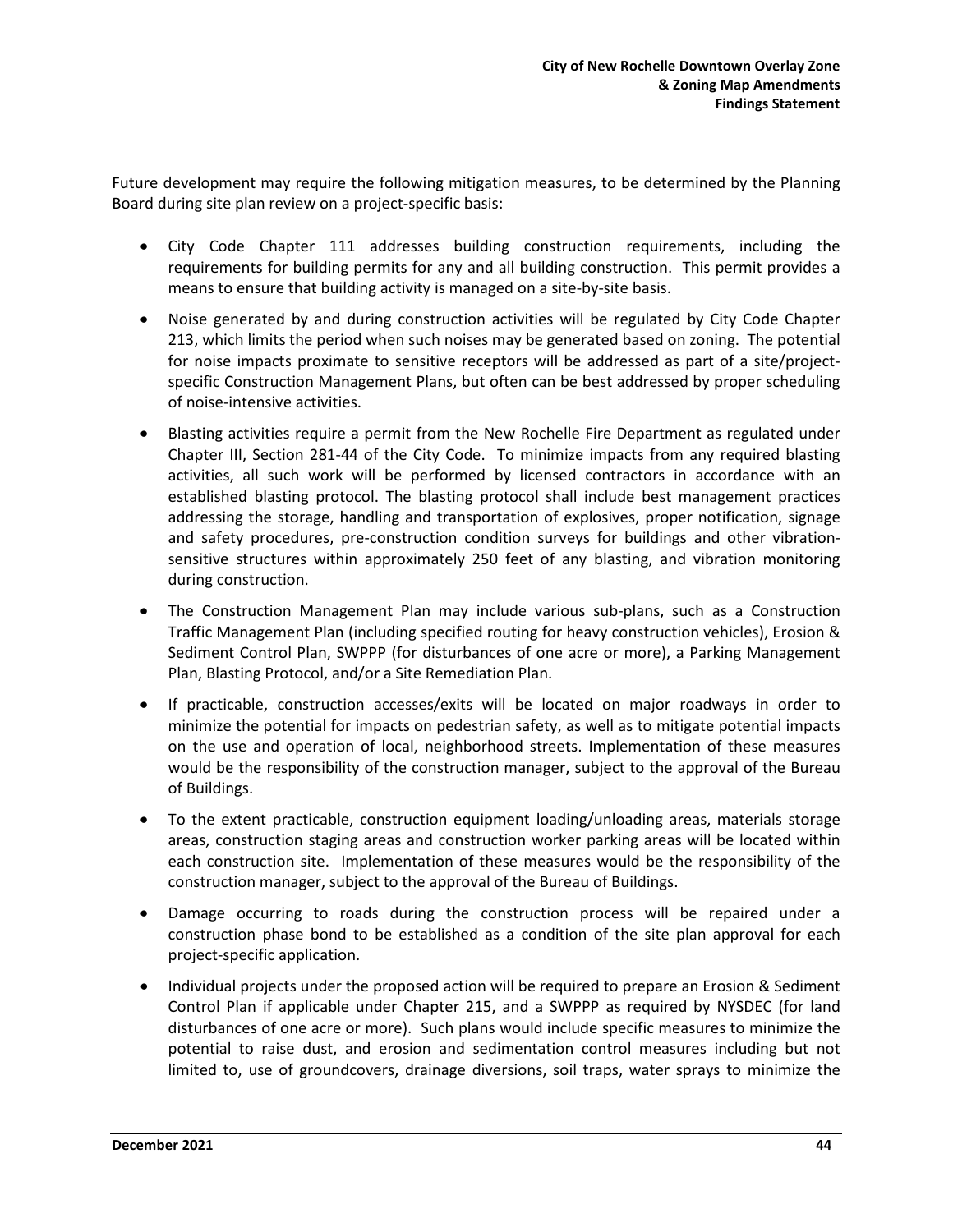time span that bare soil is exposed to erosive elements and prevent sediment from tracking onto adjacent roadways and properties.

- Surface and subsurface soil will be disturbed during grading operations on construction sites. Re-use of this material as on-site fill to the maximum extent practicable would also reduce the need for (and impacts from) truck trips to remove this material.
- A Parking Management Plan may be required by the Planning Board and/or Bureau of Buildings as part of the site plan or building permit review for each project-specific application under the Proposed Action.
- For any property that has not been previously investigated, a Phase I ESA investigation typically will be required, which may identify conditions that would warrant further investigation in the form of a Phase II ESA (e.g., soil, sediment, groundwater, and/or vapor testing). If the ESAs indicate the presence of contamination issues, these documents would be used in preparing a site-specific Remedial Action Work Plan identifying all mitigation necessary to ensure that redevelopment is compliant with all relevant regulations and guidelines and is protective of human health and the environment.

*Finding 10: The Proposed Action is expected to prompt an increase in the magnitude, and potential frequency, of development within the Proposed DO-7 Zone and continued redevelopment within the Existing DOZ. Construction and its impacts are short-term and temporary, generally are localized, and can be effectively managed and controlled through the City's existing application review process and can largely be mitigated through the implementation of a common set of best management practices. Site/project-specific Construction Management Plans will be prepared for individual applications during the site plan review process and associated review under SEQR to provide a means of controlling potential adverse impacts during construction activities and ensuring conformance to applicable regulatory controls. Demolition and/or remediation activities (if necessary) must be closely monitored and regulated, in order to minimize potential impacts.*

### *11. Other Environmental Impacts*

#### Unavoidable Adverse Environmental Impacts

Development pursuant to the 2021 TDS under the Proposed Action and the potential impacts associated with same have been analyzed in detail in the SGEIS. More specifically, the TDS is the basis of the SGEIS's assessment of potential environmental impacts that may result from the proposed regulatory changes, including revisions to the provisions governing the Existing DOZ and extension of the DOZ boundary to include the Proposed DO-7 District, associated with future physical land alterations in conformance with the optional zoning provisions. Although it is premature to evaluate impacts associated with the development of any individual site since specific applications for site plan approval will not occur until a future step in the process, it is recognized that redevelopment would be expected to occur, as that is the intent of the Proposed Action. Although, as discussed in the foregoing sections of this Findings Statement, adverse impacts related to site-specific development under the Proposed Action will be minimized to the degree practicable, there still may be certain impacts that are unavoidable, including: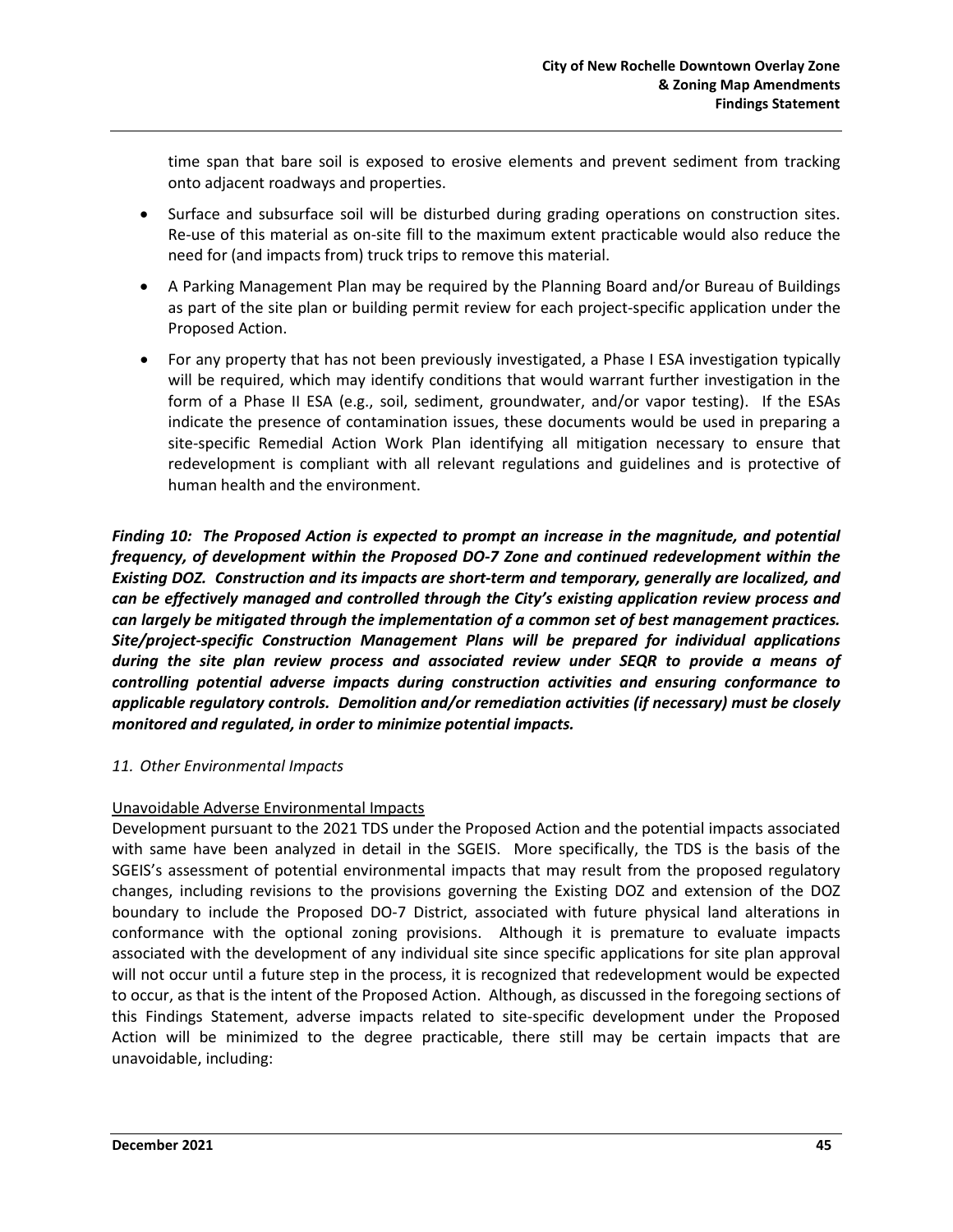- The Proposed Action is expected to prompt increased vegetative clearing and ground disturbance in the Proposed DO-7 District. However, redevelopment will enhance site conditions by utilizing native species in revegetation plans and eliminating existing invasive species, and by remediating residual site contamination before redevelopment and replacing unsuitable soils with clean fill.
- Noise levels may temporarily increase during construction. However, such impacts would be minimized by adherence to the relevant standards of the City Code.
- Despite the planned measures to mitigate potential fugitive dust impacts during construction (such as soil wetting), temporary increases in the fugitive dust generation may still occur. However, such conditions would be temporary and controlled to the degree practicable at the source through Building Department oversight and proper construction management techniques.
- Temporary increases in truck traffic and noise will occur during the construction period for each project. However, these activities will be conducted in conformance with City requirements for construction hours and noise management, and site-specific measures at the discretion of the Building Department which may be warranted to properly manage individual construction sites.
- There will be increases in vehicle trips generated on area roadways during operation of new facilities constructed under the Proposed Action, with consequent impacts on the operation of area roadways and intersections. Mitigation measures to minimize such impacts will be identified on a project-specific basis during site plan review, and implementation of these measures will be facilitated through the Fair Share Mitigation Program supported by proportional funding from individual development projects.
- There will be an increase in wastewater generation. However, Westchester County has sufficient capacity in the New Rochelle WWTF; and measures to reduce I&I and other improvements to the sewer collection system are ongoing. Funding for project-specific infrastructure improvements will be the responsibility of developers in the DOZ, including Fair Share Mitigation Payments (for site-specific sewer system upgrades and connections) and property tax levies.
- There will be an increase in the generation of stormwater. However, on-site storage of stormwater runoff will be required pursuant to City and NYSDEC requirements; and, as necessary, funding for stormwater infrastructure improvements will be allocated through the Fair Share Mitigation Program, in addition to property tax revenues.
- There will be increases in water use, which SUEZ Westchester has indicated it will require infrastructure improvements. In order to address this situation, SUEZ and the City entered into a Cooperation Agreement whereby each developer of a project within the DOZ will be required to pay set fees towards the cost of the necessary system improvements based on the size of the development. Water consumption by new uses developed under the Proposed Action will be minimized by water conservation measures incorporated into the design of all future site plans.
- There will be an increase in refuse generation. However, measures will be taken to reduce solid waste through individual site recycling, and development projects within the DOZ will continue to be required to contract with private carters to reduce burden on City services.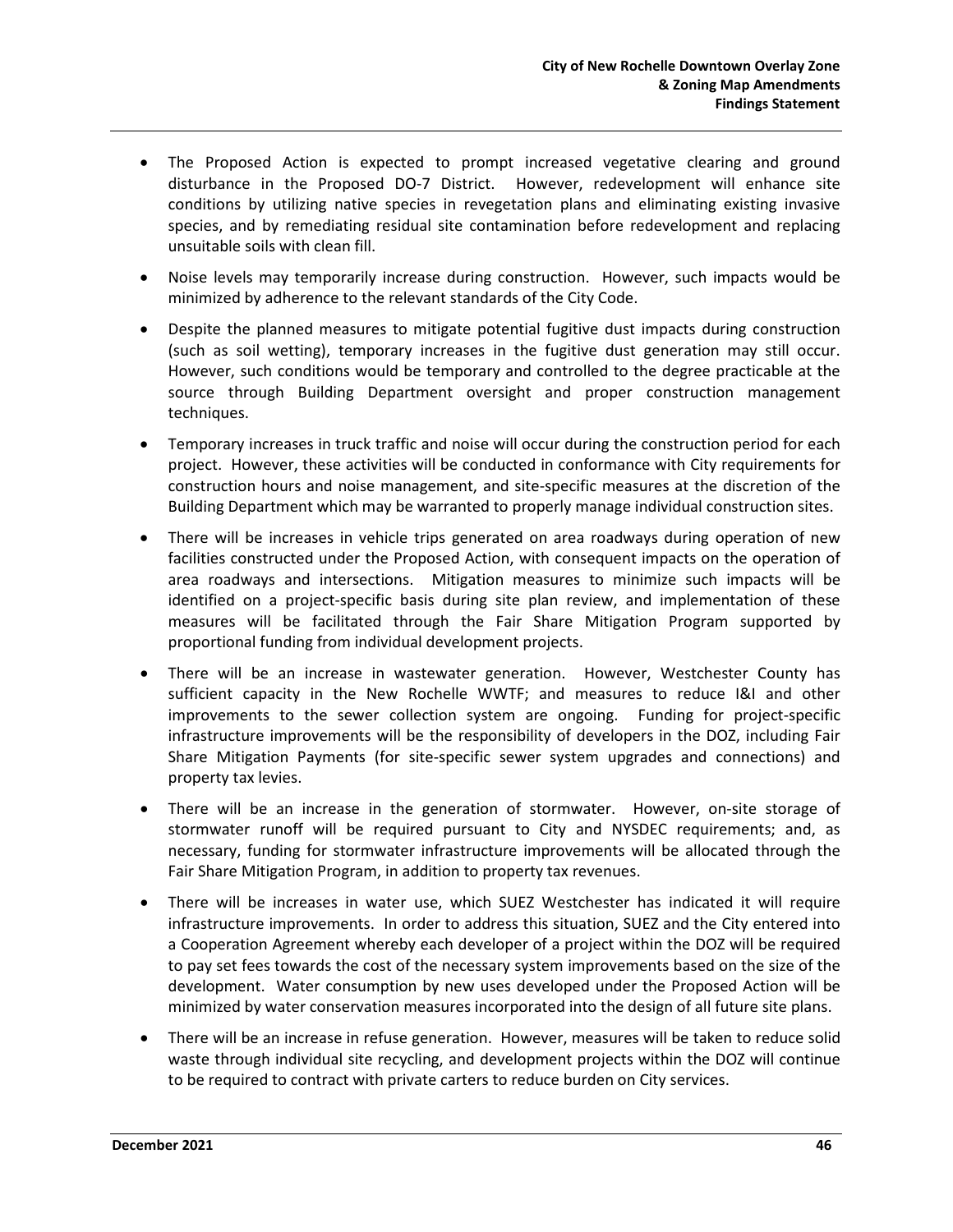- There will be an increased demand for emergency (police, fire, and associated ambulance) services associated with the increased population of the DOZ, as expanded with the Proposed DO-7 District, resulting from the additional residences that are included in the 2021 TDS under the Proposed Action. This increased demand will be partially offset by increased taxes and fees generated through the Fair Share Mitigation Program. Additionally, service providers will have the opportunity to provide further input through the review and approval process for future project/site-specific development applications.
- Residential development under the Proposed Action will generate additional school-aged children who will require the services of the New Rochelle City School District. However, based on conservative multipliers and current enrollment trends, it is concluded that the School District may be able to absorb the additional students generated under the Proposed Action with limited classroom additions. Furthermore, Fair Share Mitigation fees are proposed to be increased, including the allocation to the School District, to address capital costs and mitigate impacts to the School District. Property taxes will also be generated to offset potential impacts due to future development under the Proposed Action.
- There will be increased demand for energy services. However, the DOZ continues to be served by existing electric service from Con Edison. An ongoing Con Edison-imposed moratorium on new gas connections is expected to extend at least until November 2023, such that alternate means of heating would have to be procured for projects throughout the City that come on-line in approximately the next two years and which otherwise would involve new gas connections. These contingencies for projects in the DOZ will be examined during the site plan review process on a project-by-project basis as development applications are received. Energy consumption by development under the Proposed Action will be moderated by a requirement for conformance with to the NYStretch Energy Code, review of future site plan guided by the recommendations of the City's GreeNR Sustainability Plan, requirement to demonstrate equivalency of a LEED-ND v4 Silver (50-59 points) of the U.S. Green Building Council's rating system and provide environmental disclosure reporting starting at site plan review, and continuing throughout construction and after building occupancy, which requires annual reporting and monitoring of energy, water, and waste usage – see further discussion under "Energy Use and Conservation, and Greenhouse Gas Emissions" later in this same section of the Findings Statement.

#### Irreversible and Irretrievable Commitment of Resources

Given the urbanized and highly developed character of the DOZ, as extended to the Proposed DO-7 Zone, there are few natural resources that would be disturbed by any site-specific development that is pursued under the Proposed Action. Irretrievable and irreversible commitment of resources, therefore, primarily involves the commitment of natural resources in any building products used in construction, and consumption of energy.

The Proposed Action embodies sustainable planning by encouraging pedestrian-friendly development and otherwise promoting non-vehicular travel. Further, it is anticipated that one of the community benefits will advance energy-efficient design and development by incorporating green infrastructure improvements. Nevertheless, the Proposed Action will result in irreversible and irretrievable commitment of resources, as follows: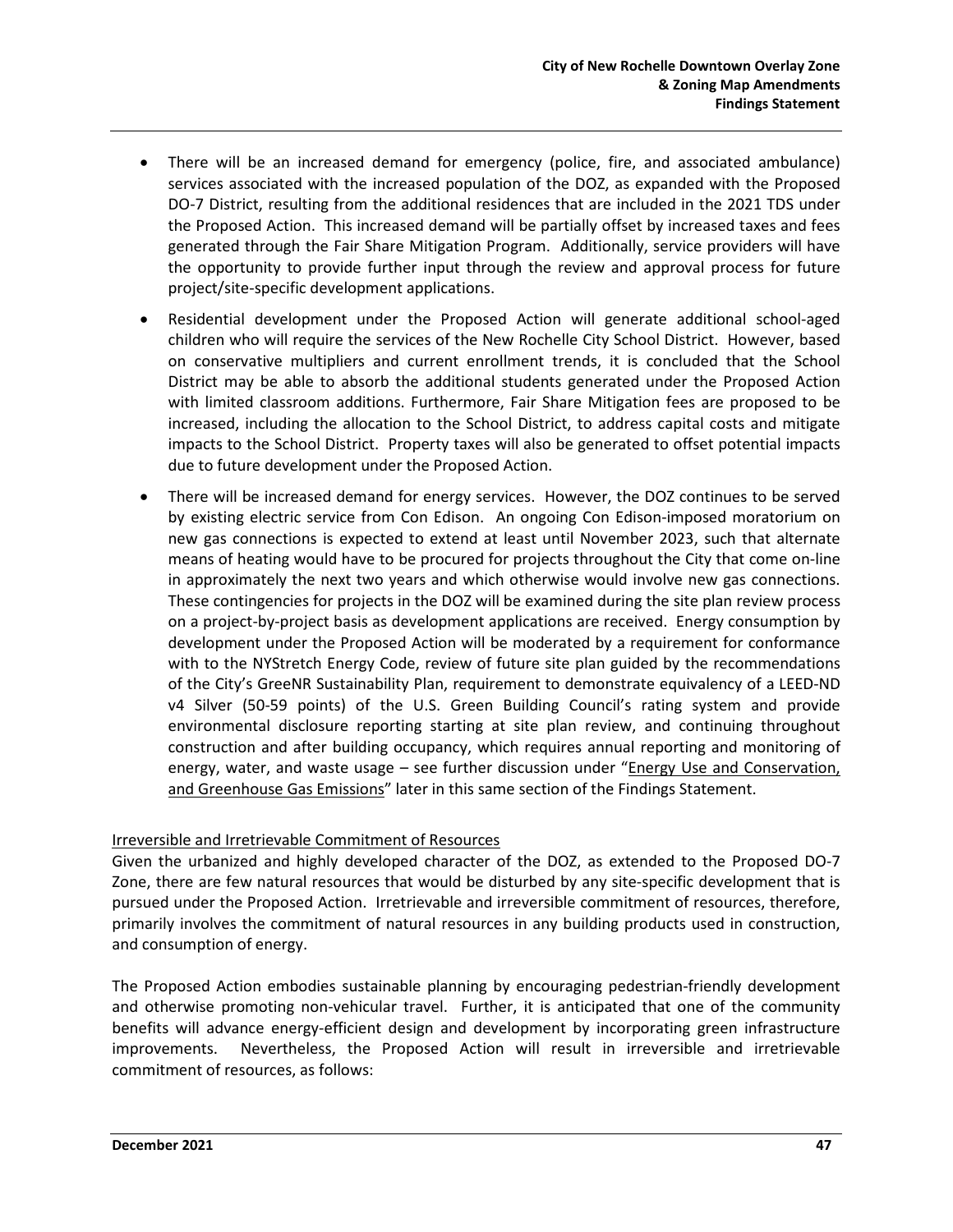- Material used for construction under the 2021 TDS, including but not limited to wood, asphalt, concrete, fiberglass, steel, aluminum, etc.
- Energy used in the construction, operation and maintenance of development under the 2021 TDS, including fossil fuels (i.e., oil and natural gas).

### Growth-Inducing, Secondary and Cumulative Impacts

By design, the Proposed Action is intended to stimulate growth within the DOZ, as extended to the Proposed DO-7 District, through a regulatory framework which encourages development. It is a goal of the City Council to provide for the type and quality of development in the DOZ necessary to improve social and economic conditions as set forth in the 2021 RAP.

The site-specific development that would result from the Proposed Action would have secondary effects.In particular, the Proposed Action is intended to provide incentives to attract appropriate and complementary uses to the waterfront area of Echo Bay, within walking distance of the City's downtown in the Existing DOZ and the public transportation located therein, and to provide opportunities for beneficial economic growth and investment in the downtown and the Echo Bay waterfront. The Proposed Action will continue to use an incentive-based system which has successfully encouraged beneficial redevelopment in the Existing DOZ, applying this program to encourage similar growth inducement in the Proposed DO-7 Zone, consistent with the goals of the 2021 RAP and other City planning documents (e.g., Comprehensive Plan and locally-adopted LWRP). It is anticipated that the Proposed Action will contribute to a further increase in activity for existing local businesses from the expanded customer base arising from the increased number of residents. New employment opportunities associated with the office, retail and service-oriented uses will also contribute to beneficial economic and fiscal outcomes. Overall, the SGEIS addresses these potential secondary impacts under the Proposed Action through analysis of the 2021 TDS, which examines these impacts in relation to a reasonable build-out scenario that could occur under the proposed zoning amendments.

Construction of various uses under the Proposed Action will induce short-term employment opportunities and construction spending. These jobs would not require relocation of specialized labor forces or influx of large businesses from outside the area to provide construction support and may be filled first from within the local labor pool. As a result, construction job-related effects of the Proposed Action are expected to be beneficial and significant, though temporary in duration.

In response to public input, the City Council adopted the Economic Opportunity and Nondiscrimination Policy in May 2016 with the intent of reducing discrimination in hiring and providing jobs and training to minorities and disadvantaged individuals for work performed under City contracts. Future development and redevelopment in the Proposed DO-7 Zone will be subject to this policy, as is the case for the Existing DOZ.

It is expected that the Proposed Action will create demand for, and lead to the expansion and improvement of, community facilities and utilities serving the DOZ, extended to include the Proposed DO-7 Zone. The costs to meet these increased demands would be offset by property tax revenues and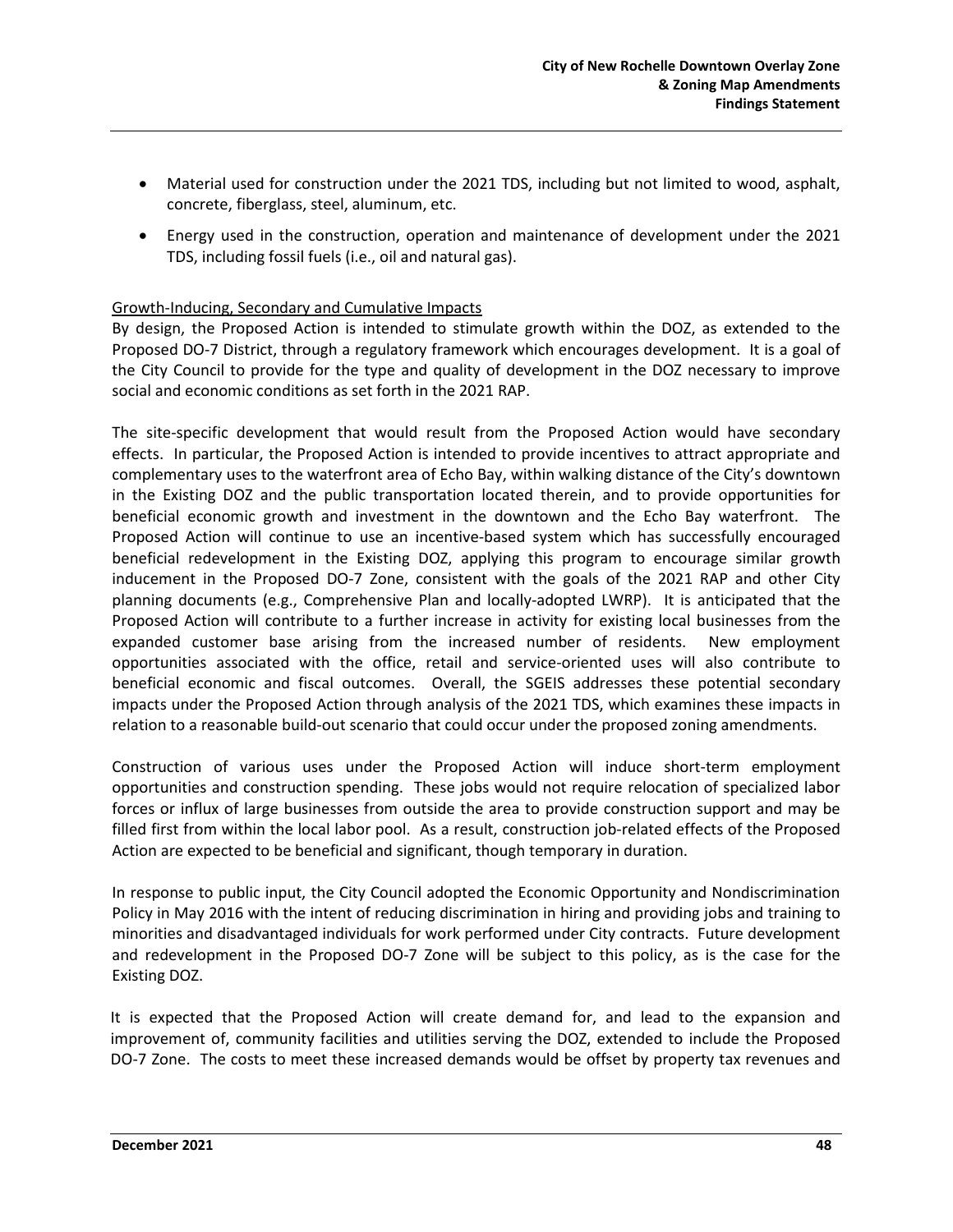fees (including the Community Benefit Bonus Program) that would be generated from site-specific developments.

In balancing the assessment of growth and its impacts, the "triple bottom line" of responsible growth through social, economic and environmental factors is critical. The factors noted above lead to a conclusion that the incremental increase in growth resulting from properly planned revitalization which is expected to occur in the expanded DOZ under the Proposed Action will have a significant beneficial outcome for the City.

Adoption of the DOZ, and the current proposal for its expansion to the Proposed DO-7 District and other revisions, has involved a comprehensive planning process for a wide area of the City, which analyzes the potential cumulative impacts of build-out under the 2021 TDS for the full range of environmental parameters. Thus, the SGEIS accounts for cumulative impacts.

#### Energy Use and Conservation, and Greenhouse Gas Emissions

Although the Proposed Action is intended to encourage development, it will help to promote energy conservation by phasing out older facilities and requiring the use of more contemporary energy-efficient equipment, appliances and lighting, and concentrating a compatible mix of uses to create a more centralized development pattern, with increased pedestrian connectivity. The Proposed Action enhances the degree to which the Existing DOZ promotes energy conservation through consistency with sustainable transit-oriented design siting practices, by extending the opportunity for these modern urban concepts to be implemented in the Proposed DO-7 District. The Proposed Action is consistent with the City's GreeNR Sustainability Plan, which includes implementation measures promoting transitoriented growth.

Although energy consumption is expected to increase from site-specific developments constructed under the Proposed Action, all new building construction will be required to comply with the New York State Energy Conservation Construction Code. Code standards apply to the use of energy-efficient building materials (e.g., insulation, windows, weather stripping, door seals, etc.) and mechanical systems (e.g., air conditioners, heating systems, HVAC systems, water heaters, heat pumps, etc.), which minimize the amount of energy required. New York State Environmental Conservation Law also requires that water-saving plumbing fixtures be installed that meet water conservation flow standards. Installation of this equipment reduces unnecessary water loss, which translates into conservation of the energy resources required to heat some of this water. Moreover, development under the Proposed Action will be required to conform with the City's recently adopted the NYStretch Energy Code, which provides additional energy savings beyond the minimum requirements set forth in the 2020 Energy Conservation Construction Code of New York State, demonstrate equivalency of a LEED-ND v4 Silver (50-59 points) of the U.S. Green Building Council's rating system and provide environmental disclosure reporting starting at site plan review, and continuing throughout construction and after building occupancy, which requires annual reporting and monitoring of energy, water, and waste usage.

To ensure that the Energy Code is enforced at the municipal level, the City of New Rochelle has implemented a green building permitting process based on the New York State Energy Conservation Construction Code and recently adopted the NYStretch Energy Code. Compliance with this permitting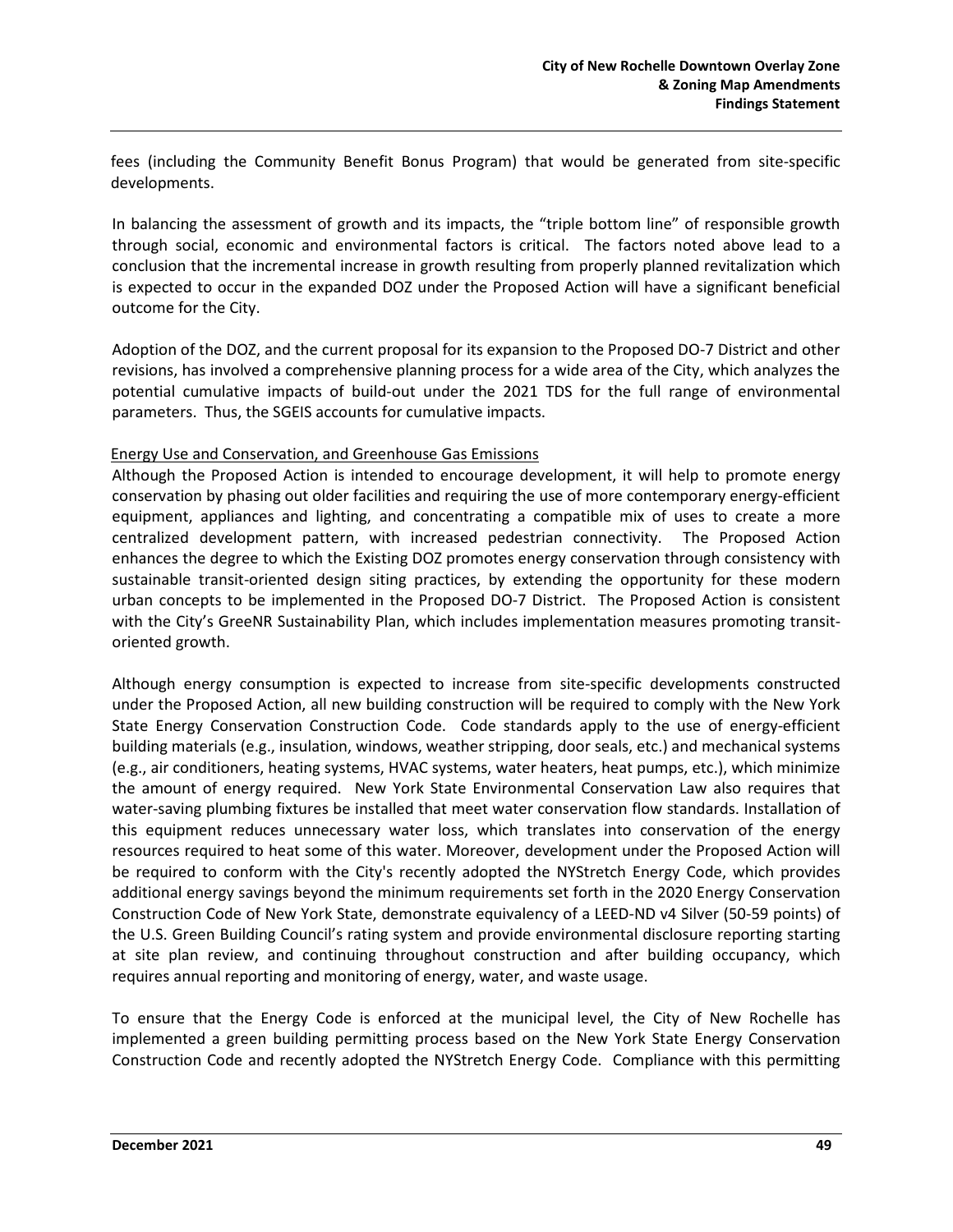process will ensure that home and business owners receive the benefit of energy savings, consistent with the City's policies.

Additionally, extension of the DOZ to include the Proposed DO-7 Zone includes regulations for this area that will have the effect of further reducing energy consumption including, but not limited to:

- Heat island reduction through a combination of new plantings/shade trees, open grid pavement systems, vegetated roofs, and/or other approaches which conserve energy;
- Updates to the Sustainable Development Standards in the City Code, requiring the use of highefficiency products for indoor water fixtures; and
- Installation of low-flow equipment to reduce unnecessary water consumption, which translates into conservation of the energy resources required to heat some of this water, as well as energy required to process wastewater.

As discussed above, future site-specific development undertaken in conformance with the Proposed Action will incorporate substantial energy-saving features, which may include building materials, site and project layout and design characteristics, mechanical systems and use procedures.

Development in the Proposed DO-7 District will generate greenhouse gas ("GHG") emissions from power sources and from the buildings to be built in the DOZ. However, these new facilities would replace outdated development that is not energy-efficient; and when contrasted with alternative forms of development that do not share compact, mixed-use, transit-oriented characteristics, the effect of the Proposed Action in the DO-7 area from a long term growth perspective will be far less carbon-intensive and, therefore, will contribute to a reduction in regional and global GHG emissions.

The Proposed Action is designed to reduce potential GHG emissions in the DO-7 Zone by requiring sitespecific development to:

- incorporate mandatory NYS Energy Code features;
- embody sustainability by encouraging a pedestrian- and bike-friendly environment and reducing vehicular trip generation;
- comply with a form-based code that encourages energy-efficient design and enhances the pedestrian environment;
- implement efficient land-use through densification close to transit, with mixed-use projects that promote a jobs/housing balance and one-stop for multiple destinations;
- reduce the urban heat island effect by maintaining pervious, vegetated open space, installing green roofs or increasing roof solar reflectance, and locating parking beneath buildings as practicable, rather than creating large expanses of blacktop for surface parking;
- encourage renewable energy production and storage through LEED-ND Silver equivalency and LEED Gold and Platinum bonusable options for the use of CBB; and
- energy monitoring and provisions for EV readiness (NYStretch).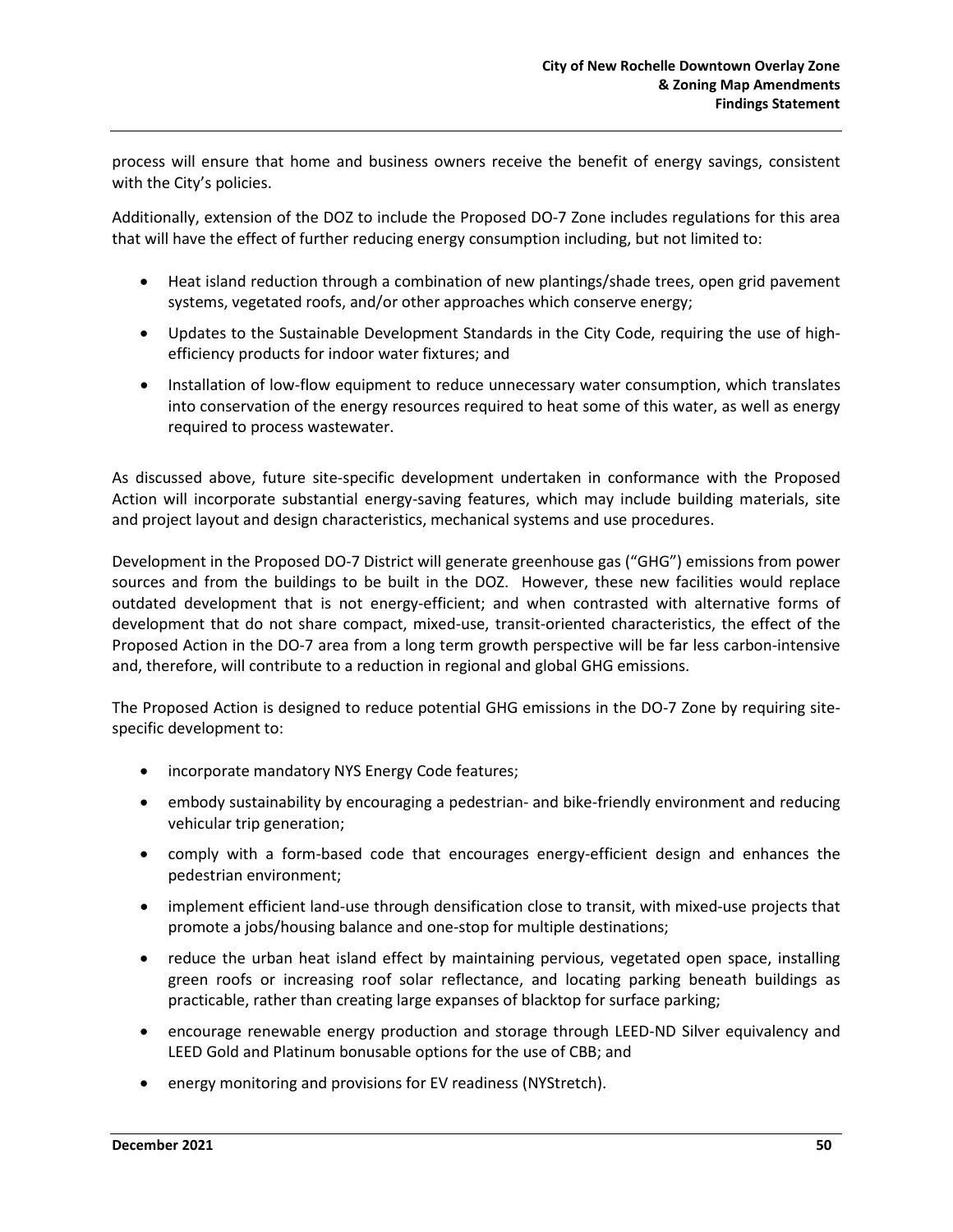These factors are expected to ultimately reduce inefficiencies associated with the existing, more conventional development patterns in the DOZ. This will assist the City in achieving its sustainability goal of reducing GHG emissions in comparison to the existing zoning. The following additional measures are required as part of LEED ND Silver equivalency, which will promote maximum reduction of greenhouse gas emissions:

- Recycle demolition materials on-site to the extent practicable to reduce use of new materials (which involves energy expenditure) and reduce energy consumption for removal, disposal and handling.
- Use construction materials that minimize the consumption of fossil fuels in their manufacture.
- Reduce automobile dependence by locating development along convenient bus routes; promote use of public transportation.
- Reduce landscape maintenance through use of rain gardens and rain harvesting for irrigation, thus reducing water requirements and resultant pumping with expenditure of energy.
- Utilize building color/textures, plant street trees and employ other architectural and landscaping measures to reduce summer heat buildup that will reduce summer cooling needs.
- Maximize the use of interior daylighting and motion sensors to reduce the need for interior lighting.
- Use high-albedo roofing materials to reflect sunlight and solar gain, thereby reducing air conditioning demands in the summer.

Instituting the measures listed above will ensure that future site-specific development associated with the Proposed Action will conserve energy resources. Such practices would also reduce the generation of greenhouse gases, which would in turn have region-wide beneficial impacts.

Additionally, the Proposed Action incentivizes LEED-ND Gold and Platinum levels equivalency by including green building design in the Community Benefit Bonuses.

*Finding 11: The Proposed Action has the potential to result in a number of potential adverse impacts; however, these are unavoidable, and the SGEIS analysis supports the conclusion that none of these impacts are considered significant and that these impacts would be mitigated to the maximum extent practicable. The analysis indicates that irreversibly committed resources are related to the unavoidable use of building materials and energy resources associated with future site-specific construction; no other environmental resources would be lost as a result of the Proposed Action. The Proposed Action is intended to continue to stimulate growth in the DOZ, as extended to include the Proposed DO-7 District, and so would have beneficial growth-inducing aspects. The Proposed Action will also result in significant, beneficial secondary and cumulative impacts, particularly related to the local economy. New construction under the Proposed Action will occur in conformance to specific design guidelines and energy- and water-conserving standards, which have been designed to provide superior, sustainable development, including greenhouse gas emission control. The compact, mixed-*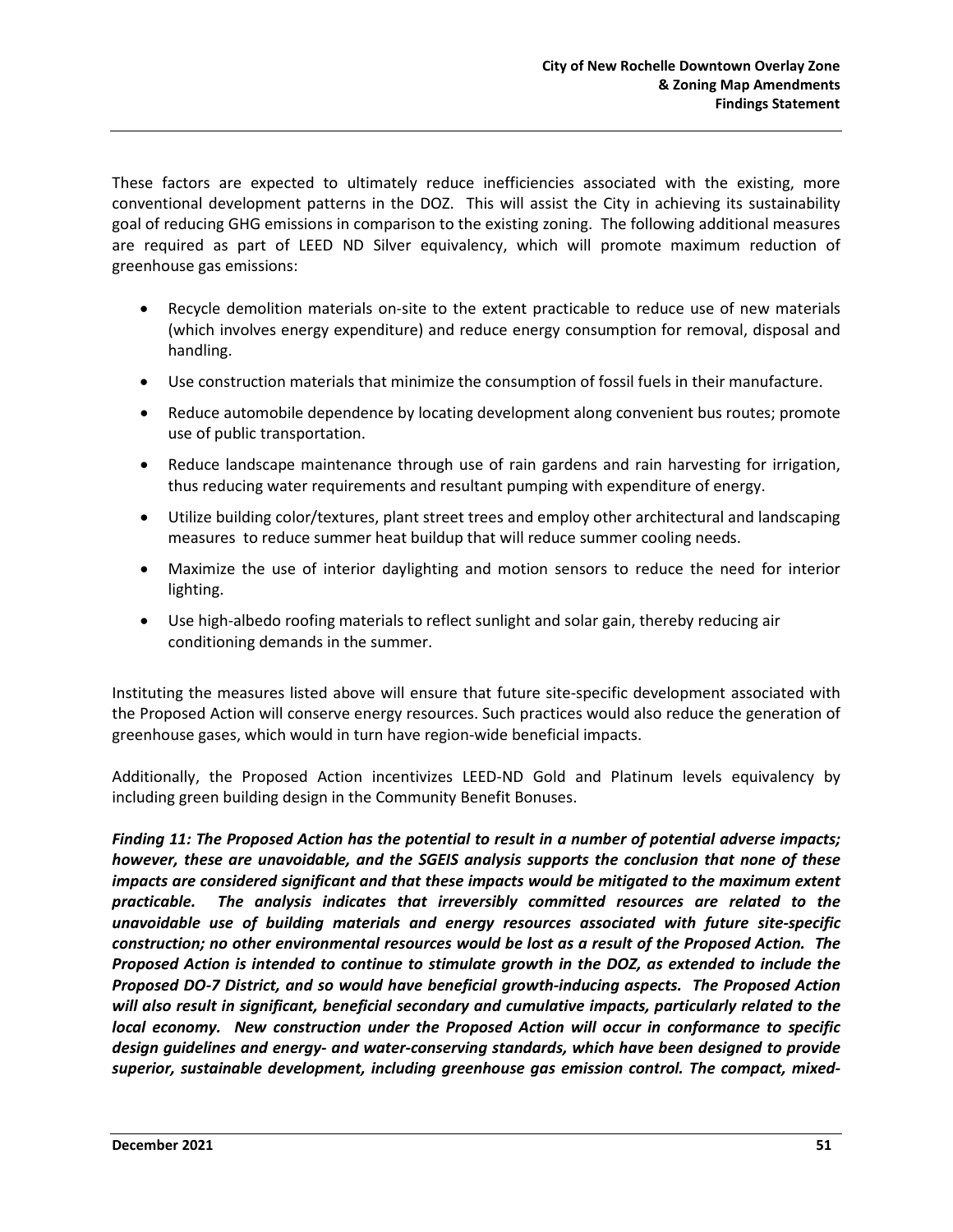### *use, transit-oriented characteristics of the Proposed Action, by their very nature, contribute to energy efficiency, resource conservation, and reduced carbon intensity.*

#### *12. Alternatives*

SEQR and its implementing regulations at 6 NYCRR Part 617.9(b)(5)(iii)(v) require the consideration and evaluation of a range of reasonable alternatives to a proposed action that are feasible, considering the objectives and capabilities of the project sponsor. The SDGEIS evaluates the potential environmental impacts associated with the adoption of proposed zoning amendments and changes to the zoning map being considered by the City of New Rochelle City Council.

The alternatives section of the SDGEIS identifies and addresses the potential impacts that would result from the No-Action Alternative: i.e., continuing the status quo of the existing zoning regulations, including retaining the existing DOZ regulations without the proposed amendments and not extending the DOZ to include the Proposed DO-7 District. Additionally, the No-Action Alternative assumes that the September 2019 TDS would be retained, instead of using the 2021 TDS as the presumed build-out development that would occur in the DOZ.

The drawbacks associated with the No-Action Alternative include, but are not limited to, the following:

- The TDS would not be adjusted to address the shift in market demand away from certain commercial uses and to provide for additional residential and live/work options, as well as retail and restaurant options, designed to integrate the outdoors and new outdoor recreational opportunities.
- The City Zoning Code and Zoning Map would not be amended to include the changes to the DOZ, including the addition of the Proposed DO-7 Zone and the creation of Development Standards for DO-7 which are intended to create a mixed-use district contiguous to the existing DOZ with significant public access to waterfront open spaces.
- The Proposed DO-7 Zone would not be included in the Community Benefit Bonus Program and the Community Benefit Bonus Program would not be updated to allow for the implementation of bonus-able investments outside of the DOZ boundaries with particular attention paid to investments in environmental equity. Additionally the additional categories proposed to be added to the Community Benefit Bonus Program would not be implemented including a Climate Resiliency category, options for contributions to the Community Benefits Fund to support community-driven business incubator spaces, Pre-K and youth development programs, Minority and Women Owned Business Enterprise (MWBE) programs, options to aid existing businesses and communities financially impacted by COVID-19, and additional green and affordable housing options.
- The City Code would not be updated to reduce the allowable height (both in base height and bonus stories) for DO-3, DO-4, DO-5 and DO-6 Zones.
- Adjustments would not be made to increase the per-square-foot Fair Share Mitigation fees for all use categories.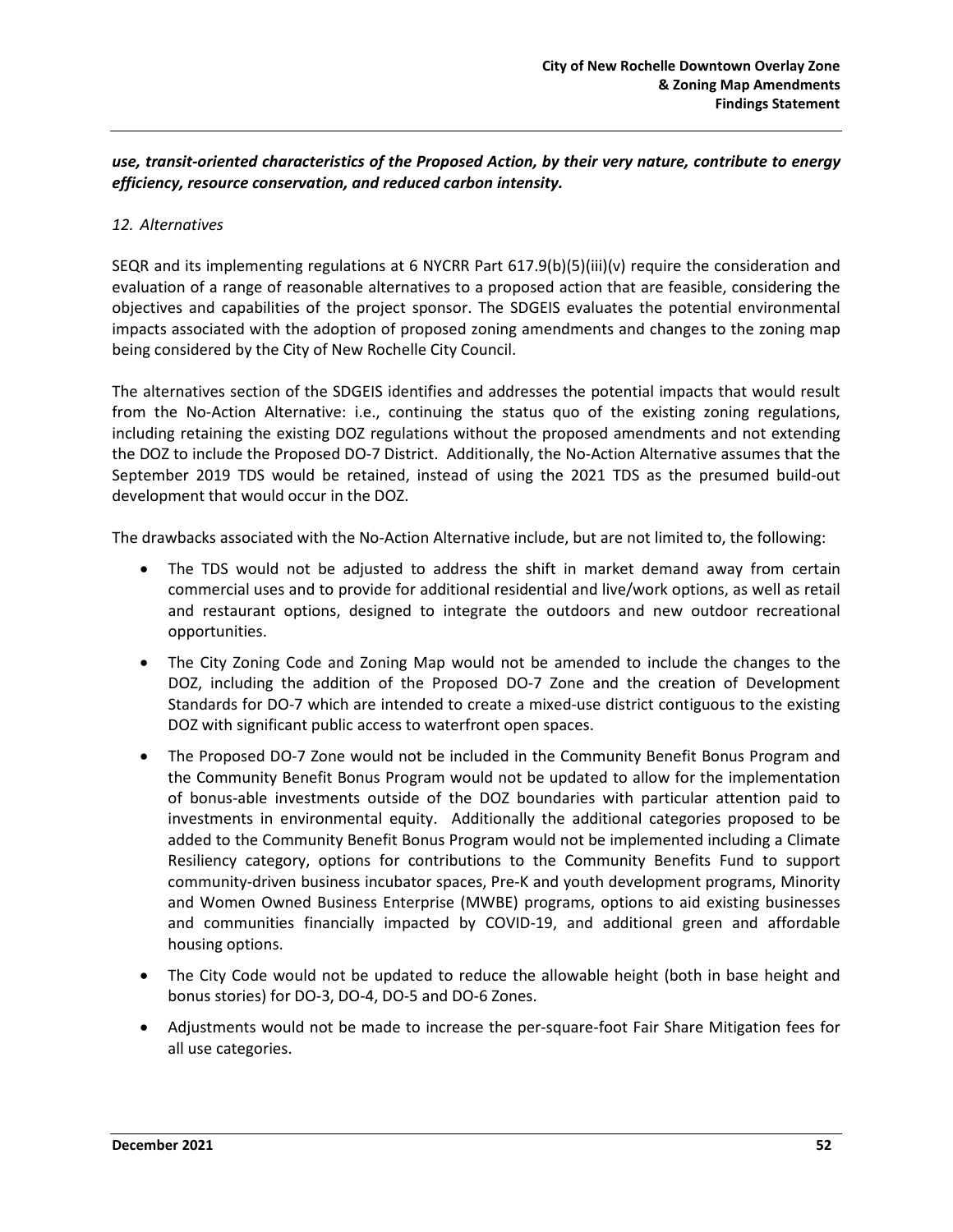- Amendments would not be made to clarify certain definitions and other provisions of the City Code, including adjustments to the Sustainable Development Standards.
- The No-Action Alternative does not reflect contemporary planning principles, as it would not follow the comprehensive design standards and form-based redevelopment model established for the DOZ, would retain the concept of segregated land uses, and would not provide the harmonious mix of land uses in a well-planned, cohesive and sustainable development as is envisioned under the Proposed Action for the DO-7 District.
- The No-Action Alternative would not expedite the renovation/restoration and reuse of the historic and architecturally significant New Rochelle Armory building, which is a centerpiece of the redevelopment plan as envisioned in the 2021 RAP for the proposed DO-7 District under the Proposed Action.

Overall, while the No-Action Alternative may involve a reduced potential for certain environmental impacts, this scenario would be significantly less beneficial than the Proposed Action from several important perspectives. In particular, maintaining the status quo of the existing zoning within the DO-7 area would not meet the City's overall planning objectives and would not advance the City's goals for the Echo Bay waterfront as established through a series of publicly-vetted, long-range planning studies and the community's overall vision for the area. The No-Action Alternative also would not render the significant socioeconomic advantages that are expected from the Proposed Action, including continued real estate and infrastructure investments in the downtown, new jobs created, new housing and business opportunities, among others.

*Finding 12: The No Action Alternative assumes that the existing zoning would remain unchanged and that growth would occur under the September 2019 TDS instead of the 2021 TDS. The SGEIS analysis indicates that the beneficial impacts associated with adoption of the Proposed Action would not be realized under the No-Action alternative and this scenario is, therefore, not a reasonable or viable alternative as it does not meet the City's objectives.*

#### *13. Future Actions*

Future site-specific actions that are undertaken pursuant to the Proposed Action will be required to undergo a SEQR review to determine the appropriate level of further analysis needed in conformance with 6 NYCRR §617.10(d). This future review will generally be undertaken during the site plan application process, when specific development proposals are submitted for specific properties within the DOZ as extended to include the DO-7 District. If, during the review of such applications, potentially significant adverse environmental impacts are identified that were not analyzed or were not sufficiently analyzed as part of this SEQR review, additional site-specific review and analysis, including technical studies and/or a further Supplemental GEIS, may be required. The information submitted with the application for each such future project will be used by the entity having jurisdiction as the basis for this determination. A development application submitted pursuant to the provisions of the DOZ, as amended under the Proposed Action, will be considered adequately evaluated pursuant to 6 NYCRR Part 617 and warrant the issuance of a negative declaration under SEQR if it is accompanied by a long form Environmental Assessment Form ("EAF") which completely addresses the items set forth in this Section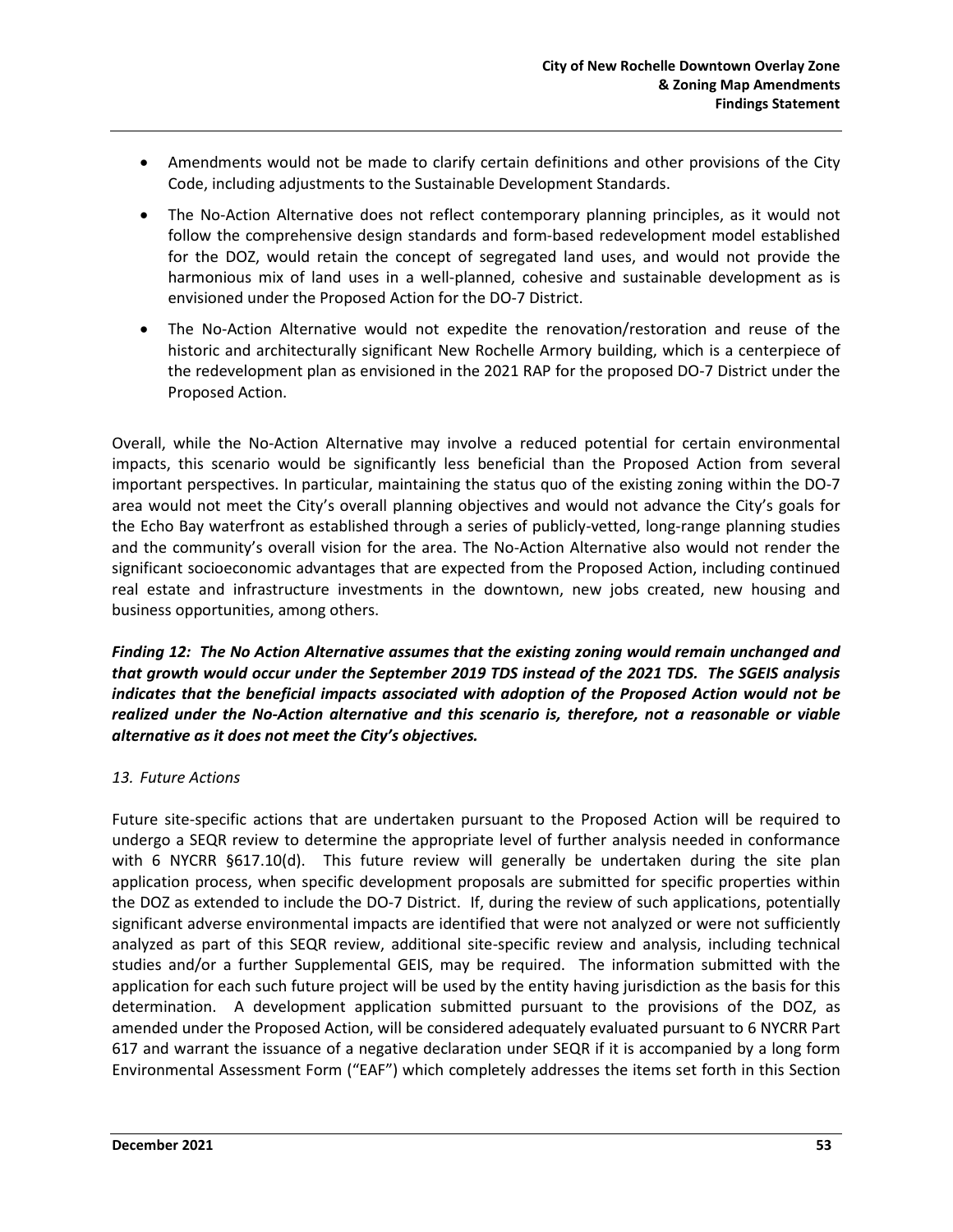of the Findings Statement, including an analysis, if necessary, of Fair Share Mitigation to broader impacts of which the particular development under review would be only a partial contributor and if the action is also consistent with the 2021 TDS and the parameters contained in this Findings Statement.

Based on the results of the impact analyses prepared for the SGEIS, the following measures shall apply to future site-specific development projects in the DOZ as the basis for the reviewing agency to determine whether impacts resulting from such future site-specific development exceed those thresholds analyzed in the SGEIS. The conditions and criteria set forth hereinbelow shall supersede the "Future Actions" provisions contained in the Findings Statement adopted by the City Council in 2015 for the original enactment of the DOZ and shall apply to the DOZ in its entirety (i.e., the Existing DOZ encompassing the DO-1 through DO-6 Districts, as well as the new DO-7 District).

#### Land Use & Zoning

- Development Standards Verification: Developers that seek to participate and benefit from the DOZ, as expanded to include the Waterfront Overlay Zone (DO-7 District), will be required to submit applications which demonstrate that the proposed project complies with the DOZ requirements including Sustainable Development Standards (including equivalency of a LEED-ND v4 Silver of the U.S. Green Building Council's rating system) contained in the amended Zoning Code.
- Density Incentive Verification: Redevelopment proposed under Development Standards 1, 2 and 3 will only be permitted for parcels that meet minimum site area and frontage requirements. In the DO-7 Zone, all sites abutting the waterfront will be required to provide a Waterfront Promenade.
- Community Benefit Bonus Height Verification: Any developer that seeks to benefit from bonus heights within the DOZ will be required to submit an application that demonstrates that the proposed project provides one or a combination of the designated Community Benefits as permitted by the Commissioner of Development and approved by the Planning Board. In the DO-7 Zone, a sixth story bonus height will be subject to City Council review and determination prior to Planning Board review, as specified in the amended DOZ Code.
- Environmental Disclosure: To achieve practical, results-oriented, and realistic goals in lowering greenhouse gas emissions, each Applicant seeking Site Plan Review shall include environmental disclosure on project-related emissions. The disclosure reporting period starts at the site plan review and continues throughout construction and after building occupancy, and requires annual reporting and monitoring of energy, water, and waste usage. The disclosure needs to identify opportunities for improvements, goals for further greenhouse gas emission reductions, and, where applicable, an explanation as to why further reductions are not feasible.

#### Community Character

• Shadow Impact Analysis: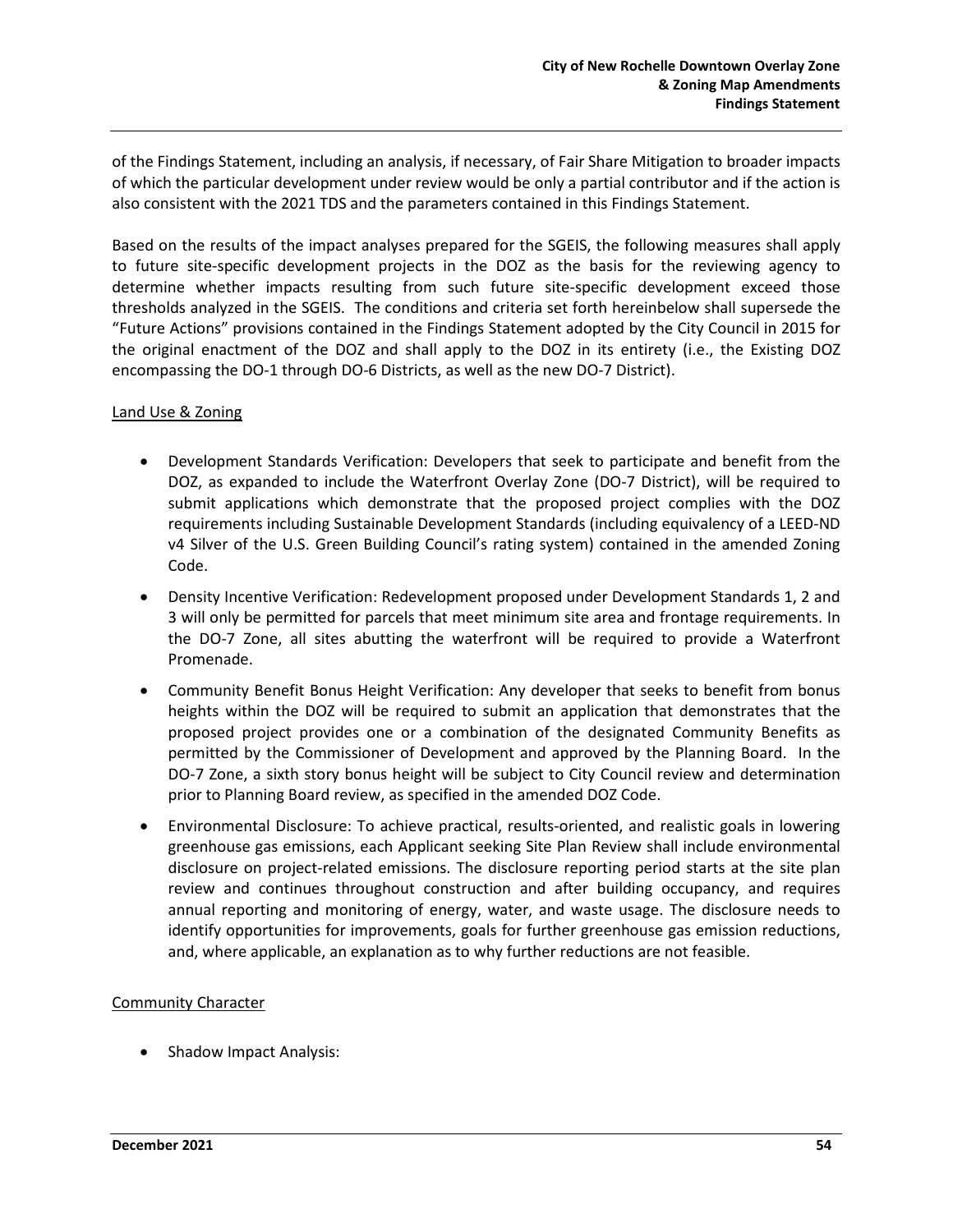- o Any redevelopment located within the potential shadow impact area of a sun-sensitive resource (based on the Development Standard or Bonus scenario the project is proposing) would require a site-specific analysis of shadow impacts in accordance with the methodology outlined in the CEQR Technical Manual, Chapter 8. The potential shadow impact area distances for each of the Development Standards or Bonus scenarios and the identified sun sensitive resources are provided in Appendix E of the SDGEIS**.** This should include analysis of the future waterfront promenade and associated public/civic space within the Waterfront Activation Area of the DO-7 Zone, as well as the existing sun-sensitive resources at Faneuil Park and Salesian High School/Ballfield.
- o Mitigation may be necessary based on the results of site-specific shadow analysis.
- Cultural Resource Assessments:
	- o Future projects that may potentially affect the integrity of a City-designated historic district or landmark, including buildings of historic or architectural interest, must comply with standards and procedures set forth under Chapter 170, "Historic Districts and Landmarks," of the City of New Rochelle Code. This includes, as applicable, securing Certificates of Appropriateness from the City's Historical and Landmarks Review Board ("HLRB") and performing future actions in accordance with specified conditions and standards. Applicants for Certificates of Appropriateness should also consult the City's publications entitled "Owning a Home in a Local Historic District" and "Design Guidelines" which are available from the City. Compliance with State and Federal standards may also be applicable for projects that adversely affect properties listed on the State and/or National Register of Historic Places, necessitating outreach and coordination with applicable agencies. Cultural resource evaluations may include contact with the New York State Historic Preservation Office ("SHPO") for review, input and approval. As SHPO deems appropriate, additional analysis may be required, or revisions to the application may be required to avoid or mitigate impacts.
	- At time of site-specific approvals, consultation with SHPO will be required for the Armory building in the DO-7 Zone, to identify measures to avoid, minimize or mitigate any adverse impacts through the adaptive reuse and renovation of the Armory building. Additionally, a Construction Protection Plan will be required in consultation with SHPO, which would describe the measures to be implemented to protect the Armory building during any new development.
- Archaeological Resource Assessment:
	- o For future redevelopment or site disturbance on sites identified by SHPO as archaeologically sensitive that have not been previously disturbed or have had limited previous disturbance, a Phase IA (and possibly a Phase IB) cultural resource survey may be warranted.
	- o Within the DO-7 Zone, a Phase 1B will be necessary prior to the start of construction within archaeologically sensitive areas (see Figure 3.2-2 in the SDGEIS), as recommended in AKRF's Phase 1A Archaeological Documentary Study and concurred with by SHPO in a comment letter dated September 7, 2018 (see Appendix D-1 and Appendix D-2 in the SDGEIS).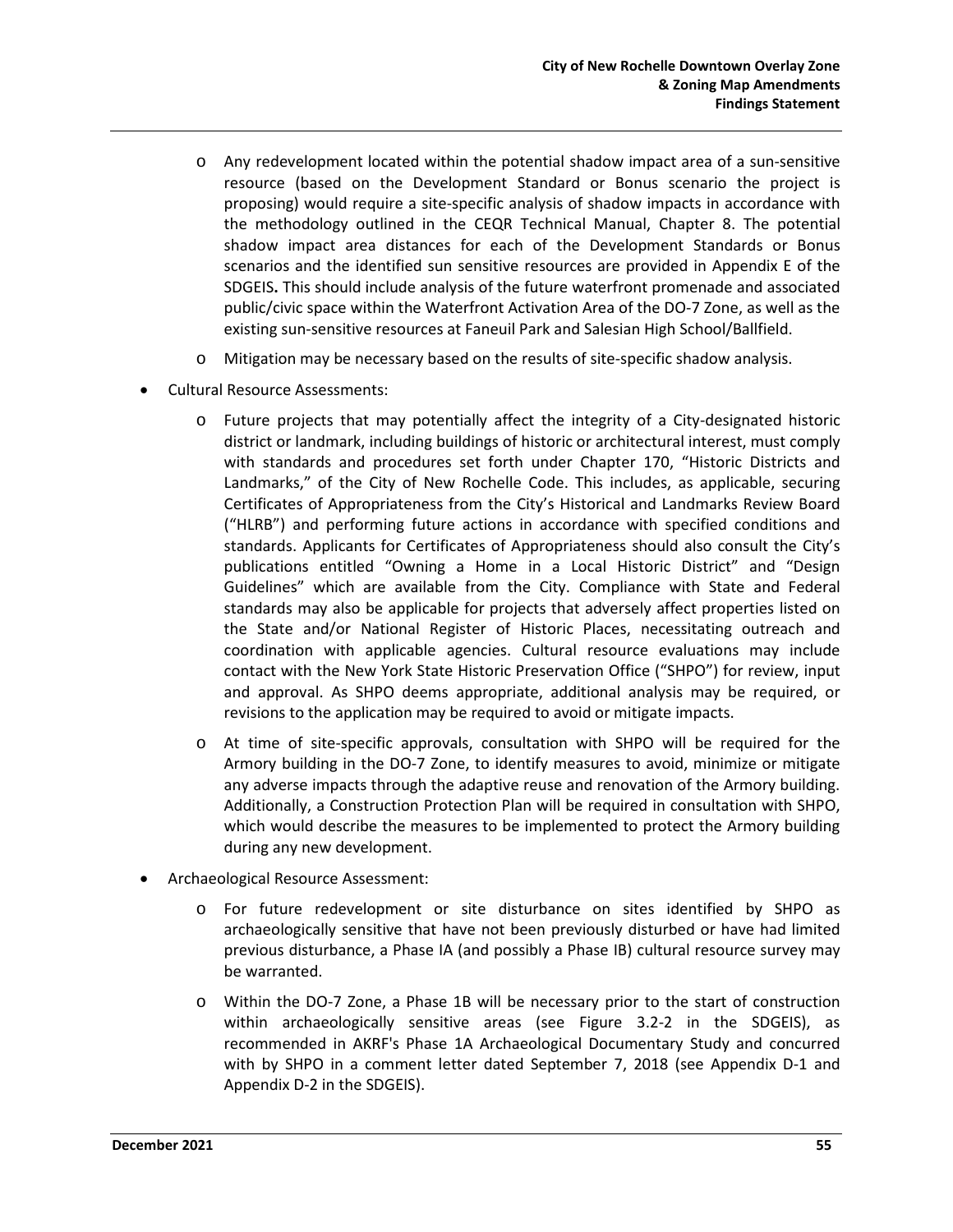- Supplemental Air Quality Assessment: Individual site/use-specific air impact analysis shall be performed for any future site plan application that warrants such analysis. This would apply, for example, to a use that includes the introduction of a regulated point source of air emissions, although such uses are not expected based on the development envisioned under the 2021 TDS.
- Supplemental Noise Assessment: All activity, including construction, within the DOZ, as expanded to include the DO-7 Zone, must comply with Chapter 213 of the City Code, which defines and regulates "unreasonable noise." All construction activities shall be conducted in conformance with Chapter 213-22 of the City Code. The need for project/site-specific noise assessment should be identified during site plan review throughout the DOZ when projects are proposed in areas with high ambient noise levels (e.g., close proximity to I-95, the Metro-North/Amtrak train tracks and highly trafficked thoroughfares). A supplemental noise assessment may be required in the following situations:
	- o For projects where rock drilling is required (or other activities in which the duration or sound levels may exceed permitted conditions), a construction noise plan will be employed for protection of workers and for compliance with the provisions in Chapter 213-22 for construction sites.
	- o In the DO-7 District, if residential units are constructed along Main Street (in areas identified as having noise levels above the NYSDEC-recommended maximum level of 65 dBA), a minimum of 25 dBA façade attenuation, as well as air conditioning to allow for the maintenance of a closed-window condition, should be provided.
	- o If residential units are constructed in areas with high ambient noise levels (noise levels above the NYSDEC recommended maximum level of 65 dBA), appropriate façade attenuation will be required to achieve the HUD-recognized interior guidelines.
	- o Additionally, project-specific noise assessment should be identified during site plan review based on proposed uses, including when outdoor activities are proposed (e.g., outdoor dining, entertainment or similar uses) along the waterfront, with mitigation provided as required if significant impacts are identified.
- Applications for development or redevelopment in the DO-7 District must include an assessment of potential visual impacts, including impacts of views of the area from the water, using elevation drawings, architectural renderings, photographic simulations, cross-sections, and/or other means, as deemed appropriate by the Planning Board during site plan review.

### Community Services and Utilities

- Education: The Fair Share Mitigation Fund and additional tax revenues generated by development in the DOZ shall be used to address capital costs associated with additional classrooms and assist with school district staffing over time as needed.
- Police Protection:
	- o Applicants for large projects shall be encouraged to work cooperatively with the Police Department and to provide on-site private security.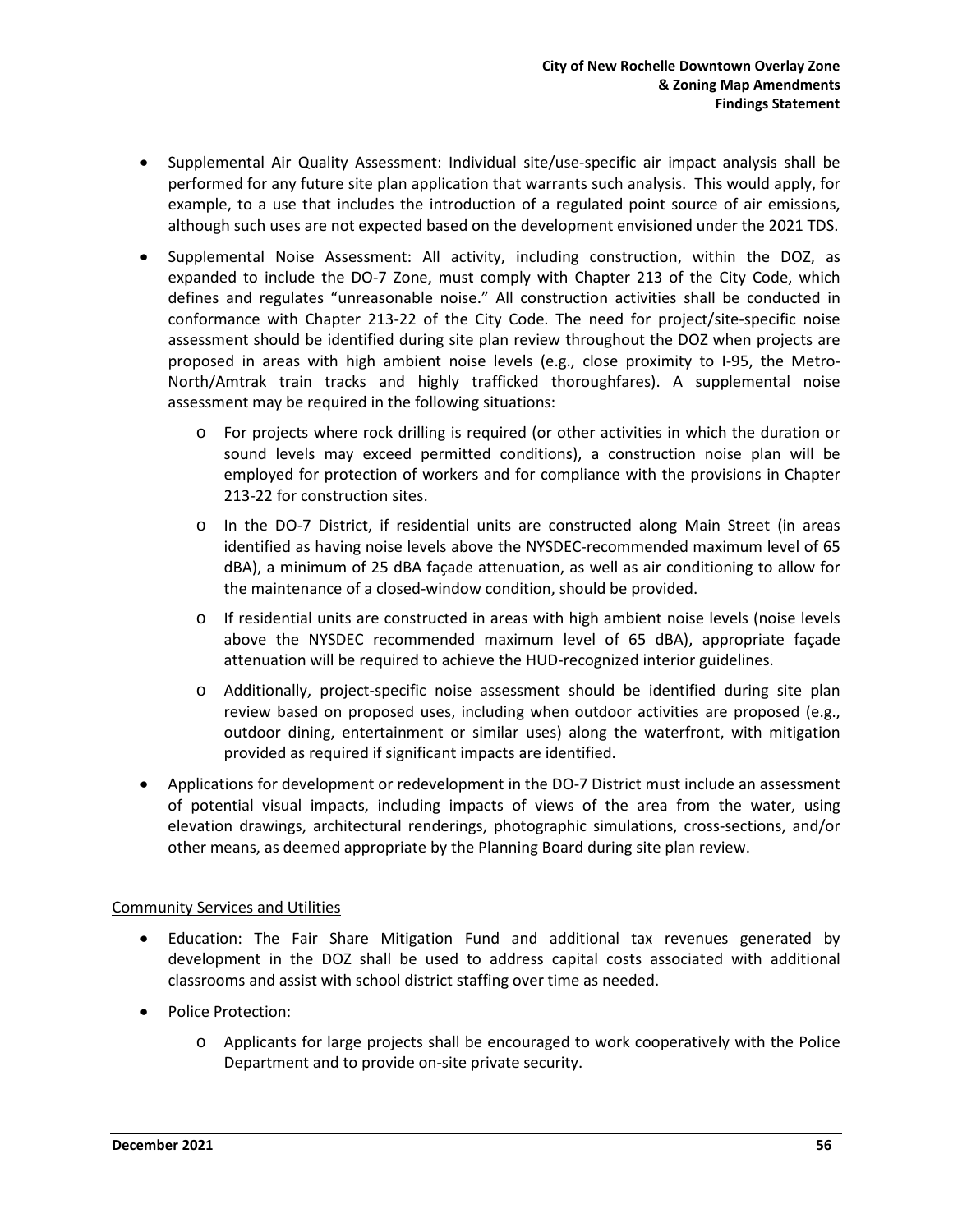- o Police Department needs shall be funded through participation in the Fair Share Mitigation Fund and through additional property tax revenues that are generated.
- o The Police Department will have an opportunity to provide additional input on site/project-specific development plans, thereby allowing for any additional mitigation measures that may be necessary.
- o Adequate but not excessive outdoor lighting should be required on-site and in open space areas to ensure public safety.
- Fire Protection:
	- o The Fire Department will have the opportunity to review future projects to ensure that site/project-specific concerns are addressed, including provisions for emergency access and egress, hydrant locations, sprinkler systems, fire alarms, and smoke and carbon monoxide detection.
	- o As development and population in the DOZ increase, Fire Department staffing needs will be assessed to determine whether additional firefighters are required per shift to maintain adequate fire protection.
	- o The Fair Share Mitigation Fund and increased tax revenues from redevelopment will be used to add firefighters to the roster as needed, improve professional training, and help to offset the costs of any additional fire and ambulance services that may be required.
- Water Supply:
	- o Future developments will be evaluated by SUEZ Westchester Operations Rate District 1 during site plan review to determine whether any water system improvements are necessary from the developer for individual projects (such as on-site installation of hydrants, water storage structures, and lateral connections that may be required).
	- o As a condition of Site Plan approval, the City shall require each developer of a project within the DOZ to pay set fees towards the cost of the necessary system improvements based on the size of the development, as specified by the 2019 Cooperation Agreement with SUEZ (see Appendix G-2 of the SDGEIS).
	- o During site plan review, compliance with the Sustainable Development Standards shall be verified in accordance with Section 175.11J(2), "Potable Water Consumption Reduction," of the City Code, which requires the use of high-efficiency products for indoor water fixtures to reduce total potable water consumption and unnecessary wastewater treatment. Additionally, compliance shall be verified regarding the requirement for a minimum 50 percent reduction in potable water consumption for outdoor irrigation based on a midsummer baseline case, using one or more options provided in Section 175.11J(2) of the City Code.
	- o Projects opting in to the DOZ must demonstrate equivalency of a LEED-ND v4 Silver of the U.S. Green Building Council's rating system and provide environmental disclosure reporting starting at site plan review and continuing throughout construction and after building occupancy, which requires annual reporting and monitoring of energy, water, and waste usage.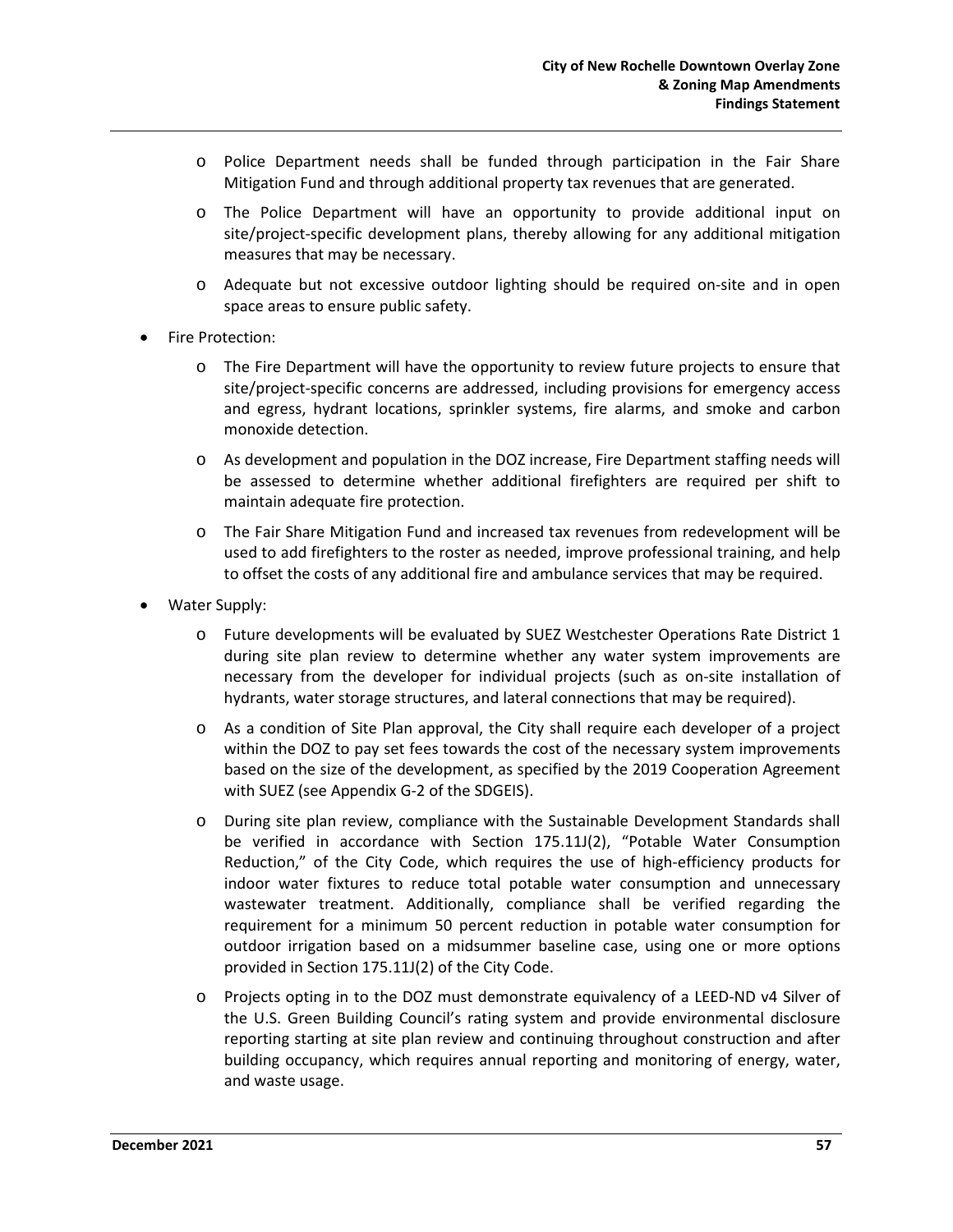- Stormwater/Wastewater:
	- o As per the 2020 Engineering Design Report, the City will continue implementation of the sewer upgrades in accordance with the phasing outlined in the report and the Sanitary Sewer Enhancements Overview (see Appendix G-4 of the SDGEIS). Each phase identifies a listing of DOZ development sites that would be serviced upon completion of the phase. Completing the sewer enhancements in advance of development will ensure the receiving sewers are adequately sized to handle the projected additional flows.
	- o As DOZ projects beyond the scope evaluated in the 2020 Engineering Design Report are considered, updates to the report will be necessary with respect to the hydraulic modeling and capacity analysis based on the specific development site location/uses. This may include additional survey, flow monitoring and hydraulic modeling and capacity analysis based on the specific site location/uses if future projects are proposed in areas not already evaluated by the studies completed to date. Any such project additions would require further analysis to determine if adequate capacity is available within the collection system and submission to the County for review and approval.
	- o During site plan review (or during building permit review, as appropriate), the use of WaterSense high-efficiency water fixtures shall be verified in buildings to conserve water and reduce the volume of wastewater discharges.
	- o Illicit discharges to the City's storm sewer system shall be identified and removed during site redevelopment, in conjunction with the installation of on-site stormwater infrastructure.
	- o During the site plan review process, drainage plans for redevelopment projects shall be designed in accordance with the latest version of the New York State Stormwater Management Design Manual and City standards and reviewed by the City Engineer. Drainage plans (for projects involving one acre of disturbance or more) will include onsite pretreatment to address potential stormwater pollutant loading and reduce peak stormwater flows into the City's storm sewer system during significant rainfall events in accordance with New York State Stormwater Management Design Manual. For those projects that involve more than one acre of site disturbance, a Stormwater Pollution Prevention Program ("SWPPP") shall also be prepared to address post-construction stormwater management and coverage under a New York State General Permit for Stormwater Discharges from Construction Activity pursuant to NYSDEC requirements.
	- o As necessary based on site plan review by the City Engineer, stormwater and wastewater infrastructure improvements shall be identified and funded through the Fair Share Mitigation Fund and annual sanitary sewer and stormwater system fees, in addition to property tax revenues that are generated.
- Solid Waste Management:
	- o Construction and demolition debris that can be recycled shall be recycled.
	- o All DOZ projects are required to contract with private carters for solid waste collection and disposal to reduce the burden on City services.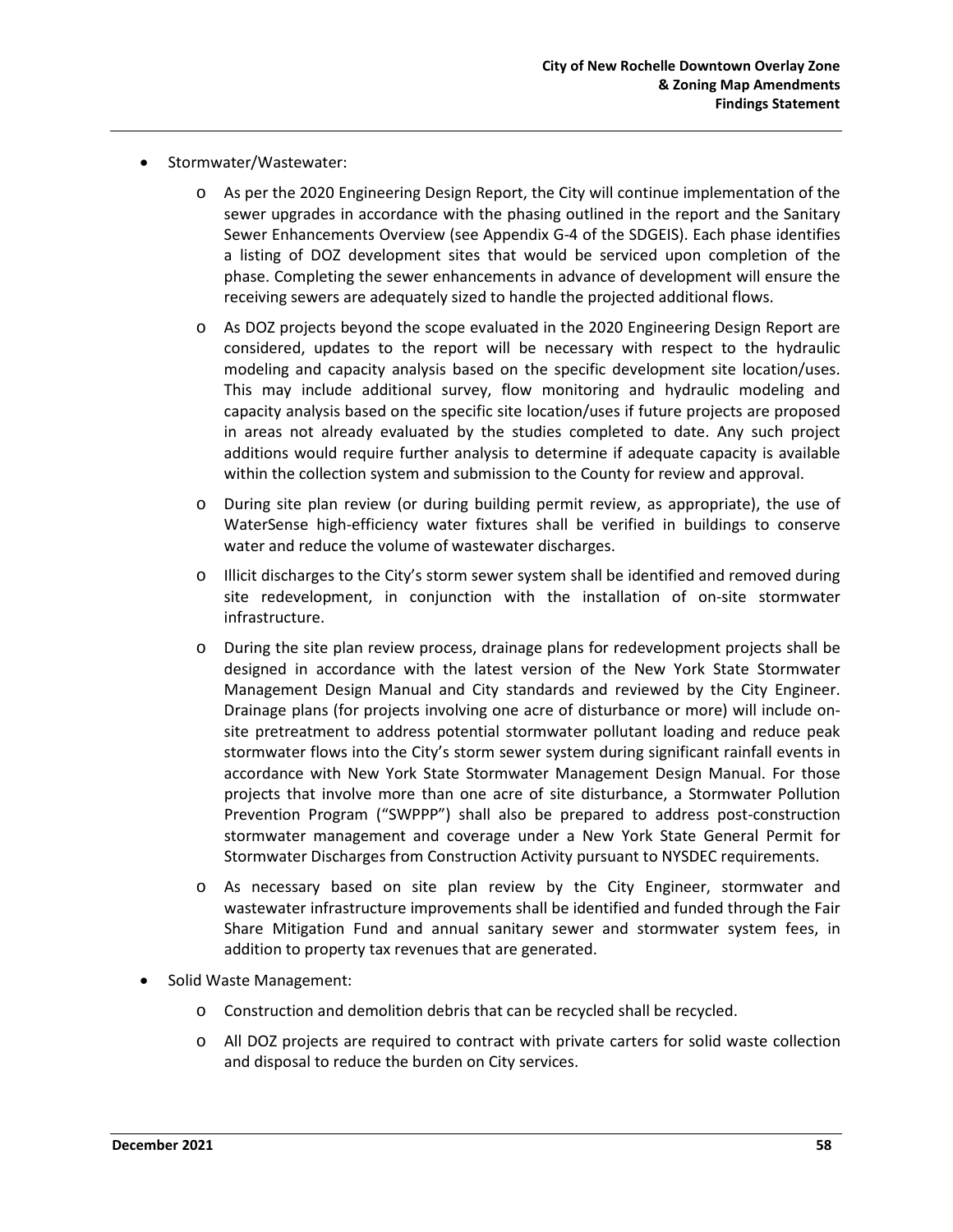- o Participation in the Fair Share Mitigation Fund shall have the flexibility to be used for solid waste management if this becomes a priority requiring fiscal assistance.
- o Trash receptacles shall be provided within any future publicly accessible open space areas and routinely emptied to prevent litter dispersal.
- Recreation:
	- o All sites in DOZ must provide a public frontage to ensure walkability and pedestrian connectivity.
	- o All properties opting into the DO-7 Zone that abut the waterfront shall be required to provide a Waterfront Promenade, a minimum 30-foot-wide area that includes shoreline restoration and beneficially improved landscaping areas planted with native species and a continuous public trail along the water's edge.
	- o Taxes generated by development under the Proposed Action will be used to assist the City in maintaining the abundant recreational uses located in and near the DOZ, such as Five Islands Park, Hudson Beach Park, Faneuil Park, Leif Erickson Park, Stephenson Park, and Ruby Dee Park at Library Green.
- Electricity and Gas:
	- o During Site Plan/Building Department review, compliance with NYStretch Energy Code and Section 175.11J.(3), "Heat Island Reduction," of the DOZ Code will be verified, which includes standards and specifications to reduce urban heat island effects by using acceptable roofing materials with adequate Solar Reflective Index ("SRI") values, planting shade trees, installing green roofs, using open grid/pervious pavement and/or other suitable measures. Additionally, projects opting in to the DOZ must demonstrate equivalency of a LEED-ND v4 Silver of the U.S. Green Building Council's rating system and provide environmental disclosure reporting starting at site plan review and continuing throughout construction and after building occupancy, which requires annual reporting and monitoring of energy, water, and waste usage.
	- o A moratorium on new gas connections was imposed by Con Edison starting in March 2019 in an area that includes the City of New Rochelle. This moratorium is not expected to be lifted before November 2023. Therefore, either the availability of gas must be demonstrated during the site plan review process on a project-by-project basis, or a suitable alternate means of heating (e.g., electric, geothermal, etc.) would have to be procured.

#### Traffic

• Supplemental Traffic Analyses: At the time a site-specific development application is submitted, supplemental detailed traffic studies may be required and will be reviewed and compared against the findings set forth in the Updated Traffic Study in Appendix H of the SDGEIS. These supplemental analyses will serve as a basis to determine if additional traffic analysis is warranted for individual development projects.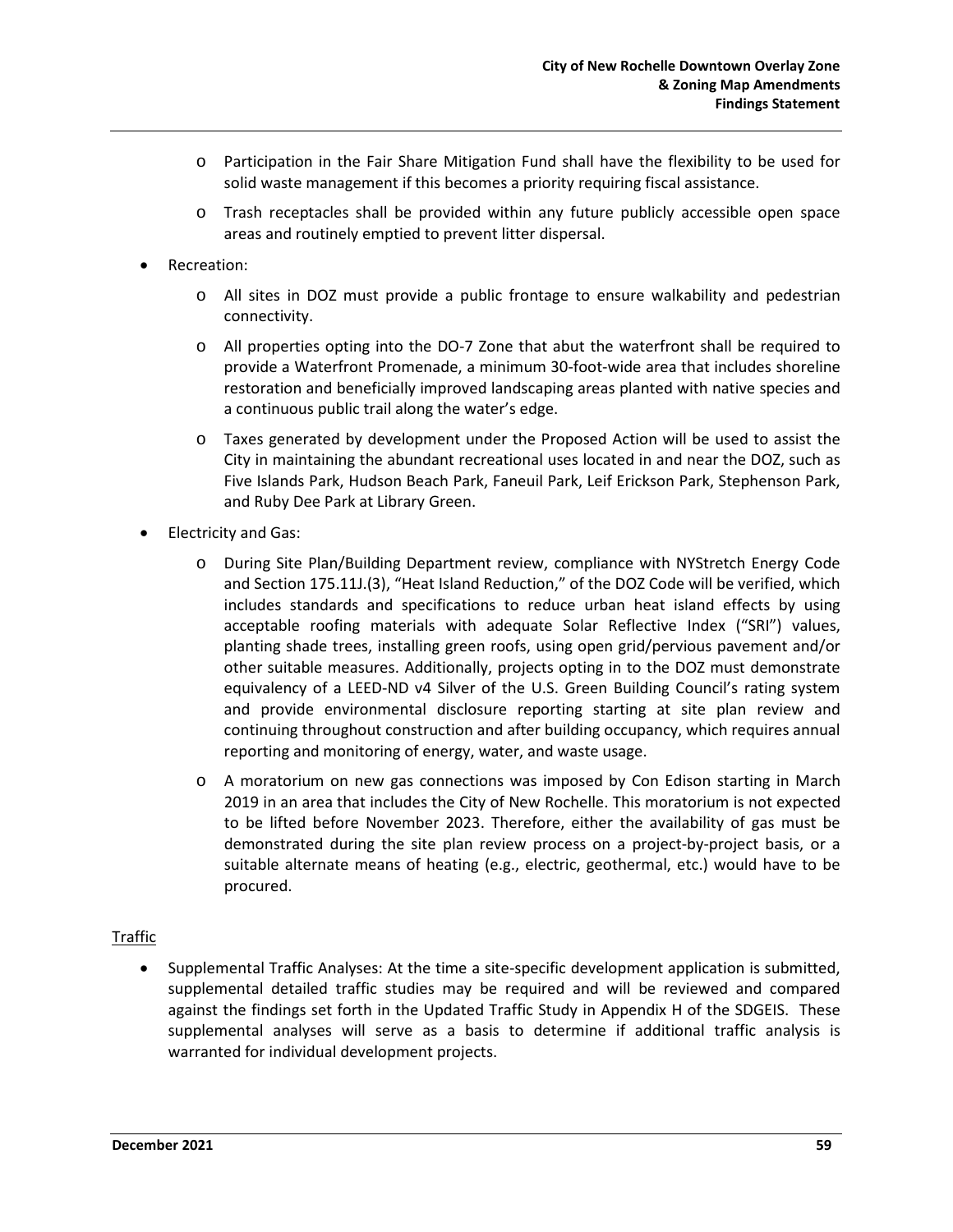• The adequacy of site access and pedestrian safety will be reviewed as a part of the individual site plan application process.

#### **Parking**

- Site-specific applications will need to be reviewed for proposed parking to confirm the appropriate parking capacity is being provided in compliance with the DOZ Code.
- Parking Management Plan: Temporary displacement of parking capacity to other locations in the downtown area while construction is occurring will be mitigated by the preparation and implementation of a Parking Management Plan, which will specify locations of alternative parking, establish signage and striping, and provide notification procedures for driver convenience and efficiency of traffic flow.
- Parking Utilization Study: Redevelopment of underutilized City parking lots will require that existing parking utilization be established and then used as a basis for the replacement/ reconstruction of parking spaces by the party sponsoring redevelopment.

#### Water Resources

- All individual site plan applications shall include a site drainage plan, which includes calculations of stormwater runoff volumes based on sub-watershed area delineations. Drainage plans for redevelopment projects must be designed in accordance with the latest version of the New York State Stormwater Management Design Manual and City standards and reviewed during the site plan and building permit review process. Drainage plans will include on-site pretreatment to address potential stormwater pollutant loading and reduce peak stormwater flows into the City's storm sewer system during significant rainfall events in accordance with the New York State Stormwater Management Design Manual.
- For those individual projects that involve one or more acres of disturbance, a SWPPP must be prepared pursuant to NYSDEC requirements in accordance with the latest version of the NYS Stormwater Management Design Manual, as amended. Best management practices will be utilized to prevent, control and reduce stormwater pollutants. Pretreatment of runoff will be provided in accordance with the NYS Stormwater Management Design Manual, and drainage plans will be submitted to the City for review and approval as part of site plan application reviews.
- Erosion control and construction phasing plans will be prepared for individual site developments during site plan review. This will include protection methods that will be utilized during construction to prevent or control the off-site transport of sediment and stormwater runoff during construction activities.
- Native plants, shrubs and trees or suitably adapted non-invasive species shall be used for landscaping, revegetating or restoring development sites, particularly along the waterfront of the DO-7 Zone. These species will help to reduce fertilizer and pesticide demands, conserve water used for irrigation and help to create a more natural environment for urban wildlife.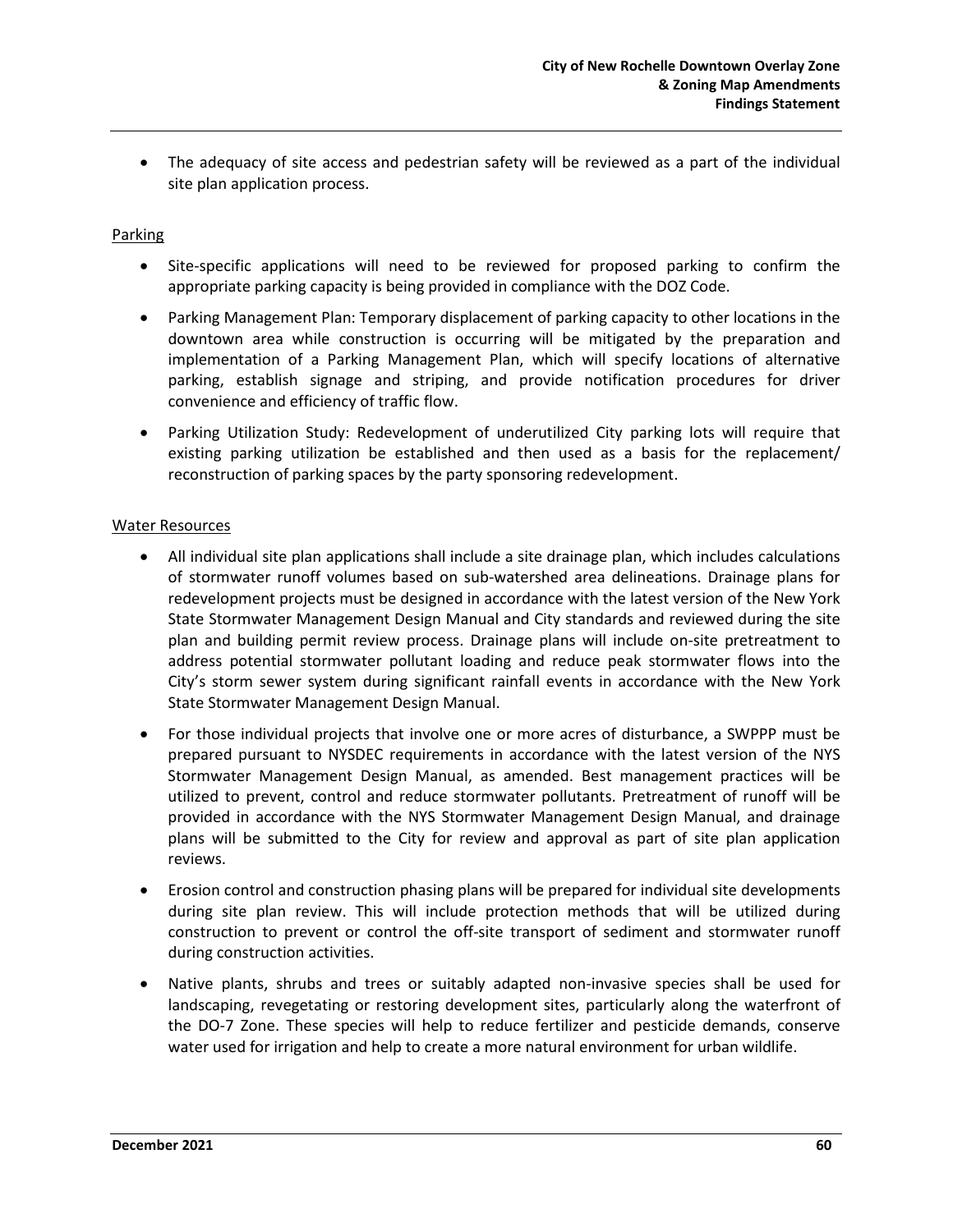- As part of any site-specific review, the potential for development in the DO-7 Zone and a small portion of the existing DO-4 Zone located within the 100-year floodplain, and/or areas within the DOZ that otherwise could be inundated by storm surges, shall specifically be evaluated and appropriate measures incorporated into the development plan to prevent or reduce potential flooding impacts. The City's draft Multi-Hazard Mitigation Plan shall be considered in these reviews and development shall comply with applicable requirements of Chapters 111 and 127 of the City Code.
- For the DO-7 Zone, NYSDEC Tidal Wetlands permits will be required for any future regulated activities within State-designated Tidal Wetlands or the regulated adjacent area. Future planning and development within these areas shall take into consideration NYSDEC wetland standards and policies, including applicable wetland setbacks, lot coverage standards and other dimensional requirements. United States Army Corps of Engineers ("USACE") and New York State Department of State ("NYSDOS") approvals must be sought for any future regulated actions occurring within Waters of the United States or such actions should be determined to be consistent with an existing USACE Nationwide Permit(s). As part of these reviews, any future redevelopment activities that may result in a discharge into Waters of the United States are required to apply for and obtain a water quality certification from NYSDEC indicating that the proposed activity will comply with New York State water quality standards.
- Future Site Plans will identify or be cognizant of the location and discharge point of the Stephenson Brook pipe and outfall system, if applicable, and evaluate the potential for drain and outfall disturbance and any associated impacts and will identify any necessary mitigation to protect and/or enhance this system.
- During future site plan reviews, compliance will be verified with the Sustainable Development Standards in accordance with Section 175.11J(2), "Potable Water Consumption Reduction," of the City Code, which requires the use of WaterSense high-efficiency products for indoor water fixtures to reduce total potable water consumption and unnecessary wastewater treatment, as well as demonstration of equivalency of a LEED-ND v4 Silver of the U.S. Green Building Council's rating system in accordance with Section 175.11J(4). Additionally, compliance will be verified with the requirement for a minimum 50 percent reduction in potable water consumption for outdoor irrigation based on a midsummer baseline case, using one or more options provided in Section 175.11J(2) of the City Code.
- If dewatering is determined to be necessary, it will be conducted in accordance with applicable standards and requirements of NYSDEC General Permit for Discharges from Construction Activity (GP-0-20-001). If dewatering activities will require groundwater withdrawal of 100,000 gallons per day or more, a NYSDEC Part 601 Water Withdrawal Permit would also be necessary.
- The City will continue to identify and remove existing illicit discharges to the City stormwater conveyance system during site redevelopment, which will improve functioning of these systems and reduce pollutant loads to surface water and groundwater.
- Activities within the City's locally adopted Local Waterfront Revitalization Program ("LWRP") area and State Coastal Zone boundary will require review for consistency with the coastal policies in the LWRP and Long Island Sound Coastal Management Program ("LISCMP").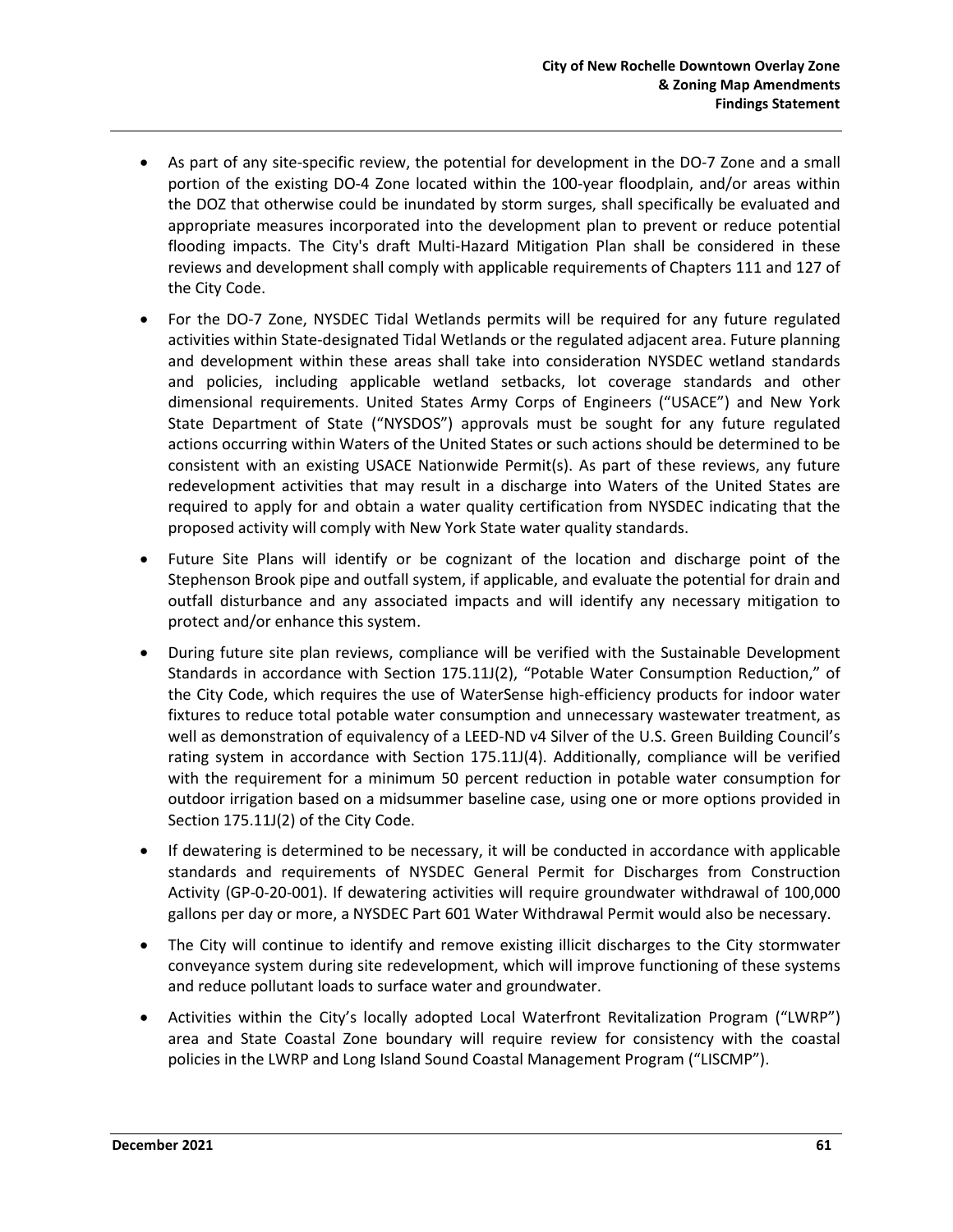#### Ecological Resources

- As NYSDEC Tidal Wetlands and Waters of the United States (regulated by USACE, with coastal consistency concurrence from NYSDOS) are located within and proximate to the DO-7 Zone, permitting from these agencies will be required for certain components of the development in this area. This regulated development shall comply with the terms and conditions of the respective permits.
- New development in the DO-7 Zone that occurs within NYSDEC and/or USACE-regulated areas may prompt requirements for mitigation from these agencies. Any such mitigation shall be implemented as part of the development of this area, which may include, but is not limited to:
	- o Wetland creation;
	- o Wetland restoration;
	- o Invasive species removal;
	- o Improvements to existing drainage systems and installation of stormwater management improvements; and/or
	- o Improvements to existing sanitary systems which currently contribute to poor water quality, including measures to address inflow and infiltration.
- All properties opting into the DO-7 Zone that abut the waterfront shall be required to provide a minimum 30-foot-wide area that includes shoreline restoration and beneficially improved landscaping areas planted with native species and a continuous public trail along the water's edge.

#### Geology, Soil and Topography

- A geotechnical evaluation shall be conducted for each development site during the site plan review process, including test hole data evaluated by a qualified Geotechnical Engineer to assess subsurface soils and fill and determine depth to bedrock, depth to groundwater, the need for blasting and dewatering, and any enhanced mitigation techniques and strategies that may be warranted based on project-specific site plans and conditions.
- If blasting is required, this work shall be conducted in accordance with §281-44.C, "Streets, Sidewalks and Public Places: Rock excavation," of the City Code. Construction activities shall also comply with the noise requirements of §213-22, "Noise: Construction sites," of the City Code. Additional mitigation, such as vibration monitoring, may also be necessary based on a geotechnical report and the exact locations of future subsurface structures, to be determined during site plan review.
- As part of the site plan review process, any sites that have not been subject to an Environmental Site Assessment ("ESA") will undergo a Phase I ESA to identify potential adverse environmental conditions from past hazardous materials releases and other activities. If issues identified in the Phase I ESA warrant further assessment (exceeding standard thresholds), a Phase II ESA will be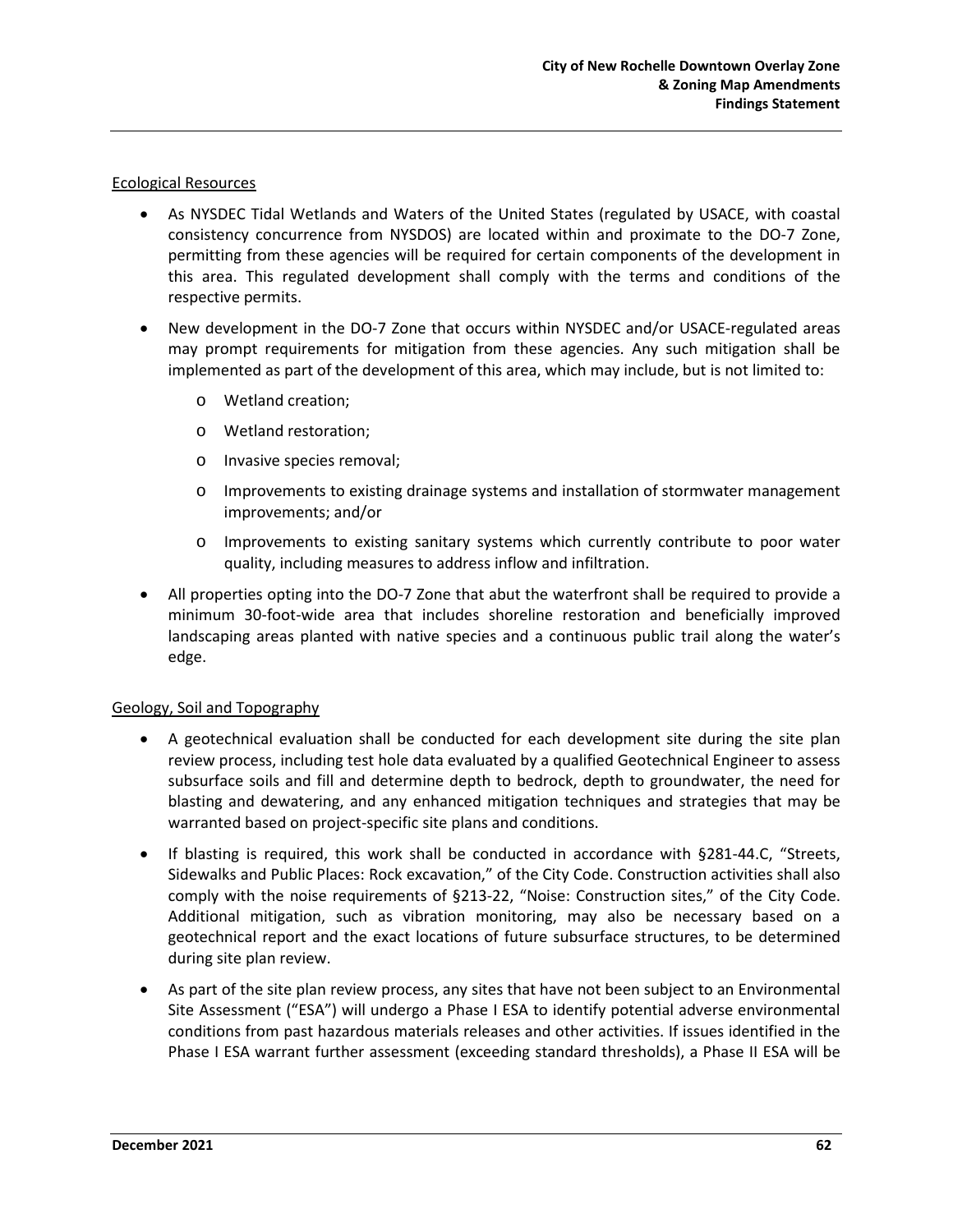conducted, and subsequent remedial activities will be undertaken as required based on the findings of the Phase II ESA prior to the initiation of construction activities.

- Throughout the DOZ, including the DO-7 Zone, required remediation activities will be completed according to the protocols, procedures, standards and documentation requirements of the appropriate supervising entity – i.e., the City of New Rochelle, NYS Department of Labor, County Fire Marshal, NYSDEC, County Health Department, and/or EPA.
- Where unsuitable subsoils or fill are encountered during site excavation, this material shall be removed and replaced with suitable clean fill and compacted as needed to ensure that soil conditions are appropriate for the proposed development and site drainage. Development areas will be stabilized, as determined by a qualified Geotechnical Engineer, prior to construction of structural elements.
- All individual site plan applications shall include a site grading plan, which includes calculations of soil cut and fill volumes.
- Portions of the DO-4 and DO-7 Zones are in FEMA's 100-year flood plain. Future removal and replacement of existing fill in these areas shall not only require that the new materials are clean, suitably textured and properly graded to ensure necessary drainage, but also that final ground surface elevations and the siting of structures are sufficient to prevent or mitigate potential flood-related impacts.
- Once plans are developed for the Waterfront Boardwalk and/or Pedestrian Trail, other civic spaces and parkland in the DO-7 Zone and the planting of native vegetation along the waterfront shall be used to the degree practicable to stabilize soil and create a more natural waterfront condition.

### Construction

- Construction Management Plan: Such a plan may be required as part of the site plan review for each site-specific development project. A comprehensive Construction Management Plan shall be comprised of a number of sub-plans, as necessary, and may include, but not necessarily be limited to, a Construction Traffic Management Plan, SWPPP (for erosion and stormwater control both during and post construction), noise/vibration abatement plan, Soil Management Plan, Parking Management Plan, and/or Remediation Plan.
- Fugitive dust related to construction activities shall be mitigated using proper construction management techniques, erosion control measures, wetting of excessively dry soils, and conformance to City nuisance and construction requirements under the City Code.
- Excavated soils shall be handled, stockpiled, transported and disposed in accordance with a sitespecific Soil Management Plan to be prepared by the developer and approved by the City prior to the commencement of excavation activities.
- Site clearing and other land disturbances shall be phased to correspond directly with pending construction so that the exposure of bare soil to wind and rain is minimized to the degree practicable.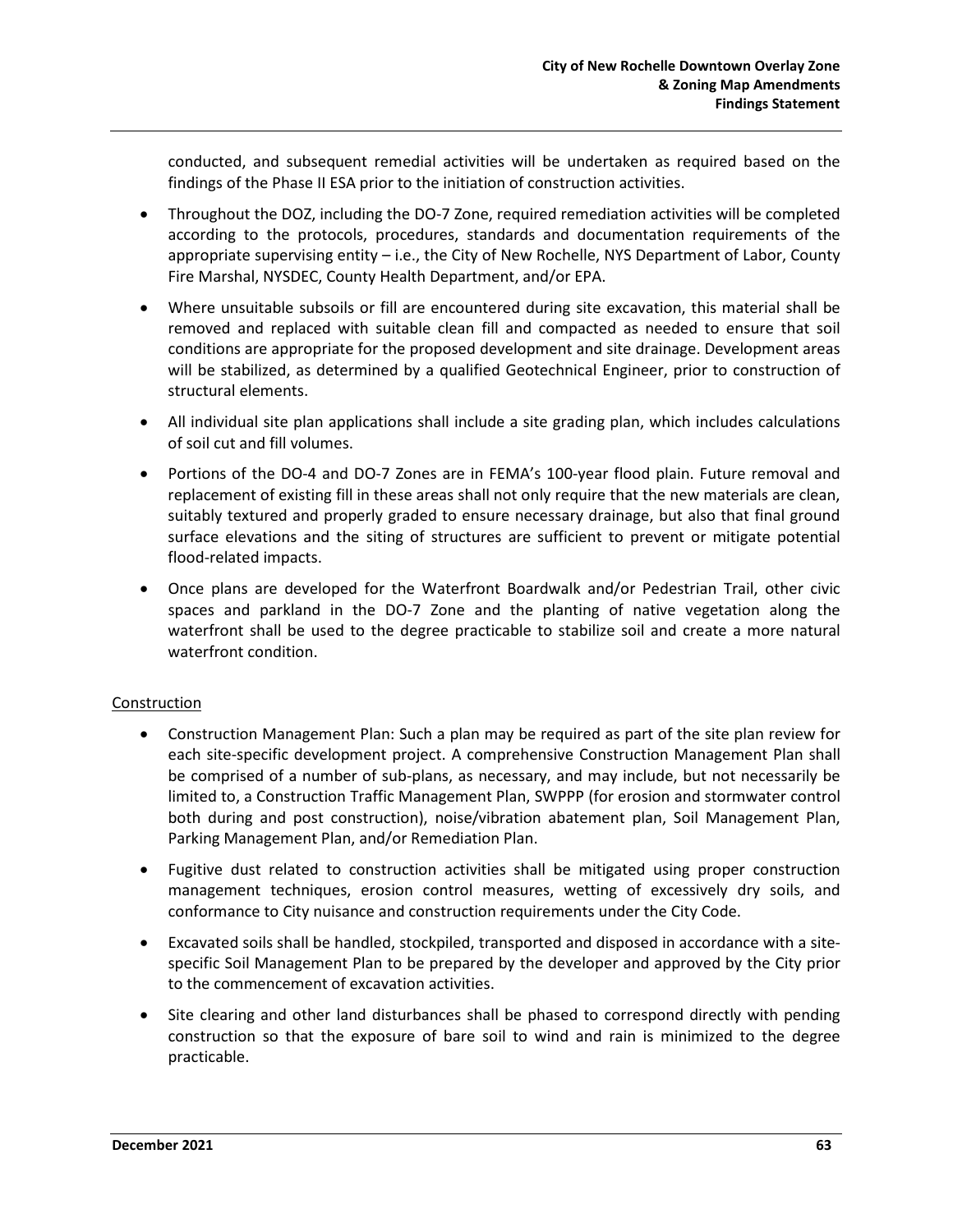- To reduce the potential for soil erosion and sediment transport during and after site clearing, removal of existing structures and construction, a SWPPP shall be required for each project or development site that involves one acre or more of disturbance. The SWPPP, to be prepared by the developer and approved by the City prior to the commencement of site disturbance activities, must include a detailed Erosion & Sediment Control Plan to identify the methods for sediment trapping, soil stabilization and best management practices to reduce the exposure of bare soils to the elements. The erosion control and phasing plans will be required to utilize the NYSDEC Guidelines for Urban Erosion and Sediment Control. Silt fencing, storm drain inlet protection, sediment traps and/or other appropriate measures will be implemented, and standard good housekeeping procedures and best management practices will be followed.
- Construction vehicle, equipment, materials and stockpile staging and phasing plans shall be submitted to the City for review and approval during site plan review.
- Erosion controls will be inspected daily in accordance with the requirements of the City Code and the NYS General Permit for Stormwater Discharges from Construction Activity to ensure proper installation, function and maintenance of erosion controls during construction.

All applications for new development projects in the DOZ, as extended to include the DO-7 District, will continue to adhere to SEQR procedures and requirements; i.e., all such future site-specific development under the Proposed Action would be subject to individual approval processes, including but not limited to site plan review, site-specific SEQR review and consistency review with this Findings Statement. Applications will be required to conform to any applicable Thresholds and Conditions listed in this Findings Statement. Adherence to this procedure will ensure that all future development in the DOZ complies with SEQR, complies with established land use controls, minimizes potential adverse environmental impacts to the degree practicable, and provides consistency with established City policy and community goals as outlined in the 2021 RAP.

It should be noted that any development application submitted on properties located within the DOZ, as extended to include the DO-7 District, and utilizing the underlying base zoning is not evaluated by the SGEIS and this Findings Statement. This has two important consequences: (1) A full and comprehensive SEQR review will have to be conducted for any such application without the benefit of the analysis in the SGEIS process for the Proposed Action; and (2) Any development approved utilizing the underlying zoning shall not be counted toward the amount of anticipated development described in the 2021 TDS analyzed in the SGEIS and covered by this Findings Statement. The Thresholds and Conditions established in this Findings Statement apply only to development approved in accordance with the DOZ, as amended under the Proposed Action, and may not be applied toward development using the underlying zoning. Any development proposed beyond the 2021 TDS will be subject to a Supplemental SEQR review. For purposes of future SEQR analysis, development utilizing the underlying zoning does not need to be factored into any consideration of cumulative impacts or Fair Share contributions.

**Facts and Conclusions Relied on to Support the Decision:** The SDGEIS and SFGEIS have fully disclosed all pertinent information in order to arrive at the conclusions presented above.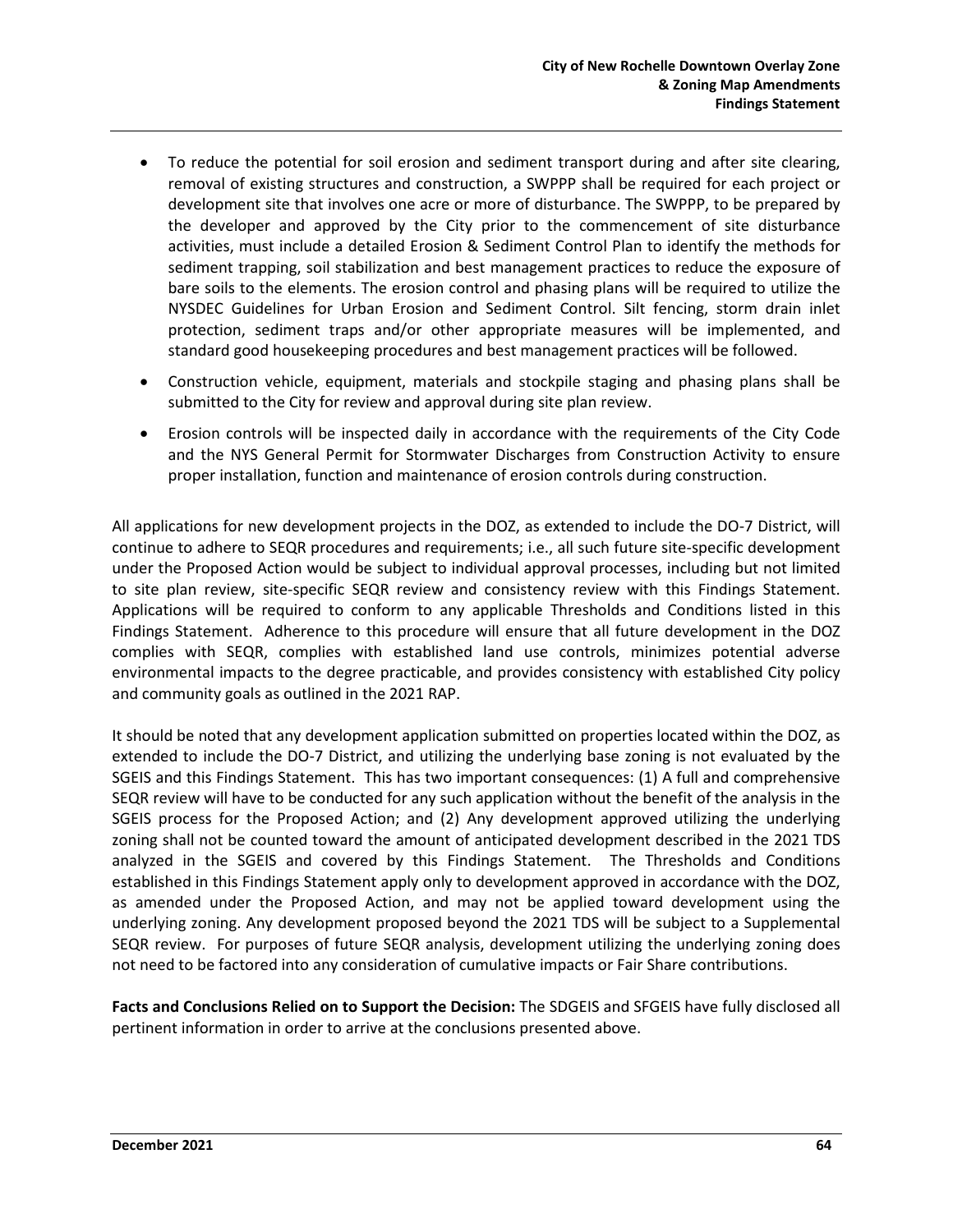Based upon the foregoing, having considered the relevant environmental impacts, facts and conclusions disclosed in the SGEIS, having weighed and balanced relevant environmental impacts with social, economic and other considerations; and having set forth the rationale for its decision in the foregoing Findings, the Lead Agency now certifies that the requirements of 6 NYCRR Part 617 have been met and further certifies that, consistent with social, economic and other essential considerations, from among the reasonable alternatives available, the Proposed Action avoids or minimizes adverse environmental impacts to the maximum extent practicable.